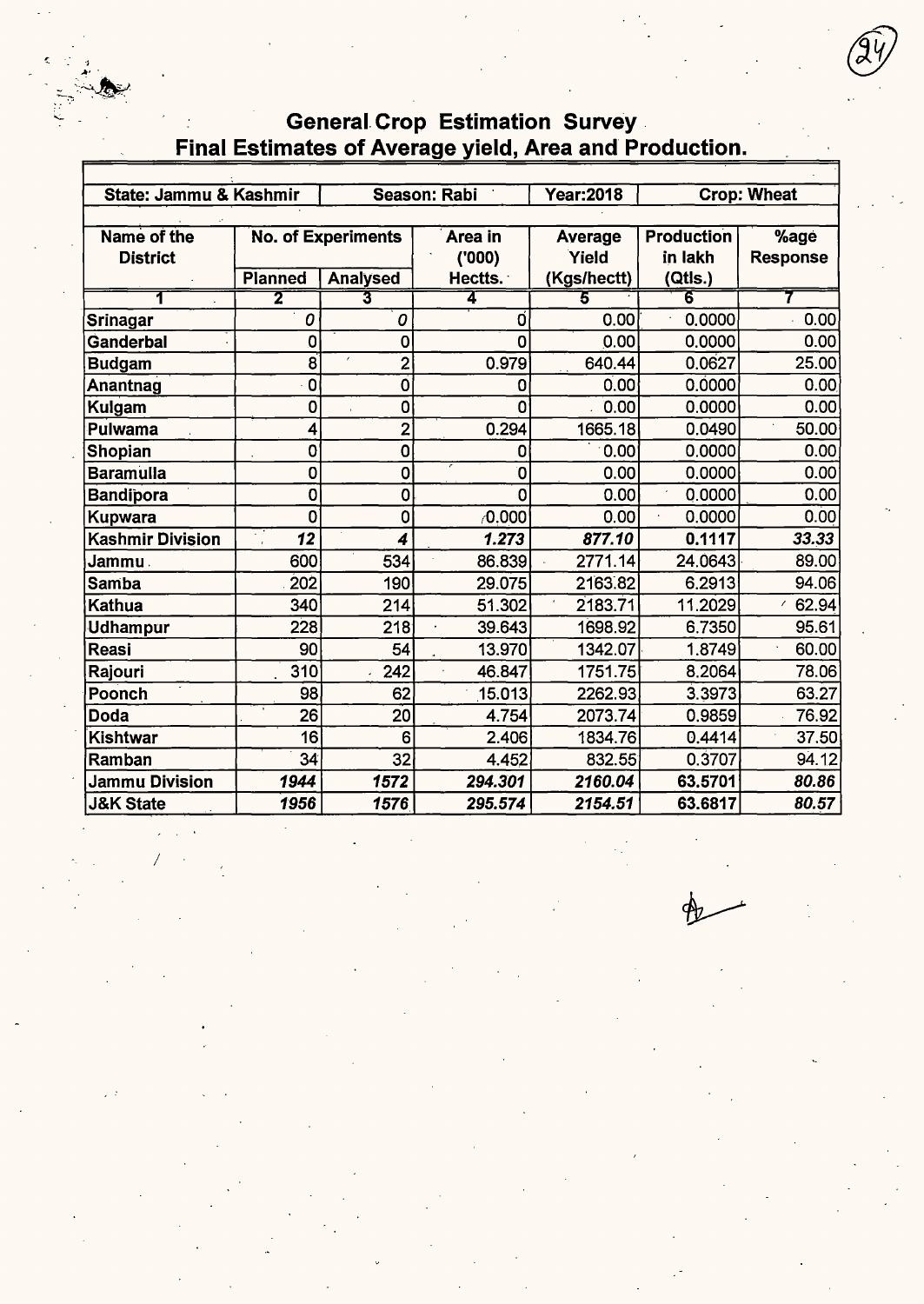|  | Statement showing Final Estimate of Crop Wheat for Rabi 2018 (Tehsil-Wise) |  |
|--|----------------------------------------------------------------------------|--|
|  |                                                                            |  |

|   | 31 Juliet Showing Final Csumate of Grop Wheat for Rabi 2010 (Tensil-Wise) |                                           |                                           |                       |                                   |            |                      |
|---|---------------------------------------------------------------------------|-------------------------------------------|-------------------------------------------|-----------------------|-----------------------------------|------------|----------------------|
|   | Tehsil /                                                                  | Planned                                   | No. of Experiments                        | <b>Dried</b>          | Av. Yield                         | Area In    | <b>Production In</b> |
|   | <b>District</b>                                                           |                                           | <b>Analysed</b><br>3                      | Yield<br>4            | Kgs/Hect.                         | (000 Ha.)  | Lakh qtis.<br>7      |
|   | 1<br>Srinagar (N)                                                         | $\mathbf{2}$<br>0                         | $\mathbf 0$                               | 0.00                  | 5                                 | 6<br>0.000 | 0.0000               |
|   |                                                                           | $\overline{0}$                            | $\overline{0}$                            | 0.00                  | 0.00<br>0.00                      | 0.000      | 0.0000               |
|   | Srinagar (S)                                                              |                                           | $\overline{0}$                            |                       |                                   |            |                      |
|   | Eidgah                                                                    | 0                                         |                                           | 0.00                  | 0.00                              | 0.000      | 0.0000               |
|   | Central/Shalteng                                                          | 0                                         | $\bf{0}$                                  | 0.00                  | 0.00                              | 0.000      | 0.0000               |
|   | Khanyar                                                                   | 0                                         | 0                                         | 0.00<br>$\mathcal{L}$ | 0.00                              | 0.000      | 0.0000               |
|   | Chanpora                                                                  | 0                                         | 0                                         | 0.00                  | 0.00                              | 0.000      | 0.0000               |
|   | Pantha chowk                                                              | 0                                         | $\overline{0}$                            | 0.00                  | 0.00                              | 0.000      | 0.0000               |
|   | Distt.Srinagar                                                            | $\mathbf 0$                               | $\mathbf 0$                               |                       | 0.00                              | 0.000      | 0.0000               |
|   | Kangan                                                                    | 0                                         | 0                                         | 0.00                  | 0.00                              | 0.000      | 0.0000               |
|   | Lar.                                                                      | $\mathbf 0$                               | $\mathbf 0$                               | 0.00                  | 0.00                              | 0.000      | 0.0000               |
|   | Ganderbal                                                                 | Ó                                         | 0                                         | 0.00                  | 0.00                              | 0.000      | 0.0000               |
|   | Gund -                                                                    | 0                                         | $\mathbf 0$                               | 0.00                  | 0.00                              | 0.000      | 0.0000               |
|   | Tulmulla                                                                  | 0                                         | $\pmb{0}$                                 | 0.00                  | 0.00                              | 0.000      | 0.0000               |
|   | Wakura                                                                    | $\overline{\mathbf{0}}$                   | Ö                                         | 0.00                  | 0.00                              | 0.000      | 0.0000               |
|   | Distt.Ganderbal                                                           | O                                         | 0                                         |                       | 0.00                              | 0.000      | 0.0000               |
|   | Budgam                                                                    | Ó                                         | $\mathbf 0$                               | 0.00                  | 0.00                              | 0.000      | 0.0000               |
|   | Khansahib                                                                 | Ó                                         | $\overline{0}$                            | 0.00                  | 0.00                              | 0.000      | 0.0000               |
|   | Beerwah                                                                   | $\overline{\mathfrak{o}}$                 | $\overline{0}$                            | 0.00                  | 0.00                              | 0.000      | 0.0000               |
|   | Khag                                                                      | 0                                         | 0                                         | 0.00                  | 0.00                              | 0.000      | 0.0000               |
|   | Charisharief                                                              | 2                                         | $\overline{2}$                            | 1280.88               | レ<br>640.44                       | 0.119      | 0.0076               |
|   | Baghat Kanipora*                                                          | $\overline{\bf{4}}$                       | $\mathbf 0$                               | 0.00                  | 0.00                              | 0.000      | 0.0000               |
| ⊙ | Chadoora *                                                                | $\overline{\mathbf{c}}$                   | 0                                         | 0.00                  | 640.44                            | 0.860      | 0.0551               |
|   | Magam                                                                     | 0                                         | 0                                         | 0.00                  | 0.00                              | 0.000      | 0.0000               |
|   | Narbal                                                                    | 0                                         | 0                                         | 0.00                  | 0.00                              | 0.000      | 0.0000               |
|   | Distt. Budgam                                                             | 8                                         | $\overline{\mathbf{z}}$                   |                       | $\overline{\checkmark}$<br>640.44 | 0.979      | 0.0627               |
|   | Anantnag                                                                  | 0                                         | 0                                         | 0.00                  | 0.00                              | 0.000      | 0.0000               |
|   | Shangus                                                                   | $\overline{0}$                            | 0                                         | 0.00                  | 0.00<br>$\mathcal{L}$             | 0.000      | 0.0000               |
|   | Kokernag                                                                  | 0                                         | O                                         | 0.00                  | 0.00                              | 0.000      | 0.0000               |
|   | Dooru                                                                     | $\overline{0}$                            | Ö                                         | 0.00                  | 0.00                              | 0.000      | 0.0000               |
|   | Pahalgam                                                                  | ō                                         | 0                                         | 0.00                  | 0.00                              | 0.000      | 0.0000               |
|   | Bijbehara                                                                 | $\overline{0}$                            | $\overline{0}$                            | 0.00.                 | 0.00                              | 0.000      | 0.0000               |
|   | Srigufwara                                                                | 0                                         | $\overline{0}$                            | 0.00                  | 0.00                              | 0.000      | 0.0000               |
|   | Salar                                                                     | 0                                         | $\overline{0}$                            | 0.00                  | 0.00                              | 0.000      | 0.0000               |
|   | Shahbaad Bala                                                             | $\overline{\mathbf{0}}$                   | 0                                         | 0.00                  | 0.00                              | 0.000      | 0.0000               |
|   | Mattan                                                                    | $\overline{\mathbf{0}}$                   | 0                                         | 0.00                  |                                   | 0.000      |                      |
|   |                                                                           |                                           |                                           |                       | 0.00                              |            | 0.0000               |
|   | Larnoo                                                                    | $\overline{0}$<br>o                       | $\overline{0}$<br>$\overline{\mathbf{o}}$ | 0.00                  | 0.00                              | 0.000      | 0.0000               |
|   | Qazigund                                                                  |                                           |                                           | 0.00                  | 0.00                              | 0.000      | 0.0000               |
|   | Distt.Anantnag                                                            | $\overline{\mathbf{0}}$                   | 0                                         |                       | 0.00                              | 0.000      | 0.0000               |
|   | Kulgam                                                                    | 0                                         | $\overline{0}$                            | 0.00                  | 0.00                              | 0.000      | 0.0000               |
|   | D.H.Pora                                                                  | $\overline{\mathfrak{o}}$                 | Ō                                         | 0.00                  | 0.00                              | 0.000      | 0.0000               |
|   | Devsar                                                                    | $\overline{\mathbf{0}}$<br>$\blacksquare$ | $\overline{0}$                            | 0.00                  | 0.00                              | 0.000      | 0.0000               |
|   | Frisal                                                                    | 0                                         | 0                                         | 0.00                  | 0.00                              | 0.000      | 0.0000               |
|   | Pahool                                                                    | $\overline{0}$                            | 0                                         | 0.00                  | 0.00                              | 0.000      | 0.0000               |
|   | Yaripora                                                                  | $\overline{\mathfrak{o}}$                 | 0                                         | 0.00                  | 0.00                              | 0.000      | 0.0000               |
|   | Quimoh                                                                    | $\overline{0}$                            | $\overline{0}$                            | 0.00                  | 0.00                              | 0.000      | 0.0000               |
|   | Distt. Kulgam                                                             | $\overline{\mathbf{0}}$                   | $\overline{\mathbf{0}}$                   |                       | 0.00                              | 0.000      | 0.0000               |
|   | Shopian                                                                   | 0                                         | $\mathbf 0$                               | 0.00                  | 0.00                              | 0.000      | 0.0000               |
|   | Kellar                                                                    | 0                                         | 0                                         | 0.00                  | 0.00                              | 0.000      | 0.0000               |
|   | Keegam                                                                    | $\overline{0}$                            | $\overline{0}$                            | 0.00                  | 0.00                              | 0.000      | 0.0000               |
|   | Zainpora                                                                  | $\overline{0}$                            | $\overline{\mathfrak{o}}$                 | 0.00                  | 0.00                              | 0.000      | [0.0000]             |
|   | Barbough                                                                  | $\overline{0}$                            | $\overline{\mathfrak{o}}$                 | 0.00                  | 0.00                              | 0.000      | 0.0000               |
|   | chitragam                                                                 | $\overline{0}$                            | $\overline{0}$                            | 0:00                  | 0.00                              | 0.000      | 0.0000               |
|   | Herman                                                                    | $\overline{0}$                            | $\mathbf{0}$                              | 0.00                  | 0.00 <sub>1</sub>                 | 0.000      | 0.0000               |
|   | <b>Distt. Shopian</b>                                                     | $\overline{\mathbf{0}}$                   | $\overline{\mathbf{0}}$                   |                       | 0.00                              | 0.000      | 0.0000               |

→ {<br>→ <<br>→ <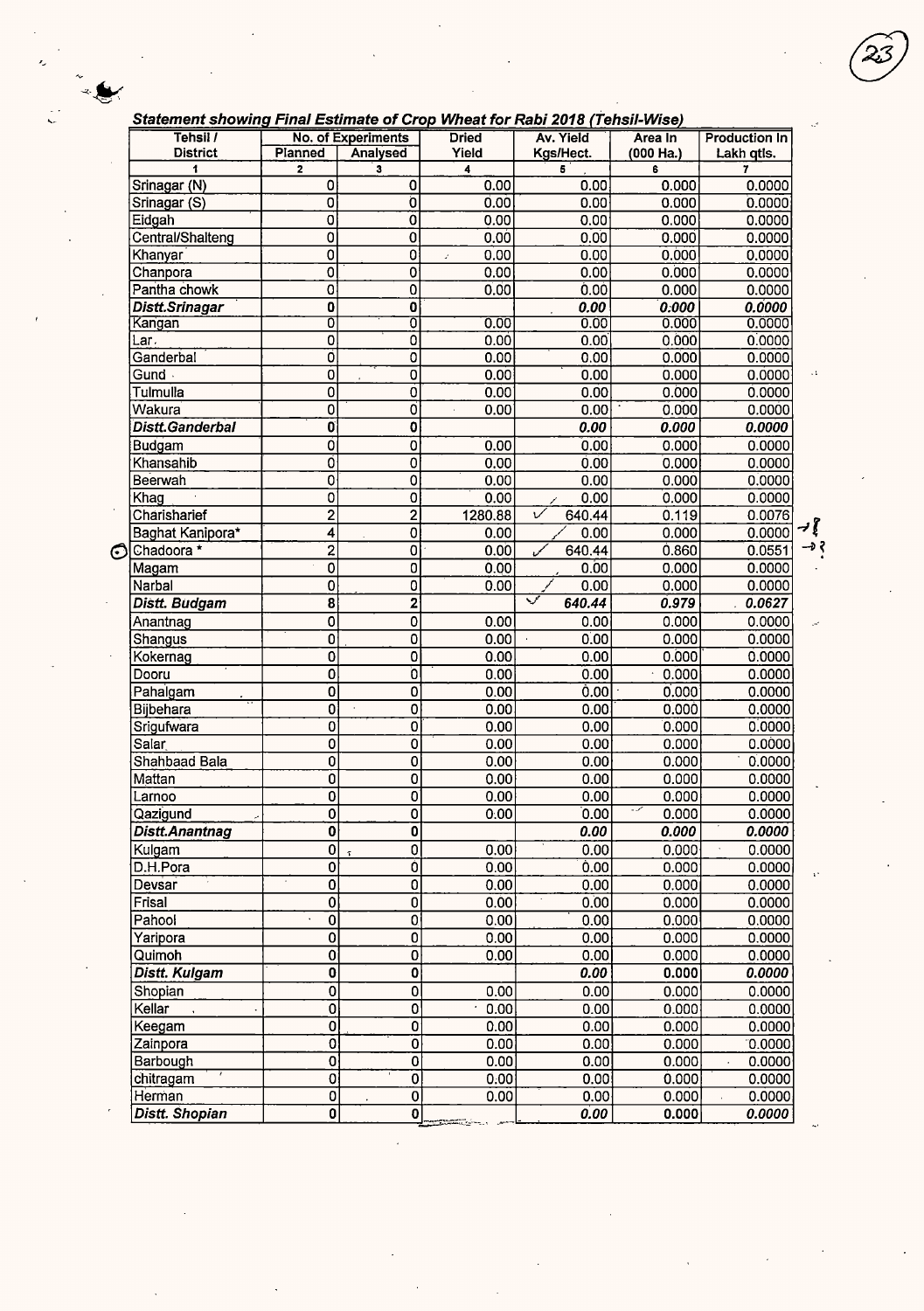| $\overline{\mathbf{0}}$<br>0<br>$\overline{12}$<br>1956 | ₫<br>$\overline{4}$<br>1576    |                              | 0.00<br>877.10<br>2154.51 | 0.0000<br>1.273<br>295.574    | 0.1117<br>63.6817 |
|---------------------------------------------------------|--------------------------------|------------------------------|---------------------------|-------------------------------|-------------------|
|                                                         |                                |                              |                           |                               | 0.0000            |
|                                                         |                                |                              |                           |                               |                   |
|                                                         | 0                              | 0.00                         | 0.00                      | 0.000                         | 0.0000            |
| $\overline{0}$                                          | 0                              | 0.00                         | 0.00                      | 0.000                         | 0.0000            |
| 0                                                       | 0                              | 0.00                         | 0.00                      | 0.000                         | 0.0000            |
| O                                                       | 0                              | 0.00                         | 0.00                      | 0.000                         | 0.0000            |
| $\overline{\mathbf{0}}$                                 | O                              | 0.00                         | 0.00                      | 0.000                         | 0.0000            |
| 0                                                       | Ō,                             | 0.00                         | 0.00                      | 0.000                         | 0.0000            |
| 0                                                       | 0                              | 0.00                         | 0.00                      | 0.000                         | 0.0000            |
| ō                                                       | ō                              | 0.00                         | 0.00                      | 0.000                         | 0.0000            |
| 0                                                       | $\overline{0}$                 | 0.00                         | 0.00                      | 0.000                         | 0.0000            |
| $\overline{\mathsf{o}}$                                 | 0                              | 0.00                         | 0.00                      | 0.000<br>$\ddot{\phantom{1}}$ | 0.0000            |
| $\overline{\mathfrak{o}}$                               | 0                              | 0.00                         | 0.00                      | 0.000                         | 0.0000            |
| $\overline{\mathfrak{o}}$                               | 0                              | 0.00                         | 0.00                      | 0.000                         | 0.0000            |
| $\overline{0}$                                          | 0                              | 0.00                         | 0.00                      | 0.000                         | 0.0000            |
| 0                                                       | 0                              | 0.00                         | 0.00                      | 0.000                         | 0.0000            |
| $\overline{\mathfrak{o}}$                               | 0                              |                              | 0.00                      | 0.000                         | 0.0000            |
| $\overline{0}$                                          | $\overline{0}$                 | 0.00                         | 0.00                      | 0.000                         | 0.0000            |
| 0                                                       | 0                              | 0.00                         | 0.00                      | 0.000                         | 0.0000            |
| $\overline{0}$                                          | 0                              | 0.00                         | 0.00                      | 0.000                         | 0.0000            |
| 0                                                       | 0                              | 0.00                         | 0.00                      | 0.000                         | 0.0000            |
| 0                                                       | 0                              | 0.00                         | 0.00                      | 0.000                         | 0.0000            |
| Ō                                                       | $\mathbf 0$                    | 0.00                         | 0.00                      | 0.000                         | 0.0000            |
| 0                                                       | 0                              | 0.00                         | 0.00                      | 0.000                         | 0.0000            |
| Ō                                                       | $\bf{0}$                       |                              | 0.00                      | 0.000                         | 0.0000            |
| $\overline{0}$                                          | $\mathbf 0$                    | 0.00                         | 0.00                      | 0.000                         | 0.0000            |
| $\overline{0}$                                          | 0                              | 0.00                         | 0.00                      | 0.000                         | 0.0000            |
| $\overline{0}$                                          | $\overline{\mathfrak{o}}$      | 0.00                         | 0.00                      | 0.000                         | 0.0000            |
| 0                                                       | $\mathbf 0$                    | 0.00                         | 0.00                      | 0.000                         | 0.0000            |
| 0                                                       | $\mathbf 0$                    | 0.00                         | 0.00                      | 0.000                         | 0.0000            |
| 0                                                       | 0                              | 0.00                         | 0.00                      | 0.000                         | 0.0000            |
| 0                                                       | 0                              | 0.00                         | 0.00                      | 0.000                         | 0.0000            |
| 0                                                       | 0                              | 0.00                         | 0.00                      | 0.000                         | 0.0000            |
| $\overline{\mathfrak{o}}$                               | 0                              | 0.00                         | 0.00                      | 0.000                         | 0.0000            |
| 0                                                       | $\mathbf 0$                    | 0.00                         | 0.00                      | 0.000                         | 0.0000            |
| 0                                                       | $\overline{0}$                 | 0.00                         | 0.00                      | 0.000                         | 0.0000            |
| 0                                                       | $\mathbf 0$                    | 0.00                         | 0.00                      | 0.000                         | 0.0000            |
| $\overline{\mathbf{0}}$                                 | $\overline{0}$<br>$\mathbf{t}$ | 0.00                         | 0.00                      | 0.000                         | 0.0000            |
| ō<br>O                                                  | 0<br>0                         | 0.00<br>0.00                 | 0.00<br>0.00              | 0.000                         | 0.0000<br>0.0000  |
| $\overline{\mathfrak{o}}$                               | $\mathbf 0$                    | 0.00                         | 0.00                      | 0.000<br>0.000                | 0.0000            |
|                                                         | $\overline{\mathbf{2}}$        |                              |                           |                               | 0.0490            |
| 0<br>4                                                  | 0                              | 0.00                         | 0.00<br>1665.18           | 0.000<br>0.294                | 0.0000            |
| 0                                                       | 0                              | 0.00                         | 0.00                      | 0.000                         | 0.0000            |
| 0                                                       | 0                              | 0.00                         | 1665.18                   | 0.001                         | 0.0002            |
| 2                                                       | $\overline{2}$                 | 3330.36                      | 1665.18                   | 0.293                         | 0.0488            |
| 2                                                       | $\mathbf 0$                    | 0.00                         | 0.00                      | 0.000                         | 0.0000            |
| 0                                                       | 0                              | 0.00                         | 0.00                      | 0.000                         | 0.0000            |
|                                                         |                                |                              |                           |                               | 0.0000            |
|                                                         | 0<br>Ō                         | 0<br>$\overline{\mathbf{0}}$ | 0.00<br>0.00              | 0.00<br>0.00                  | 0.000<br>0.000    |

\* **District average yield adopted**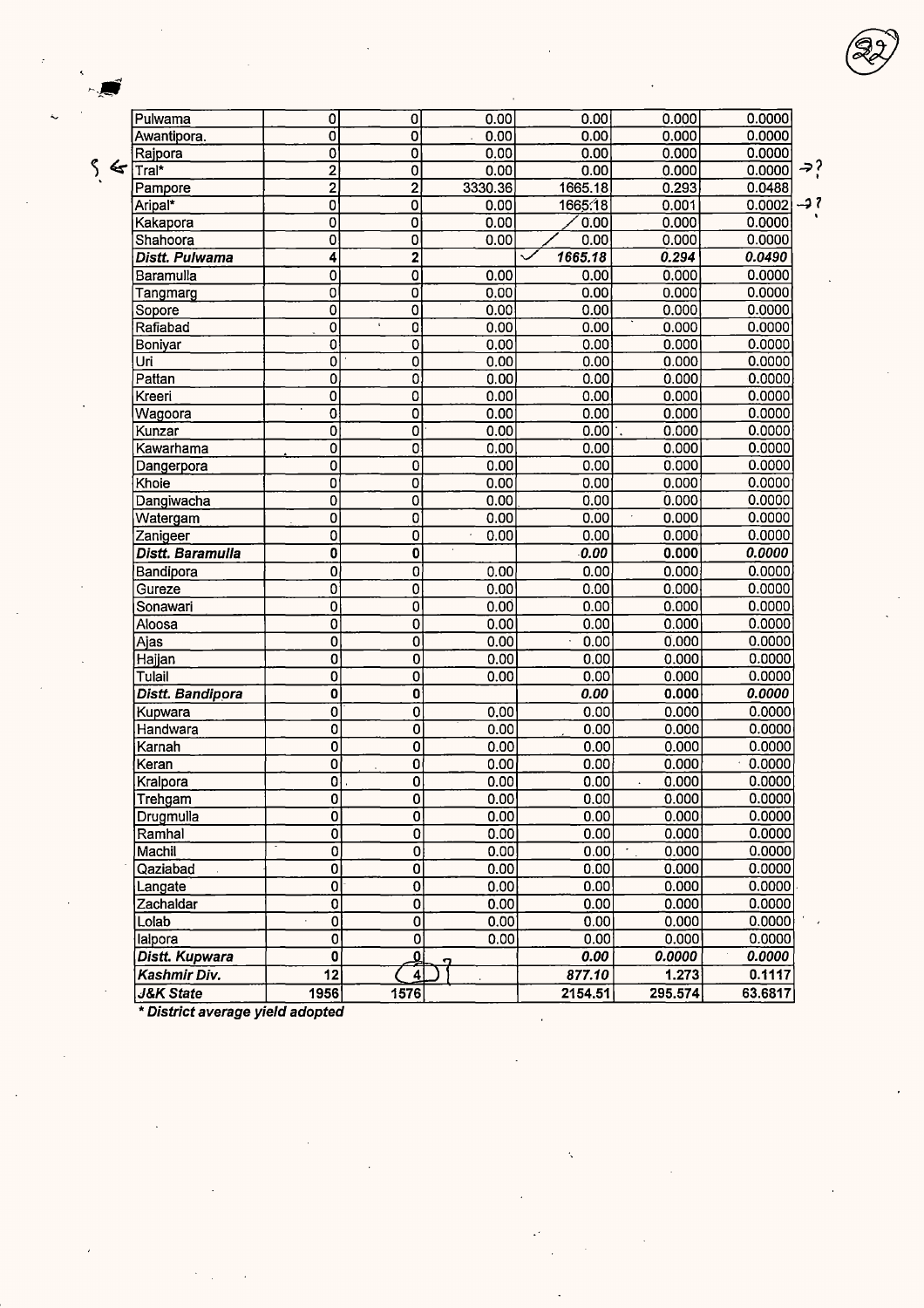$\frac{\epsilon}{2}$ 

 $\frac{1}{2}$ 

 $\mathcal{A}^{\text{max}}_{\text{max}}$  and  $\mathcal{A}^{\text{max}}_{\text{max}}$ 

| Statement snowing Final Estimate of Crop Wheat for Rabi 2018 (Tensil-Wise) |                          |                 |                |                                                          |             |                          |
|----------------------------------------------------------------------------|--------------------------|-----------------|----------------|----------------------------------------------------------|-------------|--------------------------|
| Tehsil /                                                                   | <b>No of Experiments</b> |                 | <b>Dried</b>   | Av. Yield                                                | Area In     | <b>Production In</b>     |
| <b>District</b>                                                            | Planned                  | Analysed        | Yield          | Kgs/Hect.                                                | $(000$ Ha.) | Lakh qtis.               |
| $\mathbf{1}$<br>Bishnah                                                    | $\mathbf{2}$             | 3<br>50         | 4<br>137557.53 | 5<br>2751.15                                             | 6<br>8.160  | $\overline{ }$<br>2.2449 |
| jammu North                                                                | 50<br>18                 | $\overline{16}$ | 38748.60       | 2421.79                                                  | 1.561       | 0.3780                   |
| Jaurian                                                                    | $\overline{20}$          | $\overline{20}$ | 28551.60       | 2553.72                                                  | 3.416       | 0.8724                   |
| $\blacktriangleright$ Pargwal                                              | 22                       | $\overline{2}$  | 7110.09        | 3555.05                                                  | 3.364       | 1.1959                   |
| Marh                                                                       | $\overline{84}$          | 74              | 267109.49      | 3609.59                                                  | 8.163       | 2.9465                   |
| Khour                                                                      | 36                       | 34              | 73687.23       | 2167.27                                                  | 8.674       | 1.8799                   |
| Jammu                                                                      | 12                       | 10              | 25537.18       | 2553.72                                                  | 2.020       | 0.5159                   |
| R.S Pora                                                                   | 66                       | 62              | 216278.37      | 3488.36                                                  | 8.832       | 3.0809                   |
| $\leq$ Bahu *                                                              | 4                        | 0               | 0.00           | 2842.32                                                  | 0.562       | 0.1597                   |
| Maira Mandarain                                                            | 10                       | 10              | 16658.19       | 1665.82                                                  | 1.915       | 0.3190                   |
| Choki Chaura                                                               | $\overline{12}$          | 12              | 21663.99       | 2553.72                                                  | 1.771       | 0.4523                   |
| Jammu South                                                                | $\overline{36}$          | 32              | 72984.56       | 2280.77                                                  | 1.461       | 0.3332                   |
| Akhnoor                                                                    | $\overline{52}$          | 52              | 80270.78       | 1543.67                                                  | 5.655       | 0.8729                   |
| Nagrota *                                                                  | 14                       | 0               | 0.00           | 2842.32                                                  | 1.825       | 0.5187                   |
| Suchitgarh                                                                 | 48                       | 48              | 144964.26      | 3020.09                                                  | 9.397       | 2.8380                   |
| Khara Bani                                                                 | 6                        | 6               | 8259.57        | 2553.72                                                  | 1.463       | 0.3736                   |
| <b>Bhalwal</b>                                                             | $\overline{36}$          | 36              | 49854.06       | 2553.72                                                  | 7.295       | 1.8629                   |
| Mandal                                                                     | $\overline{20}$          | 18              | 60458.94       | 3358.83                                                  | 3.240       | 1.0883                   |
| Arnia                                                                      | $\overline{36}$          | 34              | 89965.35       | 2646.04                                                  | 5.332       | 1.4109                   |
| Jammu West                                                                 | 6                        | $\overline{6}$  | 26549.28       | 4424.88                                                  | 0.874       | 0.3867                   |
| Dansal                                                                     | $\overline{12}$          | $\overline{12}$ | 21534.21       | 1794.52                                                  | 1.859       | 0.3336                   |
| Distt. Jammu                                                               | 600                      | 534             |                | $2771.14$ <sup>1</sup> .<br>$\mathbf{p}_{\mathrm{in}}^f$ | 86.839      | 24.0643                  |
| Samba                                                                      | 108                      | 96              | 134582.11      | 1401.90                                                  | 8.280       | 1.1608                   |
| Vijaypur                                                                   | 14                       | 14              | 23150.40       | 1653.60                                                  | 3.303       | 0.5462                   |
| Ramgarh                                                                    | 40                       | 40              | 139764.98      | 3494.12                                                  | 8.961       | 3.1311                   |
| Bribrahmina                                                                | $\overline{18}$          | 18              | 36079.75       | 1873.41                                                  | 3.440       | 0.6445                   |
| Ghagwal                                                                    | $\overline{8}$           | 8               | 10490.03       | 1311.25                                                  | 2.165       | 0.2839                   |
| Rajpura                                                                    | 14                       | 14              | 25116.70       | 1794.05                                                  | 2.926       | 0.5249                   |
| Distt. Samba                                                               | 202                      | 190             |                | 2163.82                                                  | 29.075      | 6.2913                   |
| Kathua                                                                     | 80                       | 78              | 190115.57      | 2437.38                                                  | 13.531      | 3.2980                   |
| Basholi                                                                    | 28                       | 12              | 18141.48       | 1511.79                                                  | 4.172       | 0.6307                   |
| Billawar*                                                                  | 36                       | 0               | 0.00           | 2183.71                                                  | 5.538       | 1.2093                   |
| Bani *                                                                     | 6<br>$\cdot$             | 0               | 0.00           | 2183.71                                                  | 0.796       | 0.1738                   |
| Hiranagar                                                                  | 50                       | 34              | 67309.40       | 1979.69                                                  | 7.659       | 1.5162                   |
| Marheen*                                                                   | $\overline{50}$          | $\mathbf 0$     | 0.00           | 2183.71                                                  | 7.277       | 1.5891                   |
| Dingaamb                                                                   | $\overline{10}$          | $\overline{10}$ | 17061.63       | 2123.41                                                  | 1.388       | 0.2947                   |
| Mahanpur                                                                   | $\overline{18}$          | 18              | 34010.58       | 1889.48                                                  | 2.450       | 0.4629                   |
| Nagri                                                                      | 24                       | 24              | 93943.19       | 3914.30                                                  | 2.644       | 1.0349                   |
| Ramkote                                                                    | 30 <sup>2</sup>          | 30              | 47616.69       | 1587.22                                                  | 4.635       | 0.7357                   |
| Lohimalhar                                                                 | 8 <sup>1</sup>           | 8               | 11061.42       | 2123.41                                                  | 1.212       | 0.2574                   |
| Distt. Kathua                                                              | 340                      | 214             |                | 2183.71                                                  | 51.302      | 11.2029                  |
| Udhampur                                                                   | 70                       | 70              | 111747.19      | 1596.39                                                  | 11.279      | 1.8006                   |
| Ramnagar                                                                   | 76                       | 76              | 140921.48      | 1854.23                                                  | 11.419      | 2.1173                   |
| Chenani                                                                    | 16                       | 16              | 38242.14       | 2390.13                                                  | 2.492       | 0.5956                   |
| Majalta.                                                                   | 50                       | 50              | 81201.51       | 1624.03                                                  | 11.934      | 1.9381                   |
| Panchari*                                                                  | 6 <sup>1</sup>           | 0               | 0.00           | 1698.92                                                  | 0.981       | 0.1667                   |
| Moungri                                                                    | $\vert 4 \vert$          | 4               | 2783.43        | 695.86                                                   | 1.164       | 0.0810                   |
| Basantgarh *                                                               | $\vert 4 \vert$          | 0               | 0.00           | 1698.92                                                  | 0.015       | 0.0025                   |
| Latti                                                                      | $\overline{2}$           | $\overline{2}$  | 1847.00        | 923.50                                                   | 0.359       | 0.0332                   |
| Distt. Udhampur                                                            | 228                      | 218             |                | 1698.92                                                  | 39.643      | 6.7350                   |

 $\ddot{\cdot}$ 

 $\mathcal{A}^{\mathcal{A}}$ 

 $\ddot{\phantom{0}}$ 

 $\label{eq:2} \frac{1}{\sqrt{2}}\int_{0}^{\infty}\frac{1}{\sqrt{2}}\left(\frac{1}{\sqrt{2}}\right)^{2}d\mu_{\rm{eff}}\,.$ 

l.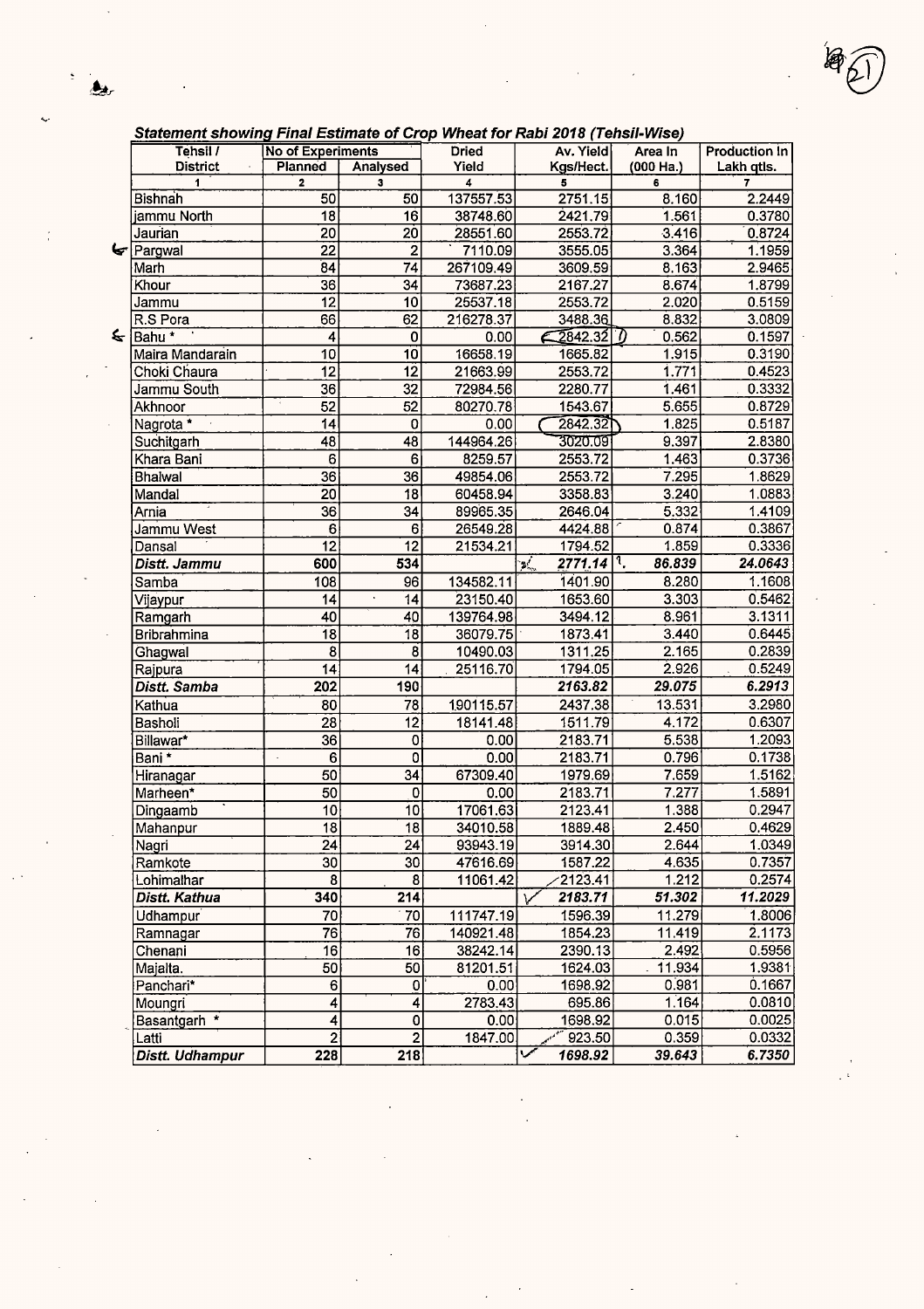| Reasi                  | 18                      | 18                      | 19930.44 | 1107.25           | 3.208               | 0.3552 |
|------------------------|-------------------------|-------------------------|----------|-------------------|---------------------|--------|
| Katra                  | 14                      | $\overline{12}$         | 15739.89 | 1311.66           | 2.259               | 0.2963 |
| Pouni <sup>*</sup>     | $\overline{18}$         | $\pmb{0}$               | 0.00     | 1342.07           | 2.647               | 0.3552 |
| Bhomag                 | 8                       | 6                       | 9096.16  | 1516.03           | 1.311               | 0.1988 |
| Thakrakote*            | $\overline{12}$         | 0                       | 0.00     | 1342.07           | 1.512               | 0.2029 |
| Arnas                  | 8                       | 8                       | 9928.38  | 1241.05           | 0.932               | 0.1157 |
| Thuroo                 | 8                       | 8                       | 5083.92  | 1669.60           | 1.602               | 0.2675 |
| Mahore (G G Garh)      | 0                       | 0                       | 0.00     | 0.00              | 0.000               | 0.0000 |
| Chassana               | $\overline{4}$          | $\overline{2}$          | 497.34   | 1669.63           | 0.499               | 0.0833 |
| Distt.Reasi            | $\overline{90}$         | $\overline{54}$         |          | سمواتر<br>1342.07 | 13.970              | 1.8749 |
| Rajouri                | 60                      | 44                      | 79730.24 | 1812.05           | 8.835               | 1.6009 |
| Manjakote              | $\overline{28}$         | $\overline{26}$         | 36438.40 | 1318.88           | 3.467               | 0.4573 |
| Thanamandi             | $\overline{22}$         | $\overline{16}$         | 25223.68 | 1576.48           | 5.311<br>$\epsilon$ | 0.8373 |
| Darhal                 | $\overline{12}$         | $\overline{12}$         | 10044.16 | 837.01            | 2.084               | 0.1744 |
| Kotranka               | $\overline{30}$         | 26                      | 45160.96 | 1736.96           | 4.416               | 0.7670 |
| Khawas                 | 10                      | 10                      | 13159.36 | 1315.94           | 1.449               | 0.1907 |
| Kalakote               | $\overline{28}$         | $\overline{22}$         | 33851.84 | 1538.72           | 4.088               | 0.6290 |
|                        | 44                      | 42                      |          | 2347.28           |                     |        |
| Nowshera               |                         |                         | 98585.70 |                   | 5.873               | 1.3786 |
| Qila Darhal            | $\overline{14}$         | 6                       | 12479.68 | 1318.88           | 1.842               | 0.2429 |
| Beri Pattan*           | $\overline{18}$         | 0                       | 0.00     | 1732.45           | 2.594               | 0.4494 |
| Siot *                 | 6                       | 0                       | 0.00     | 1732.45           | 1.158               | 0.2006 |
| Sunderbani             | 26                      | $\overline{26}$         | 69270.72 | 2664.26           | 3.884               | 1.0348 |
| Taryatth               | 12                      | 12                      | 22825.92 | 1318.88           | 1.846               | 0.2435 |
| Laroka                 | 0                       | 0                       | ∴0.00 '  | 0.00              | 0.000               | 0.0000 |
| Distt.Rajouri          | 310                     | 242                     |          | 1751.75           | 46.847              | 8.2064 |
| Haveli*                | 28                      | 0                       | 0.00     | 2262.93           | 4.460               | 1.0093 |
| Surankote <sup>®</sup> | 16                      | $\overline{16}$         | 38629.86 | 2414.37           | 2.147               | 0.5184 |
| Mendher                | 40                      | 40                      | 97118.54 | 2427.96           | 4.921               | 1.1948 |
| Mandi                  | $\overline{c}$          | $\overline{\mathbf{c}}$ | 2757.93  | 1378.97           | 0.681               | 0.0939 |
| Balakote               | 4                       | 4                       | 6869.13  | 1717.28           | 0.981               | 0.1685 |
| Mankote *              | 8                       | 0                       | 0.00     | 2262.93           | 1.823               | 0.4125 |
| Distt.Poonch           | 98                      | 62                      |          | 2262.93           | 15.013              | 3.3973 |
| Doda                   | 6                       | 6                       | 8489.32  | 1414.89           | 0.786               | 0.1112 |
| Bhaderwah              | $\overline{2}$          | $\overline{2}$          | 3700.20  | 1850.10           | 0.107               | 0.0198 |
| Bhalla *               | 0                       | 0                       | 0.00     | 2073.74           | 1.220               | 0.2530 |
| Mohalla*               | 4                       | 0                       | 0.00     | 2073.74           | 0.673               | 0.1396 |
| Gundna*                | 2                       | 0                       | 0.00     | 1246.94           | 0.153               | 0.0191 |
| <b>Bharath Bagla</b>   | $\overline{\mathbf{c}}$ | $\overline{2}$          | 4369.76  | 2184.88           | 0.056               | 0.0122 |
| Bhagwah                | $\overline{2}$          | $\overline{2}$          | 4528.34  | 2264.17           | 0.363               | 0.0822 |
| Marmat                 | $\overline{\mathbf{2}}$ | $\overline{2}$          | 2387.51  | 1246.94           | 0.088               | 0.0110 |
| Kashtigarh             | $\overline{2}$          | $\overline{2}$          | 11320.85 | 5660.43           | 0.227               | 0.1285 |
| Assar*                 | $\overline{0}$          | $\overline{0}$          | 0.00     | 2073.74           | 0.227               | 0.0471 |
| Gandoh Bhaleesa *      | 0                       | $\mathbf 0$             | 0.00     | 2073.74           | 0.214               | 0.0444 |
| Chilly Pingla          | 0                       | $\mathbf{0}$            | 0.00     | 0.00              | 0.000               | 0.0000 |
| Kahara                 | $\overline{2}$          | $\overline{2}$          | 3330.18  | 1665.09           | 0.253               | 0.0421 |
| Phigsoo                | $\overline{2}$          | $\overline{2}$          | 3383.04  | 1691.52           | 0.118               | 0.0200 |
|                        | 0                       | $\overline{0}$          |          |                   | 0.074               | 0.0153 |
| Chiralla *             |                         |                         | 0.00     | 2073.74           |                     |        |
| Thathri <sup>*</sup>   | 0                       | O                       | 0.00     | $\angle 2073.74$  | 0.195               | 0.0404 |
| Distt.Doda             | 26                      | 20                      |          | 2073.74           | 4.754               | 0.9859 |
| <b>Banihal</b>         | 0                       | $\overline{0}$          | 0.00     | 0.00              | 0.000               | 0.0000 |
| Ramban                 | 16                      | 16                      | 9802.93  | 612.68            | 2.917               | 0.1787 |
| Khari                  | 0                       | 0                       | 0.00     | 0.00              | 0.000               | 0.0000 |
| Pogalparistan          | $\overline{0}$          | 0                       | 0.00     | 0.00              | 0.000               | 0.0000 |
| <b>Batote</b>          | $\overline{\mathbf{8}}$ | $\overline{8}$          | 24150.74 | 3018.84           | 0.066               | 0.0199 |
| Rajgarh                | 10                      | $\overline{\mathbf{8}}$ | 9414.24  | 1176.78           | 1.444               | 0.1699 |
| Gool*                  | 0                       | $\mathbf{0}$            | 0.00     | 832.55            | 0.025               | 0.0021 |
| Distt.Ramban           | 34                      | 32                      |          | 832.55            | 4.452               | 0.3707 |

 $\label{eq:2.1} \frac{1}{\sqrt{2}}\left(\frac{1}{\sqrt{2}}\right)^{2} \left(\frac{1}{\sqrt{2}}\right)^{2} \left(\frac{1}{\sqrt{2}}\right)^{2} \left(\frac{1}{\sqrt{2}}\right)^{2} \left(\frac{1}{\sqrt{2}}\right)^{2} \left(\frac{1}{\sqrt{2}}\right)^{2} \left(\frac{1}{\sqrt{2}}\right)^{2} \left(\frac{1}{\sqrt{2}}\right)^{2} \left(\frac{1}{\sqrt{2}}\right)^{2} \left(\frac{1}{\sqrt{2}}\right)^{2} \left(\frac{1}{\sqrt{2}}\right)^{2} \left(\$ 

 $\frac{1}{2}$ 

 $\bar{\mathcal{L}}$ 

 $\hat{\boldsymbol{\beta}}$ 

\$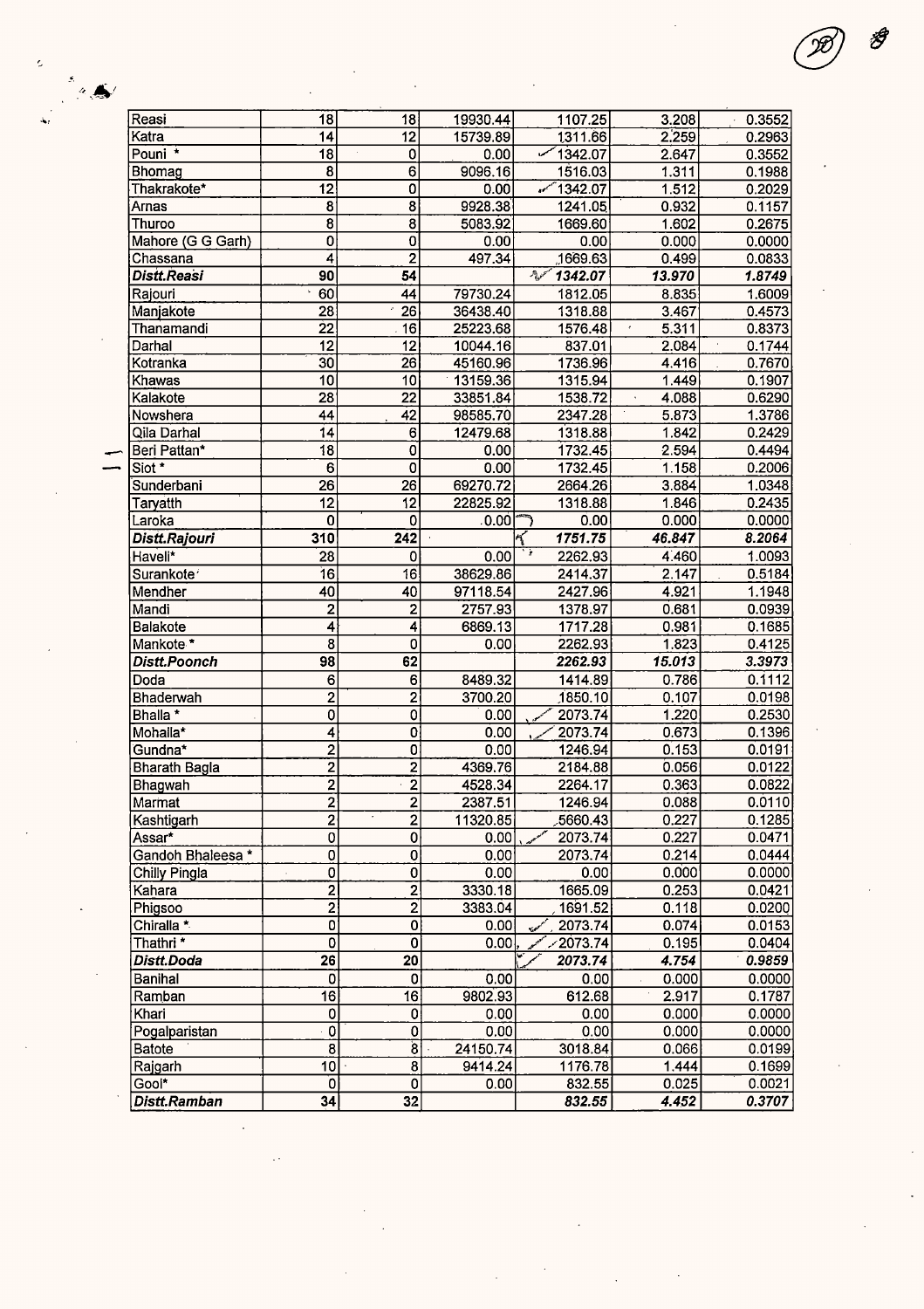| Jammu Div.     | 1944 | 1572 |           | 2160.04 | 294.301 | 63.5701 |
|----------------|------|------|-----------|---------|---------|---------|
| Dis.Kishtwar   | 16   | 6    |           | 1834.76 | 2.406   | 0.4414  |
| Warwan         | 0    |      | $0.00$ ex | 0.00    | 0.000   | 0.0000  |
| Dachan *       | 0    |      | 0.001     | 1825.42 | 0.106   | 0.0193  |
| Drabshalla*    | າ    |      | 0.00      | 1825.42 | 0.550   | 0.1004  |
| Bouniwah       | 2    |      | 7109.73   | 3554.87 | 0.089   | 0.0316  |
| Machail        | 0    |      | 0.00      | 0.001   | 0.000   | 0.0000  |
| Nagseni*       | 2    |      | 0.00      | 1825.42 | 0.155   | 0.0283  |
| Mughal Maidan  | 2    |      | 1560.24   | 780.12  | 0.268   | 0.0209  |
| Marwah         |      |      | 0.00      | 0.001   | 0.000   | 0.0000  |
| Chatroo        |      |      | 0.00      | 0.001   | 0.000   | 0.0000  |
| Padder(Attoli) | າ    | ົ    | 5620.41   | 2810.21 | 0.151   | 0.0424  |
| Kishtwar*      | 6    |      | 0.00      | 1825.42 | 1.087   | 0.1984  |

 $\bar{z}$ 

 $\overline{\phantom{a}}$ 

*{j)* 

l,

\* District average yield adopted

I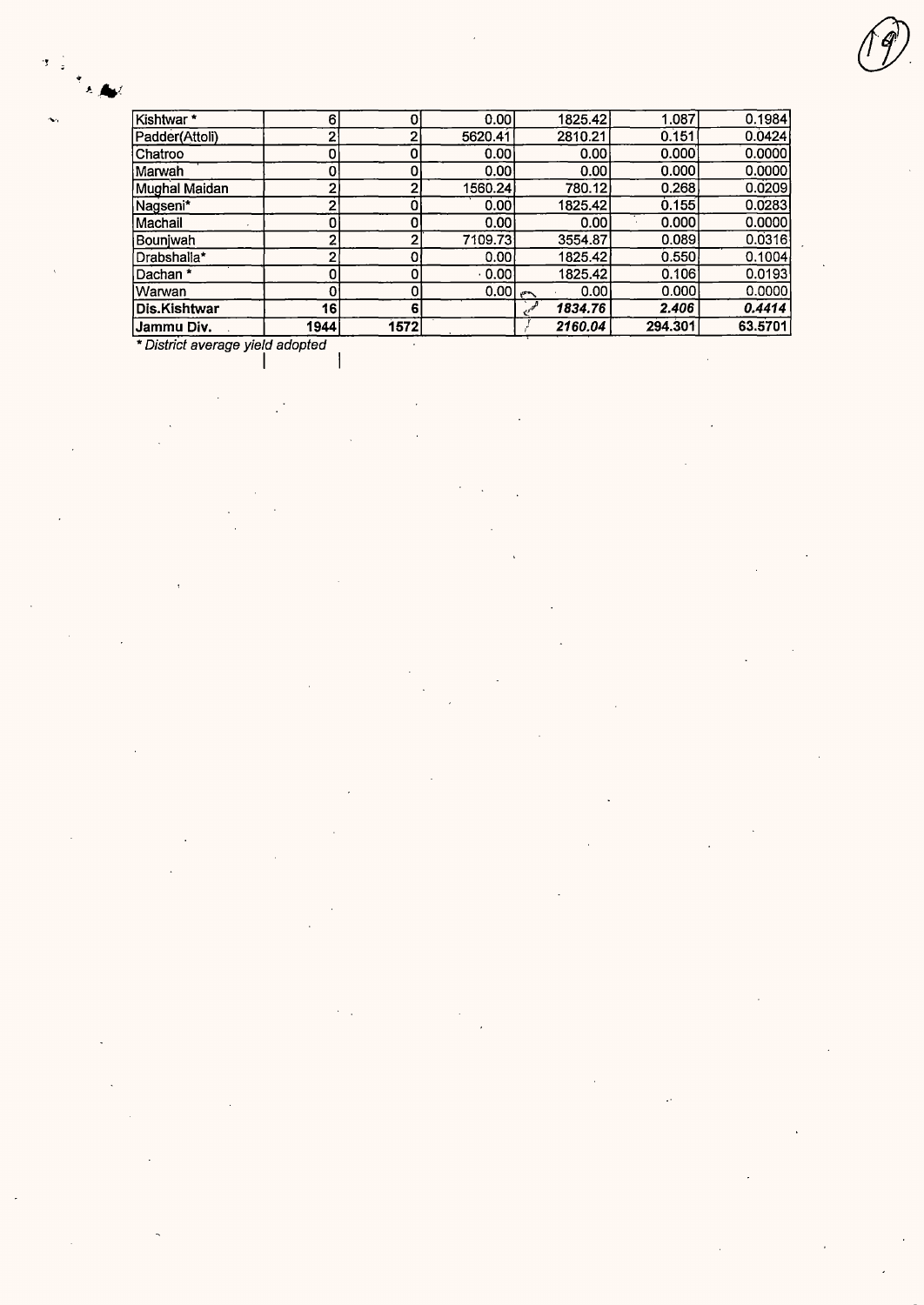

7'-(JJ

## **General Crop Estimation Survey Final Estimates of Average yield, Area and Production.**

| State: Jammu & Kashmir  |                         | <b>Season: Rabi</b>       |          | <b>Year:2018</b> | Crop: R&M         |                 |  |  |  |  |  |
|-------------------------|-------------------------|---------------------------|----------|------------------|-------------------|-----------------|--|--|--|--|--|
|                         |                         |                           |          |                  |                   |                 |  |  |  |  |  |
| Name of the             |                         | <b>No. of Experiments</b> | Area in  | <b>Average</b>   | <b>Production</b> | %age            |  |  |  |  |  |
| <b>District</b>         |                         |                           | Hectts.  | Yield            | (Qts.)            | <b>Response</b> |  |  |  |  |  |
|                         | <b>Planned</b>          | <b>Analysed</b>           |          | (Kgs/hectt)      |                   |                 |  |  |  |  |  |
| 1                       | $\overline{\mathbf{2}}$ | 3                         | 4        | 5                | 6                 | 7               |  |  |  |  |  |
| Srinagar                | $\overline{c}$          | 0                         | 220      | 774.64           | 1704.21           | $\sqrt{2}$ 0.00 |  |  |  |  |  |
| Ganderbal               | 10                      | 10                        | 2057     | 1085.39          | 22326.41          | 100.00          |  |  |  |  |  |
| <b>Budgam</b>           | 24                      | 24                        | 4948     | 773.36           | 38265.68          | 100.00          |  |  |  |  |  |
| Anantnag                | 68                      | 64                        | 13325    | 889.00           | 118459.60         | 94.12           |  |  |  |  |  |
| Kulgam                  | 34                      | 18                        | 7030     | 552.22           | 38820.93          | 52.94           |  |  |  |  |  |
| Pulwama                 | 46                      | 32                        | 9794     | 663.18           | 59075.62          | 69.57           |  |  |  |  |  |
| Shopian                 | $\overline{2}$          | $\overline{2}$            | 280      | 917.23           | 2568.23           | 100.00          |  |  |  |  |  |
| <b>Baramulla</b>        | $\overline{2}$          | $\mathbf 0$               | 78       | 774.64           | 604.22            | 0.00            |  |  |  |  |  |
| Bandipora               | $\overline{6}$          | 6                         | 1553     | 1448.26          | 22491.49          | 100.00          |  |  |  |  |  |
| Kupwara                 | 0                       | 0                         | $\Omega$ | 0.00             | 0.00              | 0.00            |  |  |  |  |  |
| <b>Kashmir Division</b> | 194                     | 156                       | 39285    | 774.64           | 304316.39         | 80.41           |  |  |  |  |  |
| Jammu                   | 6                       | 4                         | 101      | 1180.74          | 1192.55           | 66.67           |  |  |  |  |  |
| <b>Samba</b>            | $\overline{2}$          | 0                         | 754      | 225.97           | 1703.81           | 0.00            |  |  |  |  |  |
| Kathua                  | $\overline{12}$         | 4                         | 2605     | 304.26           | 7925.96           | 33.33           |  |  |  |  |  |
| <b>Udhampur</b>         | 10                      | 4<br>$\overline{a}$       | 1080     | 196.44           | 2121.57           | 40.00           |  |  |  |  |  |
| Reasi**                 | $\overline{c}$          | 0                         | 960      | 225.97           | 2169.31           | 0.00            |  |  |  |  |  |
| Rajouri**               | 4                       | 0                         | 751      | 225.97           | 1697.03           | 0.00            |  |  |  |  |  |
| Poonch                  | $\overline{2}$          | $\overline{2}$            | 158      | 2789.01          | 4406.64           | 100.00          |  |  |  |  |  |
| Doda                    | 8                       | 8                         | 939      | 220.74           | 2072.71           | 100.00          |  |  |  |  |  |
| Kishtwar**              | 0                       | 0                         | 25       | 225.97           | 56.49             | 0.00            |  |  |  |  |  |
| Ramban                  | 4                       | 4                         | 646      | 682.48           | 4408.80           | 100.00          |  |  |  |  |  |
| <b>Jammu Division</b>   | 50                      | 26                        | 8019     | 346.11           | 27754.87          | 52.00           |  |  |  |  |  |
| <b>J&amp;K State</b>    | 244                     | 182                       | 47304    | 701.99           | 332071.26         | 74.59           |  |  |  |  |  |

\*\* **Division average yield adopted** 

 $\cancel{\mathbb{Z}}$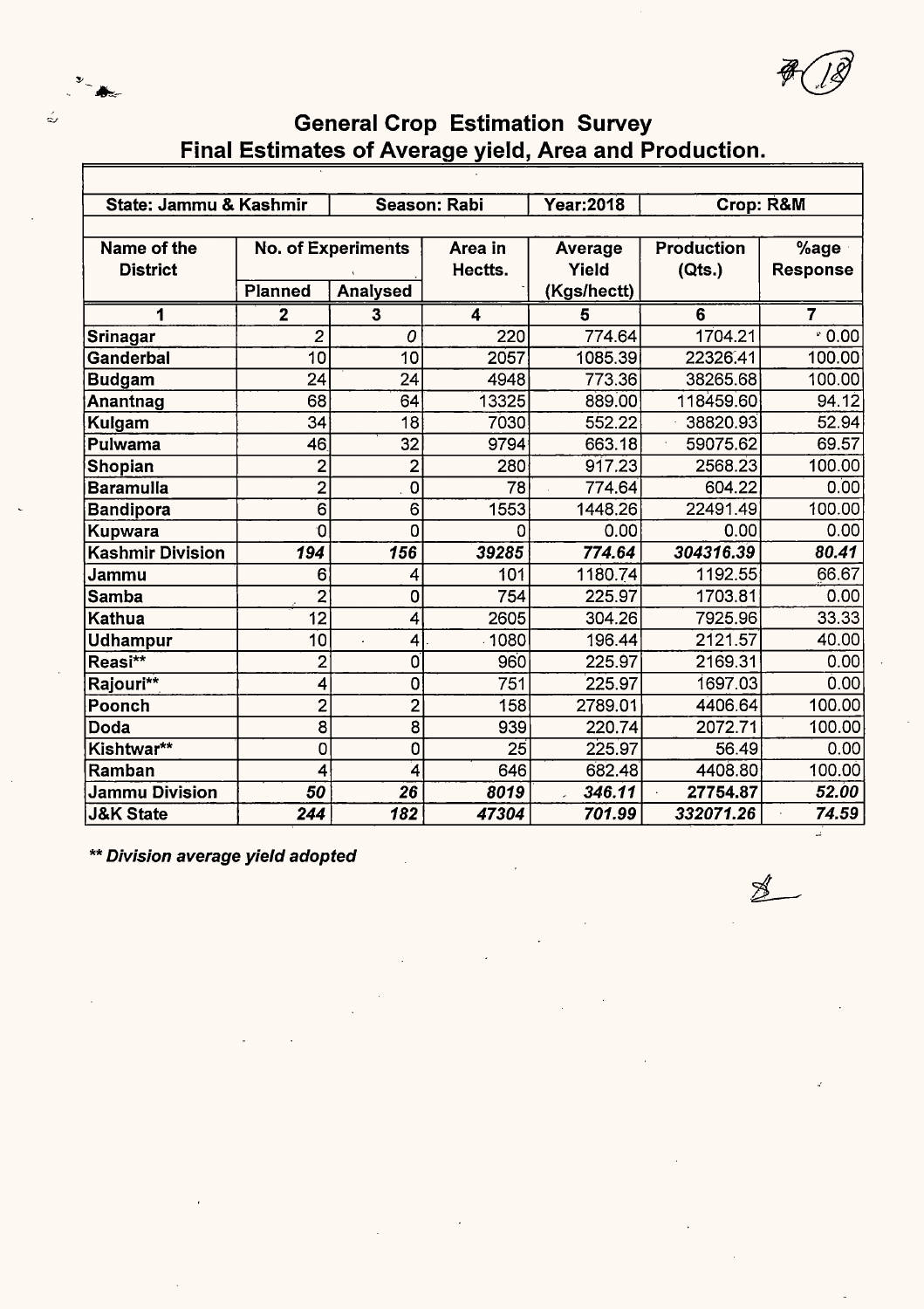$\frac{L_{\text{max}}}{L_{\text{max}}^{2}}$ 

يولي).<br>موليات  $\overline{A}$ 

| Tehsil /               |                                     | No. of Experiments      | <b>Dried</b>      | Av. Yield                   | Area In         | <b>Production In</b> |
|------------------------|-------------------------------------|-------------------------|-------------------|-----------------------------|-----------------|----------------------|
| <b>District</b>        | Planned                             | Analysed                | Yield             | Kgs/Hect.                   | (Ha.)           | qtls.                |
| 1                      | $\mathbf 2$                         | $\mathbf{3}$            | 4                 | 5                           | 6               | $7^{\circ}$          |
| Srinagar (N)**         | 0                                   | 0                       | 0.00              | 774.64                      | 62              | 480.28               |
| Srinagar (S)**         | 0                                   | 0                       | 0.00              | 774.64                      | 4               | 30.99                |
| Eidgah**               | 0                                   | $\overline{0}$          | 0.00              | 774.64                      | 22              | 170.42               |
| Central/Shalteng**     | 0                                   | $\overline{0}$          | 0.00              | 774.64                      | $\overline{33}$ | 255.63               |
| Khanyar**              | 0                                   | 0                       | 0.00              | 774.64                      | 11              | 85.21                |
| Chanpora               | Ō                                   | 0                       | 0.00              | 0.00                        | $\mathbf 0$     | 0.00                 |
| Pantha chowk **        | $\overline{2}$                      | o                       | 0.00              | 774.64<br>$\mathcal{D}$     | $\overline{88}$ | 681.68               |
| Distt.Srinagar         | 2                                   | 0                       |                   | 774.64                      | 220             | 1704.21              |
| Kangan *               | σ                                   | 0                       | 0.00              | 1085.39                     | 142             | 1541.25              |
| Lar                    | 4                                   | 4                       | 4197.60           | 1049.40                     | 741             | 7776.05              |
| Ganderbal              | $\overline{2}$                      | $\overline{\mathbf{c}}$ | 2020.10           | 1010.05                     | 73              | 737.33               |
| Gund                   | 0                                   | $\overline{0}$          | 0.00              | 0.00                        | $\mathbf 0$     | 0.00                 |
| Tulmulla               | $\overline{2}$                      | $\overline{2}$          | 2256.21           | 1128.11                     | 251             | 2831.54              |
| Wakura                 | $\overline{2}$                      | $\overline{2}$          | 2221.23           | 1110.62                     | 850             | 9440.23              |
| Distt.Ganderbal        | 10                                  | 10                      |                   | 1085.39                     | 2057            | 22326.41             |
| Budgam                 | $\overline{2}$                      | $\mathbf 2$             | 1151.15           | 575.58                      | 1520            | 8748.74              |
| Khansahib              | $\overline{2}$                      | $\overline{2}$          | 566.72            | 283.36                      | 16              | 45.34                |
| Beerwah                | 4                                   | $\overline{\bf{4}}$     | 2603.37           | 650.84                      | 890             | 5792.50              |
| Khag                   | 0                                   | 0                       | 0.00              | $\pmb{\mathcal{V}}$<br>0.00 | 0               | 0.00                 |
| Charisharief*          | $\overline{0}$                      | 0                       | 0.00              | 773.36                      | $\overline{13}$ | 100.54               |
| <b>Baghat Kanipora</b> | 4                                   | $\overline{\mathbf{4}}$ | 4702.01           | 1175.50                     | 652             | 7664.27              |
| Chadoora               | 12                                  | 12                      | 10326.70          | 860.56                      | 1781            | 15326.55             |
| Magam*                 | 0                                   | 0                       | 0.00              | 773.36                      | 70              | 541.35               |
| Narbal*                | 0                                   | $\overline{0}$          | 0.00              | 773.36                      | 6               | 46.40                |
| Distt. Budgam          | 24                                  | 24                      |                   | 773.36                      | 4948            | 38265.68             |
| Anantnag               | 10                                  | 10                      | 6885.60           | 688.56                      | 1849            | 12731.47             |
|                        | 4                                   | 4                       | 3199.99           | 800.00                      | 745             | 5959.99              |
| Shangus<br>Kokernag    | $\overline{\mathbf{8}}$             | $\overline{8}$          | 9554.68           | 1194.33                     | 1540            | 18392.75             |
|                        |                                     | 4                       | 21032.61          | 5258.15                     | 695             | 36544.16             |
| Dooru                  | 4<br>4                              | 4                       | 4089.68           | 1022.42                     | 932             | 9528.96              |
| Pahalgam               |                                     |                         |                   | 460.31                      |                 |                      |
| Bijbehara              | $\overline{12}$                     | 12                      | 15402.00          |                             | 2523            | 11613.62             |
| Srigufwara             | 6                                   | $\overline{2}$          | 2730.68           | 460.31                      | 1176            | 5413.25              |
| Salar                  | 4                                   | 4                       | 3080.40           | 460.31                      | 833             | 3834.38              |
| Shahbaad Bala          | $\overline{2}$                      | $\overline{\mathbf{0}}$ | 0.00              | $\frac{1}{1460.31}$         | 187             | 860.78               |
| Mattan                 | 14                                  | $\overline{14}$         | 11759.88          | 460.31                      | 2732            | 12575.67             |
| Larnoo                 | 0                                   | 0                       | 0.00              | 0.00                        | $\mathbf 0$     | 0.00                 |
| Qazigund*              | $\overline{0}$                      | $\overline{2}$          | $0.00$ $\sqrt{ }$ | 889.00                      | 113             | 1004.57              |
| Distt.Anantnag         | 68                                  | 64                      |                   | 889.00                      | 13325           | 118459.60            |
| Kulgam                 | 8                                   | 4                       | 2799.72           | 699.93<br>$\Lambda$         | 1690            | 11828.82             |
| D.H.Pora               | $\overline{4}$                      | $\overline{2}$          | 1208.97           | 484.03                      | 890             | 4307.87              |
| Devsar                 | 6                                   | 6                       | 9599.04           | 484.03                      | 1259            | 6093.94              |
| Frisal                 | $\overline{2}$                      | $\overline{2}$          | 3708.72           | 484.03                      | 221             | 1069.71              |
| Pahloo                 | $\overline{6}$                      | $\overline{\bf 4}$      | 7226.55           | 484.03                      | 1291            | 6248.83              |
| Yaripora*              | $\overline{2}$                      | 0                       | 0.00              | 552.22                      | 490             | 2705.88              |
| Quimoh <sup>*</sup>    | 6                                   | 0                       | 0.00              | 552.22                      | 1189            | 6565.90              |
| Distt. Kulgam          | 34                                  | $\overline{18}$         |                   | 552.22                      | 7030            | 38820.93             |
| Shopian                | 0                                   | $\overline{\mathbf{0}}$ | 0.00              | 0.00                        | 0               | 0.00                 |
| Kellar                 | $\mathbf 0$                         | 0                       | 0.00              | 0.00                        | Ó               | 0.00                 |
| Keegam                 | $\overline{0}$                      | $\overline{\mathbf{0}}$ | 0.00              | 0.00                        | $\overline{0}$  | 0.00                 |
| Zainpora               | $\overline{2}$                      | $\overline{2}$          | 1834.45           | 917.23                      | 261             | 2393.96              |
| Barbough               | $\pmb{\mathsf{O}}$<br>$\pmb{\cdot}$ | $\overline{\mathbf{0}}$ | 0.00              | 0.00                        | O               | 0.00                 |
| chitragam*             | 0                                   | 0                       | 0.00              | $\sqrt{917.23}$             | 19              | 174.27               |
| Herman                 | $\overline{0}$                      | 0                       | 0.00              | 0.00                        | 0               | 0.00                 |
| Distt. Shopian         | $\overline{\mathbf{2}}$             | $\overline{2}$          |                   | سميا<br>917.23              | 280             | 2568.23              |

B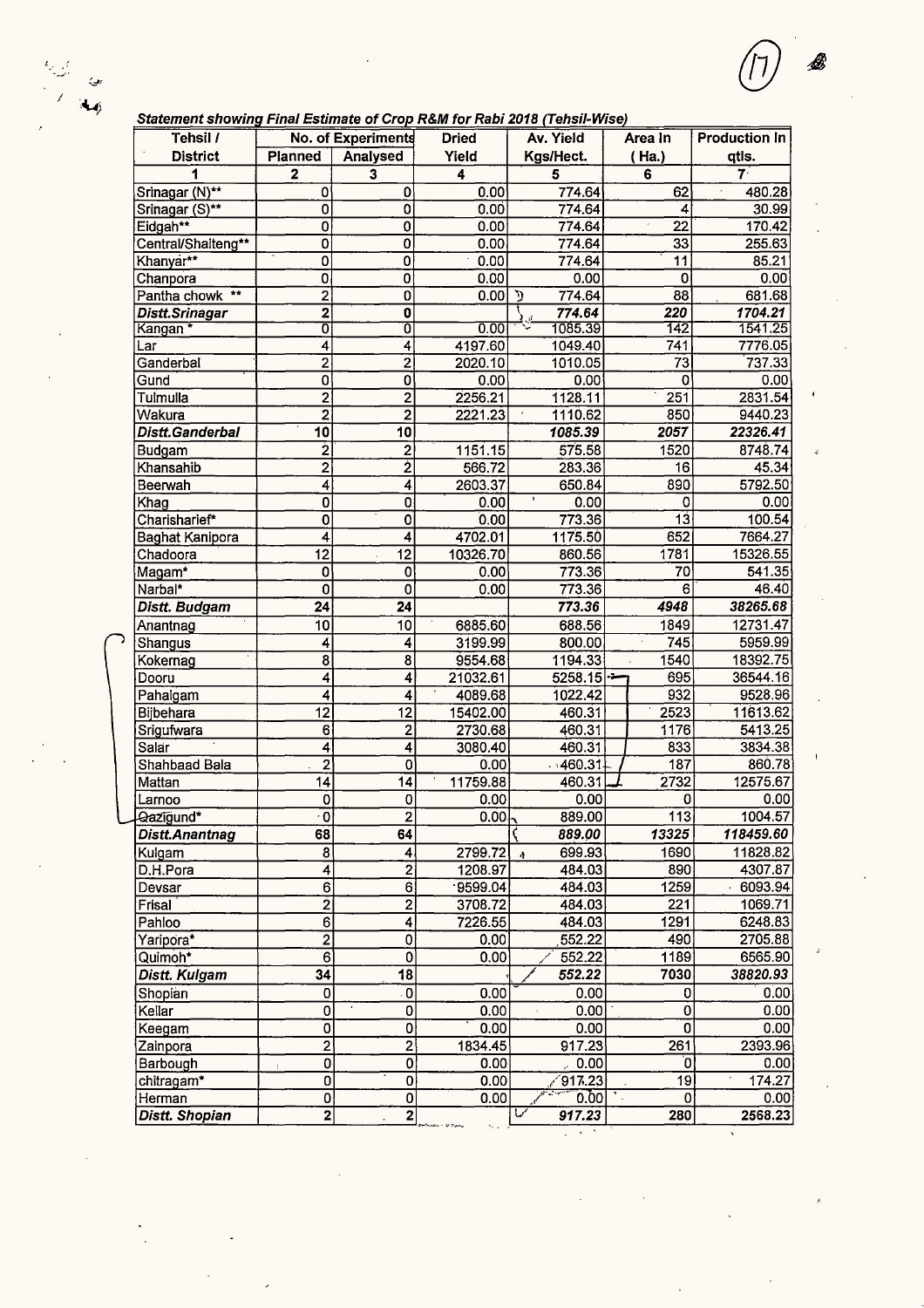| <b>J&amp;K State</b>  | 244                     | 182                        |              | 701.99            | 47304                                      | 332071.26    |
|-----------------------|-------------------------|----------------------------|--------------|-------------------|--------------------------------------------|--------------|
| Kashmir Div.          | 194                     | 156                        |              | 7,74.64           | 39285                                      | 304316.39    |
| Distt. Kupwara        | $\overline{\mathbf{0}}$ | $\pmb{0}$                  |              | 0.00              | 0                                          | 0.00         |
| lalpora               | 0                       | $\overline{0}$             | 0.00         | 0.00              | 0                                          | [0.00]       |
| Lolab                 | $\overline{0}$          | $\overline{0}$             | 0.00         | 0.00              | $\overline{0}$                             | 0.00         |
| Zachaldar             | $\overline{0}$          | $\overline{\mathfrak{o}}$  | 0.00         | 0.00              | 0                                          | 0.00         |
| Langate               | $\bf{0}$                | $\overline{0}$             | 0.00         | 0.00              | $\mathbf 0$                                | 0.00         |
| Qaziabad              | 0                       | 0<br>$\mathcal{E}$         | 0.00         | 0.00              | 0                                          | 0.00         |
| Machil                | 0                       | $\mathbf 0$                | 0.00         | 0.00              | 0                                          | 0.00         |
| Ramhal                | $\pmb{0}$               | $\mathbf{0}$               | 0.00         | 0.00              | $\mathbf 0$                                | 0.00         |
| Drugmulla             | 0                       | $\overline{0}$             | 0.00         | 0.00              | $\mathbf 0$                                | 0.00         |
| Trehgam               | $\overline{0}$          | $\overline{\mathbf{0}}$    | 0.00         | 0.00              | $\overline{\mathbf{0}}$                    | 0.00         |
| Kralpora              | $\overline{0}$          | Ö                          | 0.00         | 0.00              | $\overline{0}$                             | 0.00         |
| Keran                 | $\overline{\mathbf{0}}$ | $\overline{0}$             | 0.00         | 0.00              | $\overline{0}$                             | 0.00         |
| Karnah                | $\overline{\mathbf{o}}$ | $\overline{0}$             | 0.00         | 0.00              | 0                                          | 0.00         |
| Handwara              | 0                       | $\mathbf 0$                | 0.00         | 0.00              | 0                                          | 0.00         |
| Kupwara               | 0                       | 0                          | 0.00         | A.<br>0.00        | 0                                          | 0.00         |
| Distt. Bandipora      | 6                       | 6                          |              | 1448.26           | 1553                                       | 22491.49     |
| Tulail                | $\mathbf 0$             | 0                          | 0.00         | 0.00              | 0                                          | 0.00         |
| Hajjan                | $\overline{2}$          | $\overline{\mathbf{c}}$    | 3233.75      | τ<br>1616.88      | 491                                        | 7938.86      |
| <del>∕√</del> Ajas    | $\overline{2}$          | $\overline{c}$             | 5752.50      | 1448.262          | 533                                        | 7719.23      |
| Aloosa*               | 0                       | $\overline{0}$             | 0.00         | 1448.26           | $\overline{35}$                            | 506.89       |
| Sonawari              | 0<br>$\overline{2}$     | $\overline{2}$             | 2524.44      | 1262.22           | 445                                        | 5616.87      |
| Gureze                | 0                       | 0<br>Ö                     | 0.00         | 0.00              | 0                                          | 0.00         |
| Bandipora*            |                         |                            | 0.00         | 1448.26           | 49                                         | 709.65       |
| Distt. Baramulla      | 2                       | 0                          |              | 774.64            | 78                                         | 604.22       |
| Zanigeer              | 0                       | 0                          | 0.00         | 0.00              | 0                                          | 0.00         |
| Watergam              | 0<br>0                  | 0                          | 0.00         | 0.00              | $\mathbf 0$                                | 0.00         |
| Khoie<br>Dangiwacha   | 0                       | $\mathbf 0$<br>$\mathbf 0$ | 0.00<br>0.00 | 0.00<br>0.00      | o<br>$\overline{\mathbf{o}}$               | 0.00<br>0.00 |
| Dangerpora            | 0                       | $\overline{0}$             | 0.00         | 0.00<br>٠.        | $\mathbf 0$<br>$\mathcal{L}_{\mathcal{A}}$ | 0.00         |
| Kawarhama             | 0                       | $\overline{\mathfrak{o}}$  | 0.00         | 0.00              | 0                                          | 0.00         |
| Kunzar                | 0                       | $\overline{0}$             | 0.00         | 0.00              | 0                                          | 0.00         |
| Wagoora               | 0                       | 0                          | 0.00         | 0.00              | 0                                          | 0.00         |
| Kreeri**              | $\overline{c}$          | $\mathbf 0$                | 0.00         | 774.64            | 12                                         | 92.96        |
| Pattan**              | 0                       | $\mathbf 0$                | 0.00         | 774.64            | 1                                          | 7.75         |
| Uri                   | 0                       | $\overline{0}$             | 0.00         | 0.00              | $\mathbf 0$                                | 0.00         |
| Boniyar               | 0                       | $\overline{0}$             | 0.00         | 0.00              | $\mathbf 0$                                | 0.00         |
| Rafiabad              | 0                       | $\overline{0}$             | 0.00         | 0.00              | O                                          | 0.00         |
| Sopore                | 0                       | $\overline{0}$             | 0.00         | 0.00              | 0                                          | 0.00         |
| Tangmarg**            | 0                       | $\mathbf 0$                | 0.00         | 774.64            | 65                                         | 503.52       |
| Baramulla             | $\mathbf 0$             | 0                          | 0.00         | 0.00<br>$\bullet$ | 0                                          | 0.00         |
| Distt. Pulwama        | 46                      | 32                         |              | 603.18            | 9794                                       | 59075.62     |
| Shahoora              | 4                       | k,<br>4                    | 1553.97      | 388.49            | 1070                                       | 4156.87      |
| <u> Kakapora</u><br>X | 0                       | $\overline{0}$             | 0.00         | (582.62)          | 1189                                       | 6927.35      |
| Aripal                | $\overline{2}$          | $\overline{2}$             | 11368.08     | 582.62            | 642                                        | 3740.42      |
| Pampore               | 6                       | 4                          | 2310.18      | 577.55            | 1068                                       | 6168.18      |
| Tral                  | $\overline{12}$         | $\overline{12}$            | 5240.29      | 582.62            | 2069                                       | 12054.41     |
| Rajpura               | 0                       | 0                          | 0.00         | 582.627           | 70                                         | 407.83       |
| Awantipora ·          | $\overline{10}$         | 10                         | 7603.65      | 760.37            | 2155                                       | 16385.87     |
| Pulwama*              | 12                      | 0                          | 0.00         | 603.18            | 1531                                       | 9234.69      |

 $\bar{E}$ 

 $\tilde{\zeta}$ 

G

\* District average yield adopted<br>\*\*Division Average Yield Adopted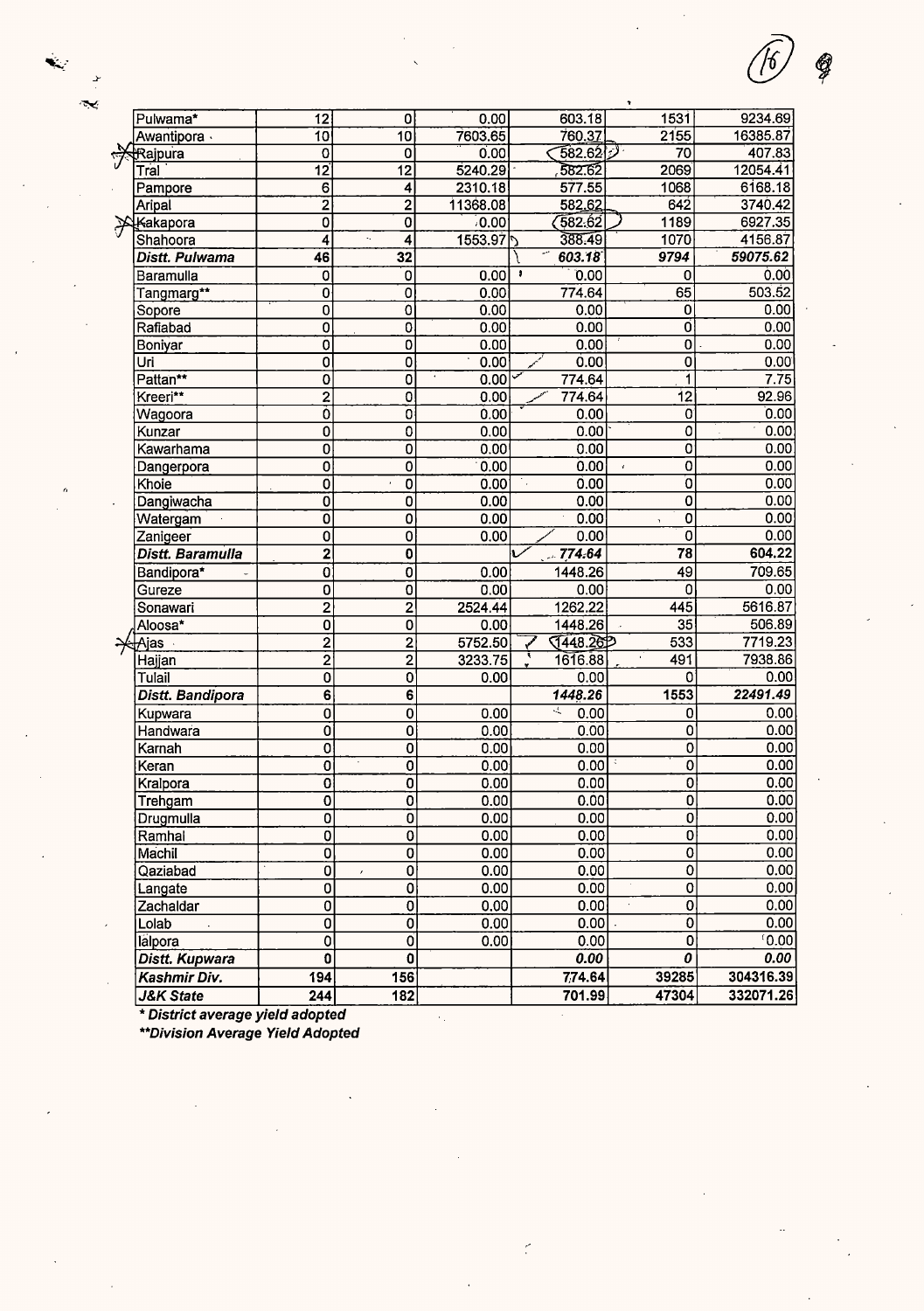$\lambda$ 

*\_r* 

 $\frac{1}{\sqrt{2}}$ 

| Statement showing Final Estimate of Crop R&M for Rabi 2018 (Tehsil-Wise)<br><u>in the second contract of the second contract of the second contract of the second contract of the second contract of the second contract of the second contract of the second contract of the second contract of the second </u> |  |  |  |  |
|------------------------------------------------------------------------------------------------------------------------------------------------------------------------------------------------------------------------------------------------------------------------------------------------------------------|--|--|--|--|
|------------------------------------------------------------------------------------------------------------------------------------------------------------------------------------------------------------------------------------------------------------------------------------------------------------------|--|--|--|--|

| Tehsil /                      | <b>No of Experiments</b> |                         | <b>Dried</b>      | Av. Yield               | Area In         | <b>Production In</b>   |
|-------------------------------|--------------------------|-------------------------|-------------------|-------------------------|-----------------|------------------------|
| <b>District</b>               | <b>Planned</b>           | Analysed                | Yield             | Kgs/Hect.               | (Ha.)           | qtls.                  |
| 1                             | 2                        | 3                       | 4                 | 5                       | 6               | $7 -$                  |
| Bishnah*                      | 0                        | 0                       | 0.00              | 1180.74                 | 24              | 283.38                 |
| iammu North                   | 0                        | $\overline{0}$          | 0.00              | 0.00                    | 0               | 0.00                   |
| Jaurian *                     | 0                        | $\overline{0}$          | 0.00              | 1180.74                 | 7               | 82.65                  |
| Pargwal                       | 0                        | 0                       | 0.00              | 0.00                    | 0               | 0.00                   |
| Marh                          | 0                        | 0                       | 0.00              | 0.00                    | 0               | 0.00                   |
| Khour                         | 4                        | 4                       | 4722.96           | 1180.74                 | 7               | 82.65                  |
| Jammu                         | 0                        | 0                       | 0.00 <sub>1</sub> | 0.00                    | 0               | 0.00                   |
| R.S Pora                      | 0                        | 0                       | 0.00              | 0.00                    | 0               | 0.00                   |
| Bahu                          | $\overline{\mathbf{o}}$  | $\overline{0}$          | 0.00              | 0.00                    | $\overline{0}$  | 0.00                   |
| Maira Mandarain *             | 0                        | 0                       | 0.00              | 1180.74                 | $\overline{42}$ | 495,91                 |
| Choti Chaura                  | 0                        | 0                       | 0.00              | 0.00                    | 0               | 0.00                   |
| Jammu South                   | 0                        | 0                       | 0.00              | 0.00                    | 0               | 0.00                   |
| Akhnoor*                      | $\overline{2}$           | 0                       | 0.00              | 1180.74                 | $\overline{8}$  | 94.46                  |
| Nagrota *                     | 0                        | 0                       | 0.00              | 1180.74                 | 7               | 82.65                  |
| Suchitgarh                    | 0                        | 0                       | 0.00              | 0.00                    | 0               | 0.00                   |
| Khara Bani                    | 0                        | $\overline{\mathbf{0}}$ | 0.00              | 0.00                    | $\overline{0}$  | 0.00                   |
| Bhalwal                       | 0                        | 0                       | 0.00              | 0.00                    | $\overline{0}$  | 0.00                   |
| Mandal                        | 0                        | $\overline{\mathbf{0}}$ | 0.00              | 0.00                    | 0               | 0.00                   |
| Arnia*                        | 0                        | 0                       | 0.00              | 1180.74                 | 6               | 70.84                  |
| Jammu West                    | 0                        | 0                       | 0.00              | 0.00                    | 0               | 0.00                   |
| Dansal                        | 0                        | 0                       | 0.00              | 0.00                    | $\Omega$        | 0.00                   |
| Distt. Jammu                  | 6                        | 4                       |                   | 1180.74                 | 101             | 1192.55                |
| Samba**                       | $\overline{\mathbf{c}}$  | 0                       | 0.00              | 225.97                  | 24              | 54.23<br>$\frac{1}{2}$ |
| Vijaypur**                    | 0                        | 0                       | 0.00              | 225.97                  | 6               | 13.56                  |
| Ramgarh**                     | 0                        | 0                       | 0.00              | 225.97                  | $\overline{16}$ | 36.16                  |
| Bribrahmina**                 | 0                        | 0                       | 0.00              | 225.97                  | 70              | 158.18                 |
| Ghagwal**                     | 0                        | 0                       | 0.00              | 225.97                  | 443             | 1001.05                |
| Rajpura**                     | $\mathbf 0$              | 0                       | 0.00              | 225.97                  | 195             | 440.64                 |
| Distt. Samba                  | 2                        | 0                       |                   | 225.97                  | 754             | 1703.81                |
| Kathua*                       | 0                        | 0                       | 0.00              | 304.26<br>,             | 70              | 212.98                 |
| Basholi*                      | 0                        | 0                       | 0.00              | 304.26                  | 61              | 185.60                 |
| Billawar*                     | $\bf{0}$                 | 0                       | 0.00              | 304.26                  | 60              | 182.56                 |
| Bani *                        | 8                        | 0                       | 0.00              | 304.26                  | 1487            | 4524.35                |
| Hiranagar*                    | $\overline{0}$           | 0                       | 0.00              | 304.26                  | 93              | 282.96                 |
| Marheen*                      | $\overline{0}$           | 0                       | 0.00              | 304.26                  | 34              | 103.45                 |
| Dingaamb*                     | Ö                        | 0                       | 0.00              | 304.26                  | 1               | 3.04                   |
| Mahanpur*                     | 0                        | $\overline{0}$          | 0.00              | 304.26                  | 24              | 73.02                  |
| Nagri                         | $\overline{2}$           | $\overline{2}$          | 1813.66           | 906.83                  | $\overline{23}$ | 208.57                 |
| Ramkote*                      | $\pmb{0}$                | 0                       | 0.00              | 304.26                  | 56              | 170.39                 |
| Lohimalhar                    | $\overline{2}$           | $\overline{2}$          | 568.69            | 284.35                  | 696             | 1979.04                |
| Distt. Kathua                 | $\overline{12}$          | 4                       |                   | 304.26<br>$\mathcal{N}$ | 2605            | 7925.96                |
| Udhampur*                     | $\mathbf 0$              | 0                       | 0.00              | 196.44                  | 96              | 188.58                 |
| Ramnagar*                     | $\overline{0}$           | 0                       | 0.00              | 196.44                  | 204             | 400.74                 |
| Chenani                       | $\overline{2}$           | $\overline{2}$          | 321.72            | 160.86                  | 384             | 617.70                 |
| Majalta.                      | $\overline{2}$           | 2                       | 1486.04           | 743.02                  | 25              | 185.76                 |
| Panchari*                     | 4                        | $\mathbf 0$             | 0.00              | 196.44                  | 149             | 292.70                 |
| Moungri *                     | $\overline{2}$           | $\overline{\mathbf{0}}$ | 0.00              | 196.44                  | 116             | 227.87                 |
| Basantgarh                    | $\overline{0}$           | $\overline{0}$          | 0.00              | 0.00                    | $\Omega$        | 0.00                   |
| Latti <sup>*</sup>            | $\overline{0}$           | $\mathbf{0}$            | 0.00              | 196.44                  | 106             | 208.23                 |
| <i><b>Distt. Udhampur</b></i> | $\overline{10}$          | 4                       |                   | 196.44                  | 1080            | 2121.57                |

 $\ddot{\phantom{0}}$ 

 $\ddot{\phantom{a}}$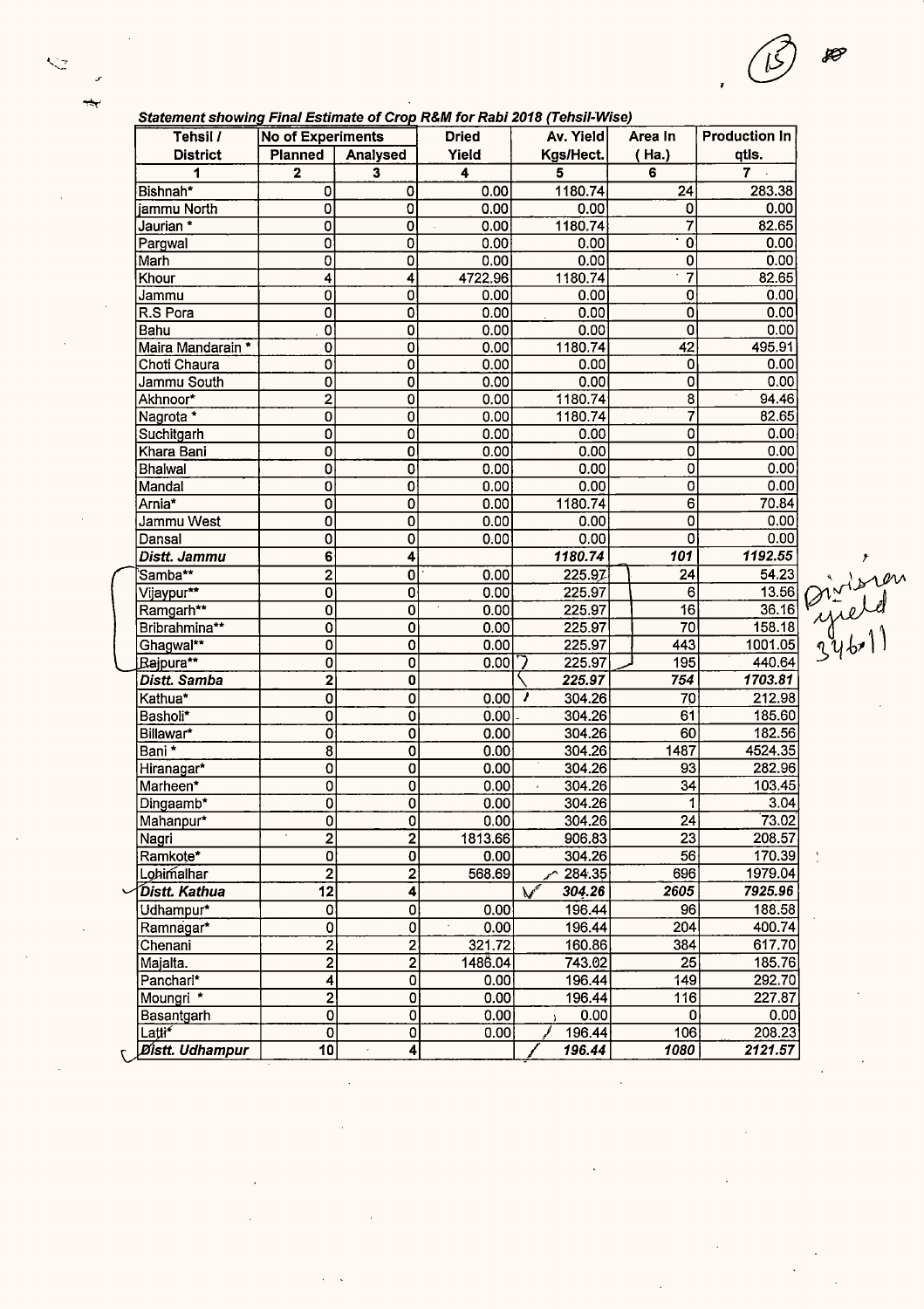|                                |                                           |                           |              |                                                                                                                                                                                                                                                                                                                                                                                      |                      | 346.11            |
|--------------------------------|-------------------------------------------|---------------------------|--------------|--------------------------------------------------------------------------------------------------------------------------------------------------------------------------------------------------------------------------------------------------------------------------------------------------------------------------------------------------------------------------------------|----------------------|-------------------|
|                                |                                           |                           |              |                                                                                                                                                                                                                                                                                                                                                                                      |                      |                   |
|                                |                                           |                           |              |                                                                                                                                                                                                                                                                                                                                                                                      |                      |                   |
|                                |                                           |                           |              |                                                                                                                                                                                                                                                                                                                                                                                      | 7.,                  |                   |
| Reasi**                        |                                           |                           |              |                                                                                                                                                                                                                                                                                                                                                                                      |                      |                   |
| Katra**                        | 0<br>0                                    | 0<br>0                    | 0.00<br>0.00 | 225.97<br>225.97                                                                                                                                                                                                                                                                                                                                                                     | 11<br>4              | 24.86             |
| Pouni                          | 0                                         | 0                         | 0.00         | 0.00                                                                                                                                                                                                                                                                                                                                                                                 | 0                    | 9.04<br>0.00      |
| Bhomag                         | 0                                         | 0                         | 0.00         | 0.00                                                                                                                                                                                                                                                                                                                                                                                 | 0                    | 0.00              |
| Thakrakote                     | $\overline{0}$                            | 0                         | 0.00         | 0.00                                                                                                                                                                                                                                                                                                                                                                                 | 0                    | 0.00              |
| Arnas**                        | $\overline{\mathbf{0}}$                   | $\overline{0}$            | 0.00         | 225.97                                                                                                                                                                                                                                                                                                                                                                               | 43                   | 97.17             |
| Thuroo**                       | $\overline{0}$                            | 0                         | 0.00         | 225.97                                                                                                                                                                                                                                                                                                                                                                               | 109                  | 246.31            |
| Mahore (G G Garh)              | $\overline{0}$                            | 0                         | $0.00$  )    | 0.00                                                                                                                                                                                                                                                                                                                                                                                 | 0                    | 0.00              |
| $***$<br>Ćhassana              | $\overline{2}$                            | 0                         | 0.00         | 225.97                                                                                                                                                                                                                                                                                                                                                                               | 793                  | 1791.94           |
| Distt.Reasi                    | $\overline{\mathbf{2}}$                   | 0                         |              | 225.97                                                                                                                                                                                                                                                                                                                                                                               | 960                  | 2169.31           |
| Rajouri**                      | $\overline{0}$                            | 0                         | 0.00         | $225.97\div$                                                                                                                                                                                                                                                                                                                                                                         | 37                   | 83.61             |
| Manjakote**<br>                | $\overline{0}$                            | 0                         | 0.00         | 225.97                                                                                                                                                                                                                                                                                                                                                                               | 40                   | 90.39             |
| Thanamandi <sup>**</sup>       | $\overline{2}$                            | 0                         | 0.00         | 225.97                                                                                                                                                                                                                                                                                                                                                                               | 59                   | 133.32            |
| Darhal                         | $\overline{0}$                            | $\overline{0}$            | 0.00         | 0.00                                                                                                                                                                                                                                                                                                                                                                                 | 0                    | 0.00              |
| Kotranka                       | $\overline{0}$                            | $\overline{O}$            | 0.00         | 0.00                                                                                                                                                                                                                                                                                                                                                                                 | Ó                    | 0.00              |
| Khawas**                       | $\overline{2}$                            | 0                         | 0.00         | 225.97                                                                                                                                                                                                                                                                                                                                                                               | 363                  | 820.27            |
| Kalakote**                     | $\overline{0}$                            | 0                         | 0.00         | 225.97                                                                                                                                                                                                                                                                                                                                                                               | .M6.II<br>54         | 122.02            |
| Nowshera**                     | $\overline{\mathbf{0}}$                   | 0                         | 0.00         | 225.97                                                                                                                                                                                                                                                                                                                                                                               | 13                   | 29.38             |
| Qila Darhal                    | $\overline{0}$                            | 0                         | 0.00         | 0.00                                                                                                                                                                                                                                                                                                                                                                                 | $\mathbf 0$          | 0.00              |
| Beri Pattan**                  | $\overline{0}$                            | 0                         | 0.00         | 225.97                                                                                                                                                                                                                                                                                                                                                                               | 62                   | 140.10            |
| Siot **                        | $\overline{\mathfrak{o}}$                 | 0                         | 0.00         | 225.97                                                                                                                                                                                                                                                                                                                                                                               | 42                   | 94.91             |
| Sunderbani**                   | $\overline{\mathfrak{o}}$                 | $\mathbf 0$               | 0.00         | 225.97                                                                                                                                                                                                                                                                                                                                                                               | 81                   | 183.04            |
| Taryatth**                     | $\overline{0}$                            | $\mathbf 0$               | 0.00         | 0:00                                                                                                                                                                                                                                                                                                                                                                                 | 0                    | 0.00              |
| Laroka                         | $\bf{0}$                                  | 0                         | 0.00         | 0.00<br>n                                                                                                                                                                                                                                                                                                                                                                            | 0                    | 0.00              |
| Distt.Rajouri                  | 4                                         | 0                         |              | ١<br>225.97                                                                                                                                                                                                                                                                                                                                                                          | 751                  | 1697.03           |
| Haveli*                        | $\overline{0}$                            | 0                         | 0.00         | 2789.01                                                                                                                                                                                                                                                                                                                                                                              | 32                   | 892.48            |
| Surankote                      | $\overline{2}$                            | $\overline{a}$            | 5578,02      | 2789.01                                                                                                                                                                                                                                                                                                                                                                              | 115                  | 3207.36           |
| Mendher                        | $\overline{0}$                            | 0<br>$\mathbf{v}$         | 0.00         | 0.00<br>$\mathcal{L}$                                                                                                                                                                                                                                                                                                                                                                | 0                    | 0.00              |
| Mandi*                         | Ö                                         | 0                         | .0,00        | 2789.01                                                                                                                                                                                                                                                                                                                                                                              | 11                   | 306.79            |
| Balakote                       | $\overline{0}$                            | 0                         | 0.00         | 0.00                                                                                                                                                                                                                                                                                                                                                                                 | 0                    | 0.00              |
| Mankote                        | $\overline{0}$                            | $\overline{0}$            | 0.00         | 0.00                                                                                                                                                                                                                                                                                                                                                                                 | $\overline{0}$       | 0.00              |
| <b>Distt.Poonch</b>            | $\overline{\mathbf{c}}$                   | 2                         |              | 2789.01                                                                                                                                                                                                                                                                                                                                                                              | 158<br>۰,            | 4406.64           |
| Doda                           | $\overline{2}$                            | $\overline{2}$            | 923.94       | 461.97                                                                                                                                                                                                                                                                                                                                                                               | 276                  | 1275.04           |
| Bhaderwah*                     | $\overline{c}$                            | 2                         | 461.97       | 230.99                                                                                                                                                                                                                                                                                                                                                                               | 138                  | 318.76            |
| Bhalla <sup>*</sup>            | 0                                         | $\mathbf{0}$              | 0.00         | 0.00                                                                                                                                                                                                                                                                                                                                                                                 | 0                    | 0.00              |
| Mohalla <sup>*</sup>           | $\overline{0}$                            | $\overline{0}$            | 0.00         | $\overline{0.001}$                                                                                                                                                                                                                                                                                                                                                                   | $\overline{12}$      | 0.00              |
| Gundna*                        | $\overline{0}$                            | 0                         | 0.00         | 0.001                                                                                                                                                                                                                                                                                                                                                                                | 66                   | 0.00              |
| Bharath Bagla*                 | $\overline{0}$                            | 0                         | 0.00         | $\overline{0}$ $\overline{0}$ $\overline{0}$ $\overline{0}$ $\overline{0}$ $\overline{0}$ $\overline{0}$ $\overline{0}$ $\overline{0}$ $\overline{0}$ $\overline{0}$ $\overline{0}$ $\overline{0}$ $\overline{0}$ $\overline{0}$ $\overline{0}$ $\overline{0}$ $\overline{0}$ $\overline{0}$ $\overline{0}$ $\overline{0}$ $\overline{0}$ $\overline{0}$ $\overline{0}$ $\overline{$ | 46                   | 0.00              |
| Bhagwah*                       | $\overline{0}$                            | 0                         | 0.00         | 0.00                                                                                                                                                                                                                                                                                                                                                                                 | 44                   | 0.00              |
| Marmat*                        | $\overline{2}$                            | $\overline{2}$            | 718.62       | 359.31                                                                                                                                                                                                                                                                                                                                                                               | 99                   | 355.72            |
| Kashtigarh*                    | $\overline{0}$                            | 0                         | 0.00         | <b>(0.00)</b>                                                                                                                                                                                                                                                                                                                                                                        | 47                   | 0.00              |
| Assar*                         | $\mathbf 0$                               | 0                         | 0.00         |                                                                                                                                                                                                                                                                                                                                                                                      | 124                  | 0.00              |
| Gandoh Bhaleesa                | $\mathbf 0$                               | 0                         | 0.00         | ∕0.00⊅                                                                                                                                                                                                                                                                                                                                                                               | 45                   | 0.00              |
| Chilly Pingla                  | $\mathbf 0$                               | $\overline{0}$            | 0.00         | 20.00                                                                                                                                                                                                                                                                                                                                                                                | 0                    | 0.00              |
| Kahara*                        | $\overline{2}$                            | $\overline{2}$            | 2463.84      | 1231.92                                                                                                                                                                                                                                                                                                                                                                              | 10                   | 123.19            |
| Phigsoo                        | $\overline{0}$                            | 0                         | 0.00         | 0.00                                                                                                                                                                                                                                                                                                                                                                                 | 0                    | 0.00              |
| Chiralla <sup>*</sup>          | 0                                         | 0                         | 0.00<br>¥,   | $\bigcirc$ 0.00                                                                                                                                                                                                                                                                                                                                                                      | 11                   | 0.00              |
| Thathri *                      | $\overline{0}$<br>$\overline{\mathbf{8}}$ | $\overline{\mathfrak{o}}$ | 0.00         | $\bigotimes$                                                                                                                                                                                                                                                                                                                                                                         | 21                   | 0.00              |
| Distt.Doda                     |                                           | $\overline{\mathbf{8}}$   |              | 220.74                                                                                                                                                                                                                                                                                                                                                                               | 939<br>$\rightarrow$ | 2072.71           |
| Banihal                        | $\overline{0}$                            | $\overline{0}$            | 0.00         | 0.00                                                                                                                                                                                                                                                                                                                                                                                 | 0                    | 0.00              |
| Ramban                         | $\overline{2}$                            | $\overline{2}$            | 1098.00      | 549.00                                                                                                                                                                                                                                                                                                                                                                               | 389                  | 2135.61           |
| Khari                          | 0                                         | 0<br>$\overline{0}$       | 0.00         | 0.00                                                                                                                                                                                                                                                                                                                                                                                 | 0                    | 0.00              |
| Pogalparistan<br><b>Batote</b> | 0                                         | $\mathbf 0$               | 0.00         | 0.00<br>682.48                                                                                                                                                                                                                                                                                                                                                                       | 0<br>8               | 0.00 <sub>1</sub> |
| Rajgarh                        | 0                                         | $\overline{2}$            | 0.00         |                                                                                                                                                                                                                                                                                                                                                                                      |                      | 54.60<br>2218.59  |
| Gool                           | 2<br>0                                    | $\mathbf{0}$              | 1782.00      | 891.00<br>0.00                                                                                                                                                                                                                                                                                                                                                                       | 249<br>0             |                   |
| Distt.Ramban                   | 4                                         | $\overline{\mathbf{4}}$   | 0.00         | 682.48                                                                                                                                                                                                                                                                                                                                                                               | 646                  | 0.00<br>4408.80   |
|                                |                                           |                           |              |                                                                                                                                                                                                                                                                                                                                                                                      |                      |                   |

 $\mathcal{L}$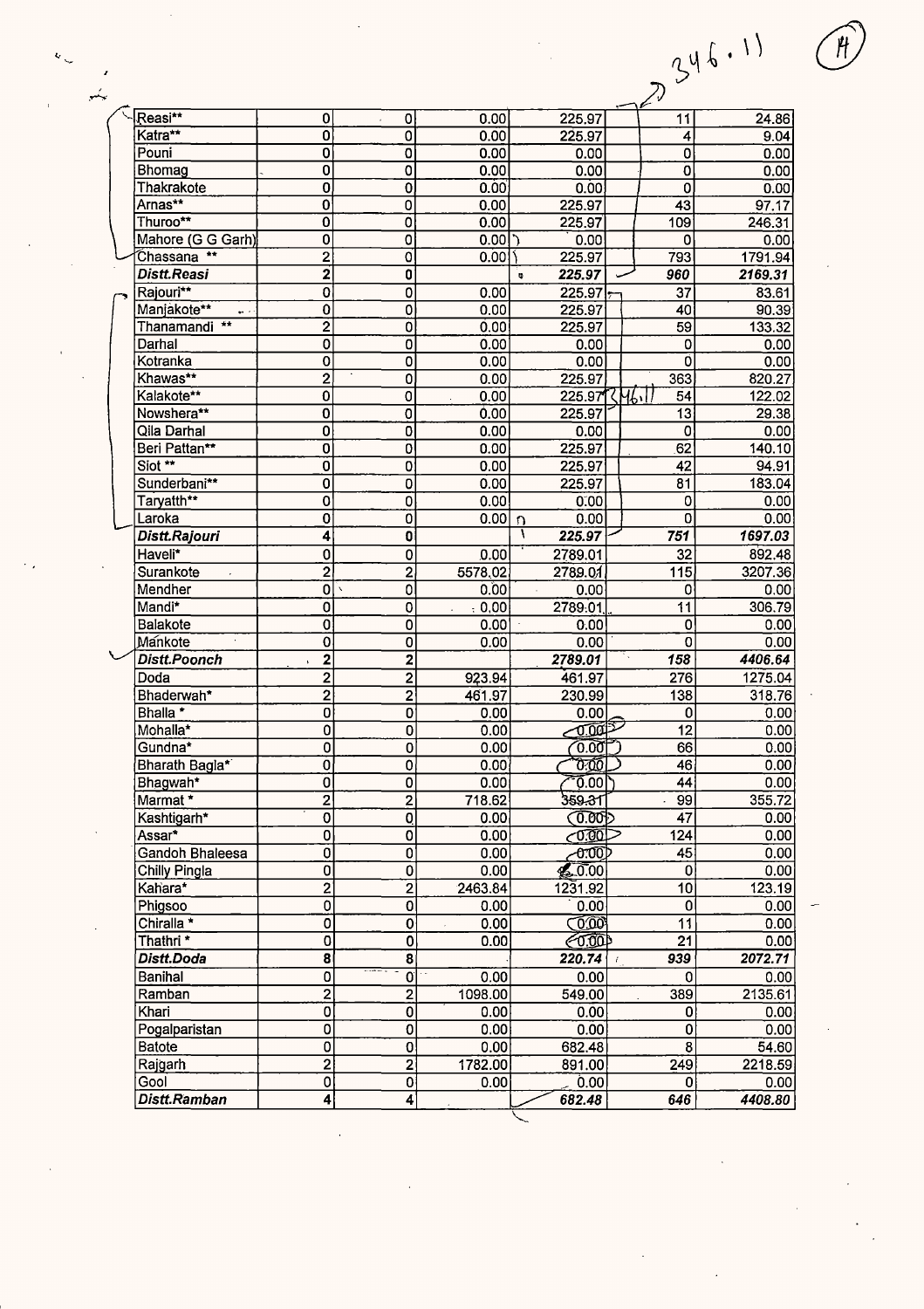$\hat{\mathbf{y}}$ 

|                                                   |    |              |      |        |                | (3)<br>346.11 |  |  |  |
|---------------------------------------------------|----|--------------|------|--------|----------------|---------------|--|--|--|
|                                                   |    |              |      |        |                |               |  |  |  |
| Kishtwar**                                        | 0  | οI           | 0.00 | 225.97 | 11<br>$\sigma$ | 24.86         |  |  |  |
| Padder(Attoli) **                                 | 0  | ٥l           | 0.00 | 225.97 | 14             | 31.64         |  |  |  |
| Chatroo                                           | 0  | $\mathbf{O}$ | 0.00 | 0.00   | 0              | 0.00          |  |  |  |
| Marwah                                            | 0  | $\Omega$     | 0.00 | 0.00   | 0              | 0.00          |  |  |  |
| Mughal Maidan                                     | 0. | 0            | 0.00 | 0.00   | 0              | 0.00          |  |  |  |
| Nagseni**                                         | 0  | 0            | 0.00 | 0.00   | 0              | 0.00          |  |  |  |
| Machail                                           | 0  | 0            | 0.00 | 0.00   | 0              | 0.00          |  |  |  |
| Bounjwah                                          | 0  | ٥l           | 0.00 | 0.00   | 0              | 0.00          |  |  |  |
| Drabshalla                                        | 0  | 0            | 0.00 | 0.00   | 0              | 0.00          |  |  |  |
| Dachan                                            | 0  | o            | 0.00 | 0.00   | 0              | 0.00          |  |  |  |
| Warwan                                            | 0  | 0            | 0.00 | 0.00   | 0              | 0.00          |  |  |  |
| Dis.Kishtwar                                      | 0  | $\mathbf{0}$ |      | 225,97 | 25             | 56.49         |  |  |  |
| Jammu Div.                                        | 50 | 26           |      | 346.11 | 8019           | 27754.87      |  |  |  |
| $\Rightarrow$<br>* District average yield adopted |    |              |      |        |                |               |  |  |  |

 $\ddot{\phantom{0}}$ 

\* District average yield adopted<br>\* District average yield adopted

 $\mathbf{M}_{\text{max}}$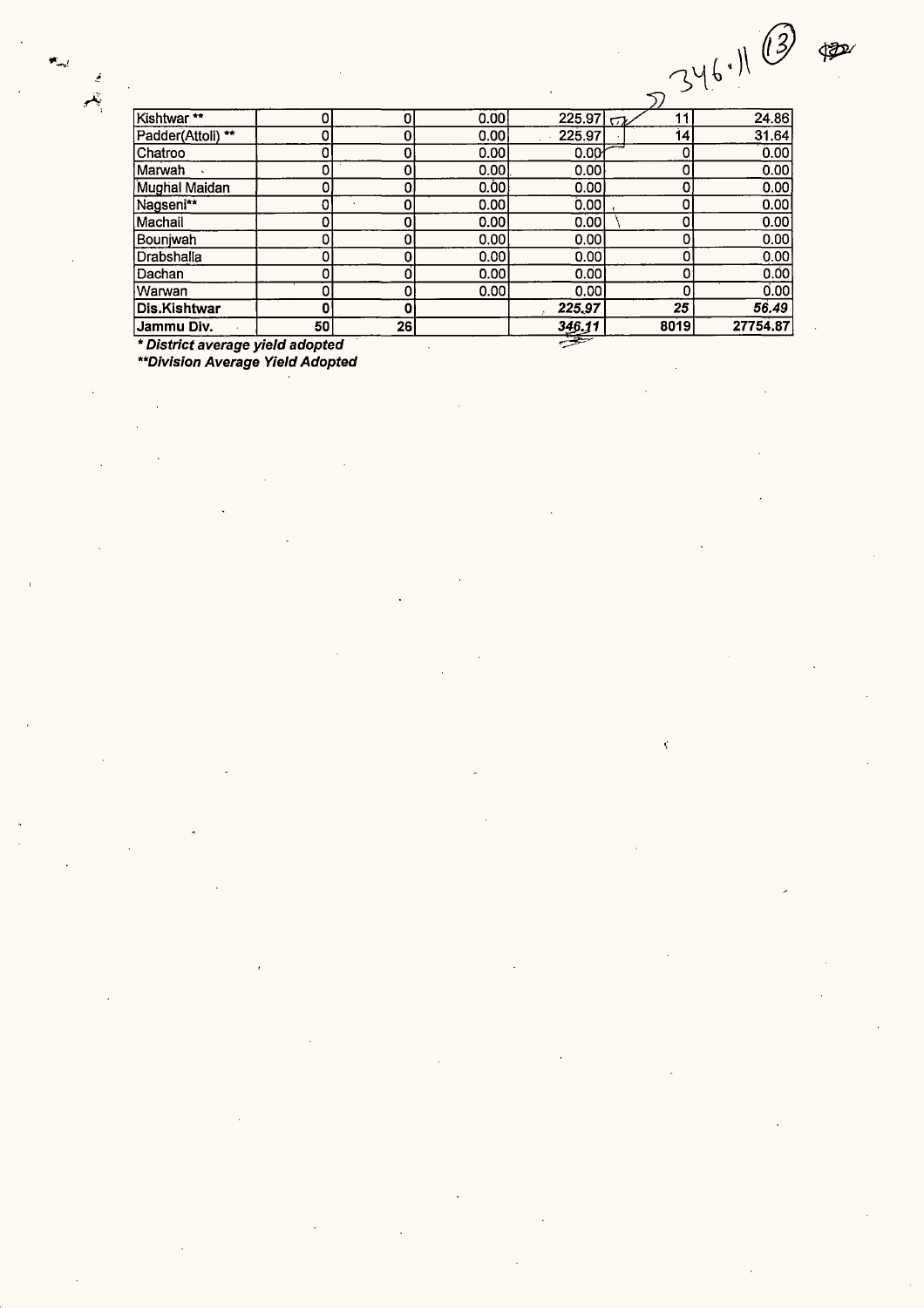# **General Crop Estimation Survey** Final Estimates of Average yield, Area and Production.

| State: Jammu & Kashmir |                 | Season: Rabi              |                | <b>Year 2018</b> |                   | Crop: Potato       |  |  |
|------------------------|-----------------|---------------------------|----------------|------------------|-------------------|--------------------|--|--|
|                        |                 |                           |                |                  |                   |                    |  |  |
| Name of the            |                 | <b>No. of Experiments</b> | <b>Area</b>    | Average          | <b>Production</b> | %age               |  |  |
| <b>District</b>        |                 |                           | in             | <b>Yield in</b>  | in                | <b>Response</b>    |  |  |
|                        | <b>Planned</b>  | <b>Analysed</b>           | Hectts.        | (Kgs/hectt)      | (Qtls.)           |                    |  |  |
| Srinagar**             | 26              | 0                         | 178            | 12761.22         | 22714.97          | 0.00               |  |  |
| Ganderbal              | 6               | $\overline{2}$            | 27             | 10478.10         | 2829.09           | 0.00               |  |  |
| <b>Budgam</b>          | 56              | 46                        | 248            | 14568.81         | 36130.65          | 82.14              |  |  |
| Anantnag**             | 8               | 0                         | 55             | 11369.09         | 6253.00           | 0.00               |  |  |
| <b>Kulgam</b>          | $\overline{18}$ | 6                         | 126            | 23481.30         | 29586.44          | $33.\overline{33}$ |  |  |
| Pulwama                | 44              | $\overline{\mathbf{2}}$   | 169            | 5041.35          | 8519.88           | 4.55               |  |  |
| Shopian                | 0               | $\mathbf 0$               | 0              | 0.00             | 0.00              | 0.00               |  |  |
| <b>Baramulla</b>       | 0               | $\overline{0}$            | 0              | 0.00             | 0.00              | 0.00               |  |  |
| <b>Bandipora</b>       | 16              | 14                        | 122            | 9214.41          | 11241.58          | 87.50              |  |  |
| Kupwara                | $\overline{0}$  | 0                         | 0              | 0.00             | 0.00              | 0.00               |  |  |
| Kashmir Div.           | 174             | 70                        | 925            | 12678.44         | 117275.61         | 40.23              |  |  |
| Jammu                  | 8               | $\overline{2}$            | 18             | 18761.73         | 3377.11           | 25.00              |  |  |
| Samba                  | 0               | $\mathbf 0$               | 0              | 0.00             | 0.00              | 0.00               |  |  |
| Kathua**               | 0               | 0                         | $\overline{2}$ | 18761.00         | 375.22            | 0.00               |  |  |
| <b>Udhampur</b>        | $\overline{2}$  | $\overline{2}$            | 43             | 8323.17          | 3578.96           | 100.00             |  |  |
| Reasi                  | $\bf{0}$        | $\mathbf 0$               | $\overline{0}$ | 0.00             | 0.00              | 0.00               |  |  |
| Rajouri**              | $\bf{0}$        | $\overline{0}$            | 13             | 18761.00         | 2438.93           | 0.00               |  |  |
| <b>Poonch</b>          | 0               | 0                         | $\mathbf 0$    | 0.00             | 0.00              | 0.00               |  |  |
| Kashtwar**             | 0               | Ò                         | 1              | 18761.00         | 187.61            | 0.00               |  |  |
| Ramban                 | $\mathbf 0$     | $\overline{0}$            | 0              | 0.00             | 0.00              | 0.00               |  |  |
| Doda**                 | 0               | $\mathbf 0$               | $\overline{2}$ | 18761.00         | 375.22            | 0.00               |  |  |
| Jammu Div.             | 10              | 4                         | 79             | 13079.82         | 10333.05          | 40.00              |  |  |
| <b>J&amp;K State</b>   | 184             | 74                        | 1004           | 12710.03         | 127608.66         | 40.22              |  |  |

Note: (\*\*) Division Average Adopted.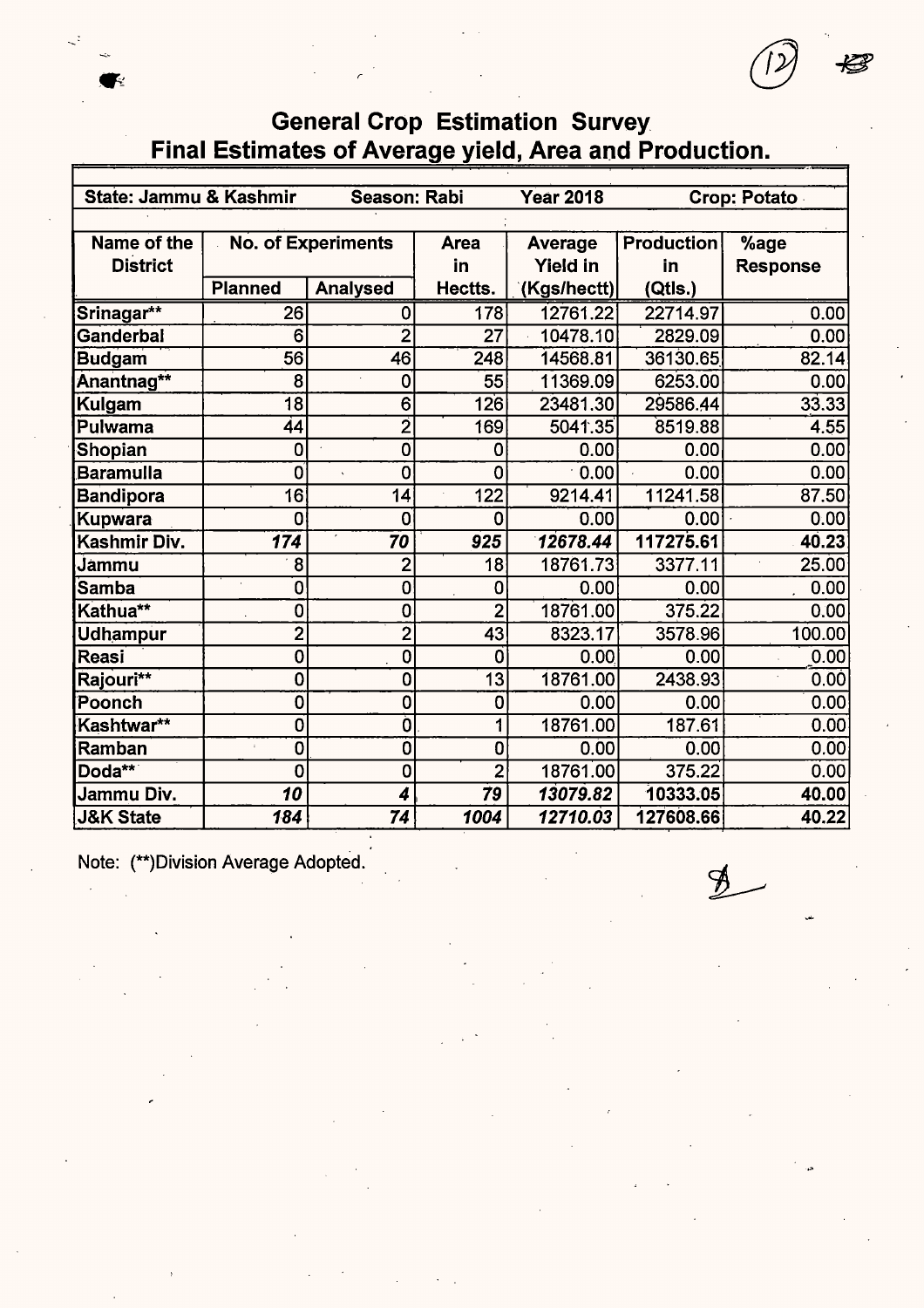|  | tatement showing Final Estimate of Crop Potato for Rabi 2018 (Tehsil-Wise) |  |
|--|----------------------------------------------------------------------------|--|
|  |                                                                            |  |

| Statement showing Final Estimate of Crop Potato for Rabi 2018 (Tensil-Wise)<br>Tehsil / |                           | No. of Experiments             | Wet                       | <b>Dried</b>               | Av. Yield                 | Area In                 | <b>Production in</b> |
|-----------------------------------------------------------------------------------------|---------------------------|--------------------------------|---------------------------|----------------------------|---------------------------|-------------------------|----------------------|
| <b>District</b>                                                                         | Planned                   | <b>Analysed</b>                | Yield                     | Yield                      | Kgs/Hect.                 | (Ha.)                   | qtls.                |
| 1                                                                                       | $\mathbf 2$               | $\overline{\mathbf{3}}$        | 4                         | $\overline{\mathbf{5}}$    | 6                         | 7                       | $8 -$                |
| Srinagar (N)**                                                                          | 4                         | $\mathbf{0}$                   | O                         | 0.00                       | 12761.22                  | 40                      | 5104.4880            |
| Srinagar (S)**                                                                          | $\overline{2}$            | $\overline{\mathfrak{o}}$      | $\overline{\mathbf{0}}$   | 0.00                       | 12761.22                  | 8                       | 1020.8976            |
| Eidgah**                                                                                | $\overline{\mathbf{8}}$   | $\overline{0}$                 | $\overline{\mathbf{0}}$   | 0.00                       | ♪ 12761.22                | 54                      | 6891.0588            |
| Central/Shalteng**                                                                      | 8                         | 0                              | $\overline{\mathbf{o}}$   | 0.00                       | A 12761.22                | 49                      | 6252.9978            |
| Khanyar                                                                                 | 0                         | 0                              | $\overline{0}$            | 0.00                       | 0.00                      | 0                       | 0.0000               |
| Chanpora**                                                                              | $\overline{2}$            | $\overline{\mathbf{0}}$        | $\overline{\mathfrak{o}}$ | 0.00                       | $\mathcal{Z}$<br>12761.22 | 14                      | 1786.5708            |
| Pantha chowk **                                                                         | $\overline{2}$            | $\overline{\mathfrak{o}}$      | $\overline{\mathbf{o}}$   | 0.00                       | æa<br>12761.22            | 13                      | 1658.9586            |
| Distt.Srinagar                                                                          | $\overline{26}$           | 0                              |                           | 0.00                       | 12761.22                  | $\overline{178}$        | 22714.97             |
| Kangan *                                                                                | Ō                         | σ                              | 0                         | 0.00                       | 10478.10                  | 3                       | 314.3430             |
| Lar *                                                                                   | $\overline{\mathbf{c}}$   | $\overline{0}$                 | ō                         | 0.00                       | 10478.10                  | 5                       | 523.9050             |
| Ganderbal <sup>*</sup>                                                                  | $\overline{2}$            | $\overline{0}$                 | $\overline{0}$            | 0.00                       | 10478.10                  | $\overline{11}$         | 1152.5910            |
| Gund <sup>*</sup>                                                                       | 0                         | $\overline{\mathfrak{o}}$      | Ò                         | 0.00                       | 10478.10                  | $\overline{c}$          | 209.5620             |
| Tulmulla <sup>**</sup>                                                                  | Ō                         | $\overline{\mathfrak{o}}$      | 0                         | 0.00                       | 10478.10                  | $\overline{c}$          | 209.5620             |
| Wakura**                                                                                | 2                         | $\overline{2}$                 | 53000                     | 20956.20                   | 10478.10                  | 4                       | 419:1240             |
| Distt.Ganderbal                                                                         | 6                         | 2                              |                           |                            | 10478.10                  | 27                      | 2829.09              |
| Budgam <sup>*</sup>                                                                     | $\overline{2}$            | $\overline{2}$                 | $-71000$                  | 28073.40                   | 14036.70                  | 84                      | 11790.8280           |
| Khansahib*                                                                              | $\overline{2}$            | $\overline{\mathfrak{o}}$      | 0                         | 0.00                       | 14568.81                  | 15                      | 2185.3215            |
| Beerwah                                                                                 | Q                         | $\overline{0}$                 | 0                         | 0.00                       | 0.00                      | 0                       | 0.0000               |
| Khag*                                                                                   | Ó                         | $\overline{\mathfrak{o}}$      | $\overline{0}$            | 0.00                       | 0.00                      | $\overline{\mathbf{0}}$ | 0.0000               |
|                                                                                         | $\overline{2}$            | Ō                              | 0                         | 0.00                       | 0.00                      | 0                       | 0.0000               |
| Charisharief                                                                            |                           | $\overline{0}$                 | Ö                         | 0.00                       | 14568.81                  | 45                      | 6555.9645            |
| Baghat Kanipora*                                                                        | 0<br>50                   | $\overline{44}$                | 1677100                   | 663125.34                  | 15071.03                  | 89                      | 13413.2171           |
| Chadoora                                                                                |                           |                                |                           |                            | 0.00                      | 0                       | 0.0000               |
| Magam                                                                                   | 0                         | 0                              | 0                         | 0.00                       |                           | 15                      | 2185.3215            |
| Narbal*                                                                                 | 0                         | 0                              | 0                         | 0.00                       | 14568.81                  | 248                     |                      |
| <b>Distt. Budgam</b>                                                                    | 56                        | 46                             |                           |                            | 14568.81                  |                         | 36130.65             |
| Anantnag                                                                                | ō                         | 0                              | $\overline{0}$            | 0.00                       | 0.00                      | 0                       | 0.0000               |
| Shangus                                                                                 | ö                         | Ò                              | $\overline{\mathbf{0}}$   | 0.00                       | 0.001                     | 0                       | 0.0000               |
| Kokernag                                                                                | O                         | Ö                              | Ö                         | 0.00                       | 0.00                      | 0                       | 0.0000               |
| Dooru**                                                                                 | 4                         | $\overline{\mathbf{o}}$        | Ō                         | 0.00<br>$\gamma_{\rm eff}$ | 12761.22                  | 15                      | 1914.1830            |
| Pahalgam**                                                                              | $\overline{\mathbf{0}}$   | $\overline{\mathfrak{o}}$      | $\overline{\mathfrak{o}}$ | 0.00                       | 12761.22                  | $\overline{34}$         | 4338.8148            |
| Bijbehara                                                                               | $\overline{\mathbf{0}}$   | $\overline{\mathfrak{o}}$      | Ö                         | 0.00                       | 0.00                      | 0                       | 0.0000               |
| Srigufwara                                                                              | 0                         | $\overline{\mathfrak{o}}$      | 0                         | 0.00<br>$\mathbf{r}$       | 0.00                      | Ò                       | 0.0000               |
| Salar                                                                                   | 0                         | $\overline{\mathbf{o}}$        | O                         | 0.00                       | 0.00                      | 0                       | 0.0000               |
| Shahbaad Bala**                                                                         | 4                         | Ō                              | 0                         | 0.00                       | 0.00                      | 6                       | 0.0000               |
| Mattan                                                                                  | 0                         | لزع<br>$\overline{\mathbf{o}}$ | $\overline{0}$            | 0.00                       | 0.00                      | দ্ব<br>Õ                | 0.0000               |
| Larnoo                                                                                  | 0                         | $\overline{\mathbf{o}}$        | Ø                         | 0.00                       | 0.00                      | 0                       | 0.0000               |
| Qazigund                                                                                | $\overline{\mathbf{o}}$   | ö                              | 0                         | 0.00                       | 0.00                      | o                       | 0.0000               |
| Distt.Anantnag                                                                          | $\overline{\mathbf{8}}$   | $\mathbf{0}$                   |                           |                            | 11369.09                  | 55                      | 6253.00              |
| Kulgam*                                                                                 | 4                         | $\overline{\mathfrak{o}}$      | $\overline{0}$            | 0.00                       | 23481.30                  | $\overline{25}$         | 5870.3250            |
| D.H.Pora*                                                                               | $\overline{2}$            | $\overline{2}$                 | 90000                     | 35586.00                   | 17793.00                  | 6                       | 1067.5800            |
| Devsar*                                                                                 | 4                         | $\overline{\mathbf{0}}$        | 0                         | 0.00                       | 23481.30                  | $\overline{27}$<br>∕    | 6339.9510            |
| Frisal                                                                                  | $\overline{2}$            | $\overline{2}$                 | 96000                     | 37958.40                   | 18979.20                  | V<br>$\overline{23}$    | 4365.2160            |
| Pahloo*                                                                                 | $\overline{2}$            | $\overline{2}$                 | 196150                    | 77557.71                   | 38778.86                  | $\overline{9}$          | 3490.0970            |
| Yaripora*                                                                               | Ò                         | 0                              | 0                         | 0.00                       | 23481.30                  | $\overline{\mathbf{8}}$ | 1878.5040            |
| Quimoh*                                                                                 | 4                         | $\overline{\mathfrak{o}}$      | 0                         | 0.00                       | 23481.30                  | $\overline{28}$         | 6574.7640            |
| Distt. Kulgam                                                                           | $\overline{18}$           | $\overline{\mathbf{6}}$        |                           |                            | 23481.30                  | 126                     | 29586.44             |
| Shopian                                                                                 | 0                         | $\overline{\mathbf{o}}$        | 0                         | 0.00                       | 0.00                      | 0                       | 0.0000               |
| Kellar                                                                                  | 0                         | $\overline{0}$                 | $\overline{0}$            | 0.00                       | 0.00                      | 0                       | 0.0000               |
| Keegam                                                                                  | $\overline{\mathbf{o}}$   | $\overline{0}$                 | $\overline{\mathfrak{o}}$ | 0.00                       | 0.00                      | Ò                       | 0.0000               |
| Zainpora                                                                                | 0                         | $\overline{\mathfrak{o}}$      | $\overline{0}$            | $\overline{0.00}$          | 0.00                      | 0                       | 0.0000               |
| Barbough                                                                                | $\overline{\mathbf{o}}$   | $\overline{0}$                 | $\overline{0}$            | 0.00                       | 0.00                      | $\overline{0}$          | 0.0000               |
| chitragam                                                                               | $\overline{\mathfrak{o}}$ | ō                              | $\overline{\mathfrak{o}}$ | 0.00                       | 0.00                      | 0                       | 0.0000               |
| Herman                                                                                  | $ \vec{0} $               | $\overline{0}$                 | $\overline{0}$            | 0.00                       | 0.00                      | $\overline{0}$          | 0.0000               |
| <b>Distt. Shopian</b>                                                                   | $\overline{\mathbf{o}}$   | $\overline{\mathbf{0}}$        |                           |                            | 0.00                      | $\overline{0}$          | 0.00                 |

11) 脚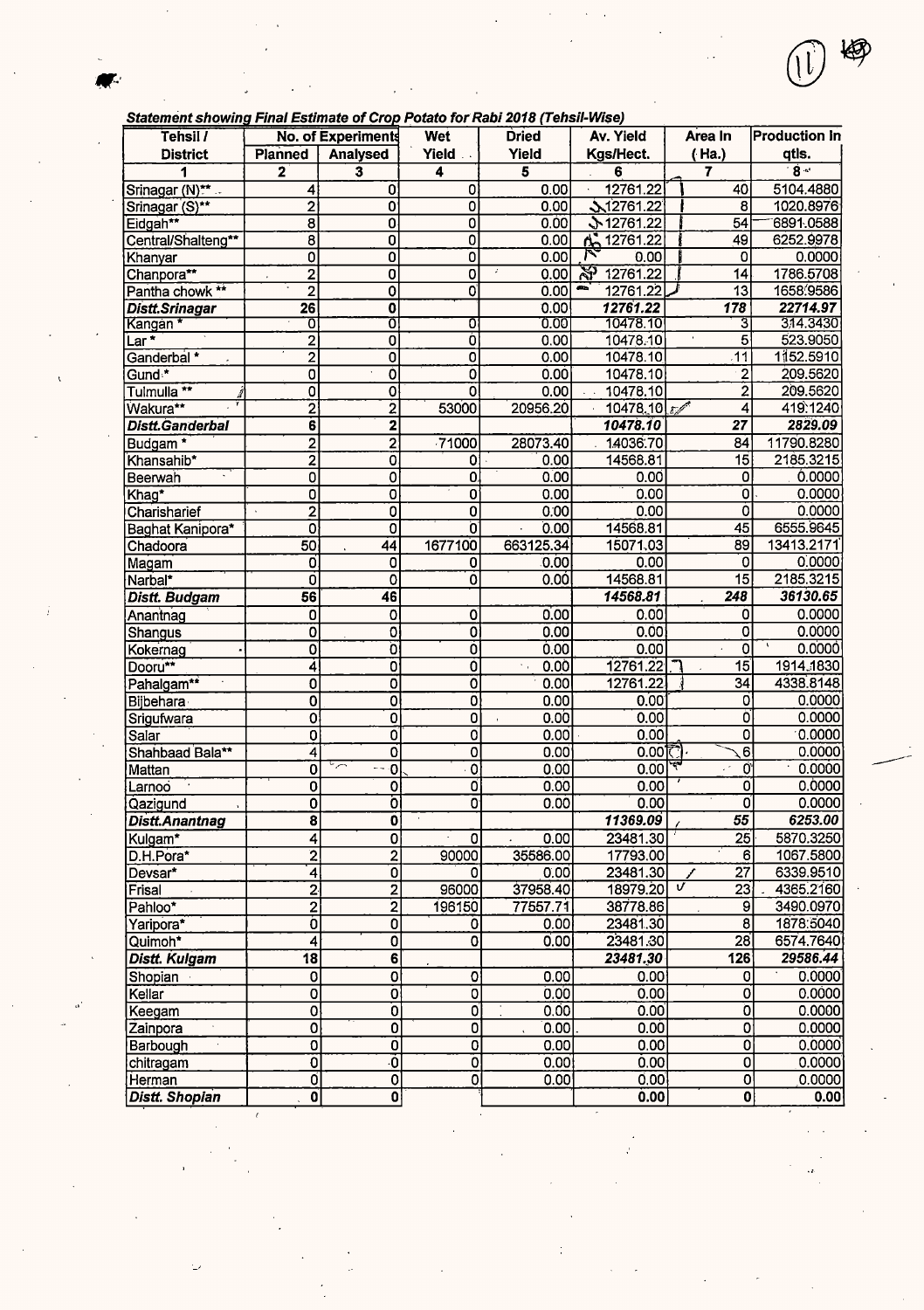| Pulwama*         | $\overline{22}$           | 0                         | Ö.                        | 0.00     | 5041.35           | 112                                        | 5646.3120 |
|------------------|---------------------------|---------------------------|---------------------------|----------|-------------------|--------------------------------------------|-----------|
| Awantipora       | 0                         | ō                         | ö                         | 0.00     | 0.00              | 0                                          | 0.0000    |
| Rajpura*         | 4                         | O                         | $\overline{0}$            | 0.00     | 5041.35           | $\overline{38}$                            | 1915.7130 |
| Tral*            | 14                        | ō                         | $\overline{\mathfrak{o}}$ | 0.00     | 0.00              | Ô                                          | 0.0000    |
| Pampore          | 0                         | $\overline{\mathfrak{o}}$ | $\overline{0}$            | 0.00     | 0.00              | $\overline{\phantom{0}}$ 0                 | 0.0000    |
| Aripal           | 0                         | O                         | $\overline{0}$            | 0.00     | 0.00              | $\pmb{\imath}$<br>0                        | 0.0000    |
| Kakapora         | $\mathbf{z}$              | 2                         | 25500                     | 10082.70 | 5041.35           | $\overline{19}$                            | 957.8565  |
| Shahoora         | $\overline{2}$            | $\overline{\mathfrak{o}}$ | 0                         | 0.00     | 0.00              | $\mathbf 0$                                | 0.0000    |
| Distt. Pulwama   | 44                        | $\overline{\mathbf{2}}$   |                           |          | 5041.35           | 169                                        | 8519.88   |
| Baramulla        | 0                         | $\overline{0}$            | 0                         | 0.00     | 0.00              | 0                                          | 0.0000    |
| Tangmarg         | 0                         | $\overline{\mathfrak{o}}$ | $\overline{0}$            | 0.00     | 0.00              | 0                                          | 0.0000    |
| Sopore           | Ō                         | $\overline{\mathfrak{o}}$ | $\overline{0}$            | 0.00     | 0:00              | O                                          | 0.0000    |
| Rafiabad         | 0                         | $\overline{0}$            | Ö                         | 0.00     | 0.00              | 0                                          | 0.0000    |
| Boniyar          | 0                         | $\overline{\mathfrak{o}}$ | $\overline{\mathfrak{o}}$ | 0.00     | 0.00              | $\overline{0}$                             | 0.0000    |
| Uri              | ō                         | õ                         | $\overline{\mathfrak{o}}$ | 0.00     | 0.00              | 0                                          | 0.0000    |
| Pattan           | 0                         | Ō                         | 0                         | 0.00     | 0.00              | 0                                          | 0.0000    |
| Kreeri           | 0                         | $\overline{\mathbf{o}}$   | $\overline{0}$            | 0.00     | 0.00              | Ò                                          | 0.0000    |
| Wagoora          | 0                         | Ō                         | õ                         | 0.00     | 0.00              | $\overline{0}$                             | 0.0000    |
| Kunzar           | 0                         | ō                         | $\overline{0}$            | 0.00     | 0.00              | $\overline{\mathfrak{o}}$                  | 0.0000    |
| Kawarhama        | 0                         | 0                         | Ò                         | 0.00     | 0.00              | $\overline{0}$                             | 0.0000    |
| Dangerpora       | Q                         | Ó                         | Ō                         | 0.00     | 0.00              | $\overline{\mathfrak{o}}$                  | 0.0000    |
| Khoie            | Ó                         | $\overline{0}$            | $\overline{0}$            | 0.00     | 0.00              | Ó                                          | 0.0000    |
| Dangiwacha       | $\overline{0}$            | $\overline{\mathfrak{o}}$ | $\overline{\mathfrak{o}}$ | 0.00     | 0.00              | $\overline{\mathfrak{o}}$                  | 0.0000    |
| Watergam         | 0                         | $\overline{\mathbf{0}}$   | $\overline{\mathfrak{o}}$ | 0.00     | 0.00              | 0                                          | 0.0000    |
| Zanigeer         | 0                         | $\overline{0}$            | ō                         | 0.00     | 0.00              | ō                                          | 0.0000    |
| Distt. Baramulla | $\overline{\mathbf{0}}$   | $\overline{\mathfrak{o}}$ |                           |          | 0.00              | $\overline{\mathbf{0}}$                    | 0.00      |
| Bandipora        | 0                         | $\overline{0}$            | O                         | 0.00     | 0.00              | $\overline{0}$<br>$\overline{\phantom{a}}$ | 0.0000    |
| Gureze           | Ö                         | o                         | 0                         | 0.00     | 0.00              | 0                                          | 0.0000    |
| Sonawari         | $\overline{12}$           | $\overline{10}$           | 166790                    | 65948.77 | 6594.88           | $\overline{85}$                            | 5605.6451 |
| Aloosa           | $\mathbf 0$               | 0                         | 0                         | 0.00     | 0.00              | 0                                          | 0.0000    |
| Ajas*            | 0                         | ō                         | 0                         | 0.00     | 0.00              | $\dot{2}$                                  | 0.0000    |
| Hajjan           | 4                         | $\overline{4}$            | 162900                    | 64410.66 | 16102.67          | 35                                         | 5635.9328 |
| Tulail           | $\overline{\mathbf{o}}$   | 0                         | 0                         | 0.00     | 0.00<br>÷         | 0                                          | 0.0000    |
| Distt. Bandipora | $\overline{16}$           | 14                        |                           |          | Ţ<br>9214.41      | 122                                        | 11241.58  |
| Kupwara          | 0                         | 0                         | 0                         | 0.00     | 0.00              | 0                                          | 0.0000    |
| Handwara         | $\overline{\mathfrak{o}}$ | $\overline{0}$            | $\overline{0}$<br>$\cdot$ | 0.00     | 0.00              | $\overline{0}$                             | 0.0000    |
| Karnah           | ō                         | 0                         | 0                         | 0.00     | 0.00              | $\overline{\mathbf{o}}$                    | 0.0000    |
| Keran            | 0                         | $\overline{0}$            | o                         | 0.00     | 0.00              | 0                                          | 0.0000    |
| Kralpora.        | $\overline{0}$            | $\overline{\mathbf{o}}$   | $\overline{\mathbf{o}}$   | 0.00     | 0.00              | $\overline{0}$                             | 0.0000    |
| Trengam          | 0                         | $\overline{\mathfrak{o}}$ | 0                         | 0.00     | 0.00              | Ö                                          | 0.0000    |
| Drugmulla        | $\overline{\mathsf{o}}$   | $\overline{\mathbf{o}}$   | $\overline{0}$            | 0.00     | $\overline{0.00}$ | 이                                          | 0.0000    |
| Ramhal           | $\overline{\mathfrak{o}}$ | $\overline{\mathfrak{o}}$ | $\overline{0}$            | 0.00     | 0.00              | $\overline{0}$                             | 0.0000    |
| Machil           | $\overline{0}$            | $\overline{O}$            | $\overline{\text{o}}$     | 0.00     | 0.00              | 0                                          | 0.0000    |
| Qaziabad         | ō                         | $\overline{0}$            | $\overline{0}$            | 0.00     | 0.00              | O                                          | 0.0000    |
| Langate          | $\overline{0}$            | $\overline{0}$            | $\overline{0}$            | 0.00     | 0.00              | $\overline{0}$                             | 0.0000    |
| Zachaldar        | $\overline{0}$            | $\overline{\mathfrak{o}}$ | $\overline{0}$            | 0.00     | 0.00              | 0                                          | 0.0000    |
| Lolab            | Ò                         | $\overline{\mathbf{o}}$   | $\overline{0}$            | 0.00     | 0.00              | $\mathbf 0$                                | 0.0000    |
| lalpora          | $\overline{\mathbf{o}}$   | $\overline{0}$            | $\overline{0}$            | 0.00     | 0.00              | $\overline{0}$                             | 0.0000    |
| Distt. Kupwara   | O                         | $\mathbf{0}$              |                           |          | 0.00              | 0                                          | 0.00      |
| Kashmir Div.     | 174                       | 70<br>Ŕ.                  | k,                        |          | 12678.44          | 925                                        | 117275.61 |
| J&K State        | 184                       | 74                        |                           |          | 12710.03          | 1004                                       | 127608.66 |

\* **District average yield adopted** 

 $\ddot{\phantom{0}}$ 

**\*\*division average yield adopted** 

 $\overline{1}$ 

 $\blacksquare$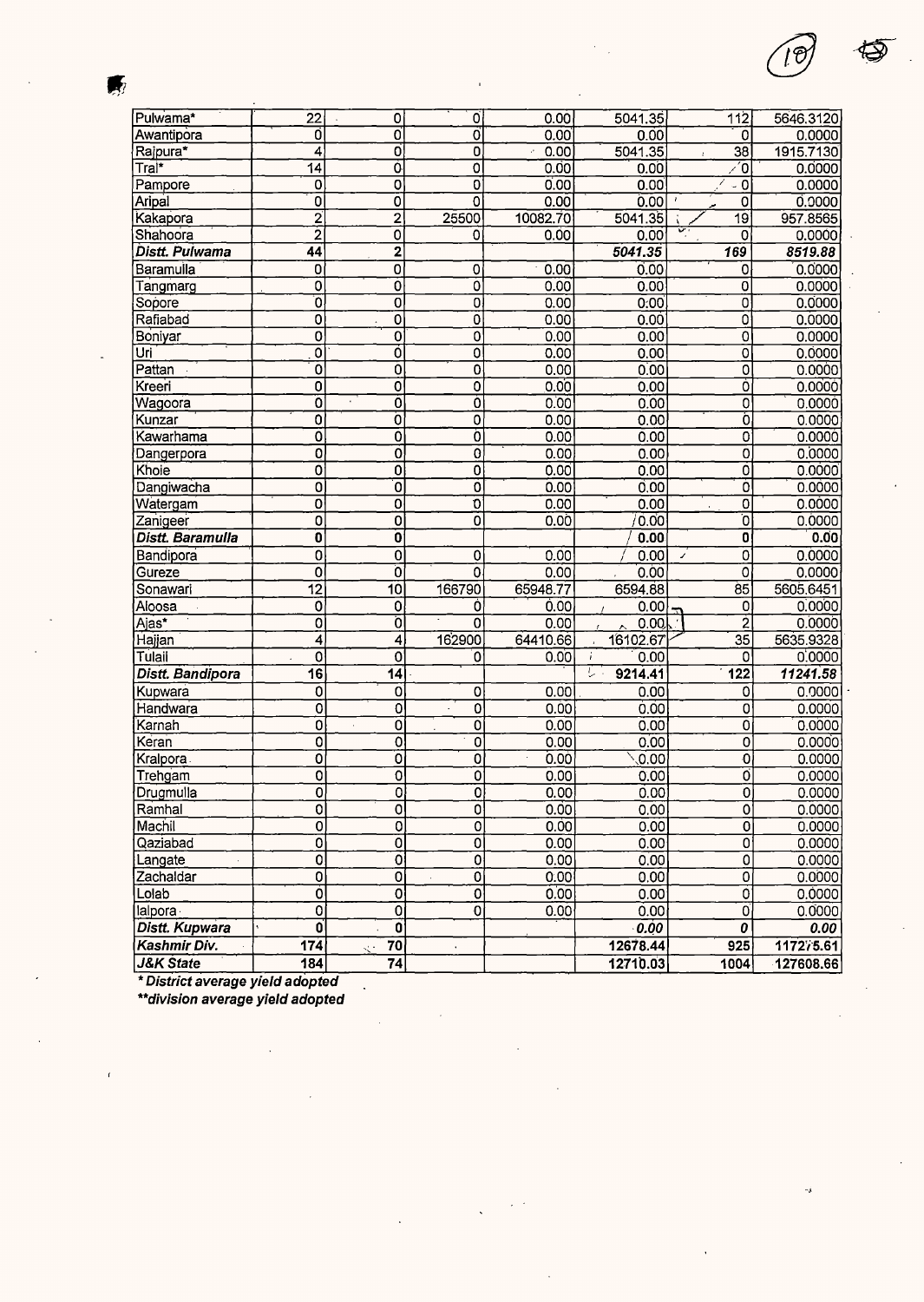### **Statement showing Final Estimate of Crop Potato for Rabi 2018 (Tehsil-Wise)**

| Tehsil /        | <b>No of Experiments</b>  |                                       | Wet                       | <b>Dried</b> | Av. Yield                       | Area In                   | <b>Production In</b> |
|-----------------|---------------------------|---------------------------------------|---------------------------|--------------|---------------------------------|---------------------------|----------------------|
| <b>District</b> | <b>Planned</b>            | Analysed                              | Yield                     | Yield        | Kgs/Hect.                       | (Ha.)                     | qtls.                |
|                 | $\mathbf 2$               | 3                                     | 4                         | 5            | 6                               | $\overline{\mathbf{r}}$   | 8                    |
| Bishnah         | $\overline{2}$            | 2                                     | 94900                     | 37523.46     | 18761.73                        | 0                         | 0.00                 |
| jammu North     | $\overline{\mathbf{o}}$   | 0                                     | 0                         | 0.00         | 0.00                            | 0                         | 0.00                 |
| Jaurian         | 0                         | 0                                     | 0                         | 0.00         | 0.00                            | 0                         | 0.00                 |
| Pargwal         | 0                         | 0                                     | 0                         | 0.00         | 0.00                            | 0                         | 0.00                 |
| Marh*           | 0                         | 0                                     | 0                         | 0.00         | 18761.73                        | $\overline{17}$           | 3189.49              |
| Khour*          | 0                         | 0                                     | 0                         | 0.00         | 18761.73                        | 1                         | 187.62               |
| Jammu           | 0                         | $\overline{0}$                        | $\overline{0}$            | 0.00         | 0.00                            | 0                         | 0.00                 |
| R.S Pora        | $\overline{0}$            | $\overline{0}$                        | 0                         | 0.00         | 0.00                            | $\overline{0}$            | 0.00                 |
| Bahu            | 0                         | 0                                     | 0                         | 0.00         | 0.00                            | $\overline{0}$            | 0.00                 |
| Maira Mandarain | $\overline{\mathbf{0}}$   | 0                                     | 0                         | 0.00         | 0.00                            | $\overline{0}$            | 0.00                 |
| Choti Chaura    | 0                         | $\mathbf 0$                           | 0                         | 0.00         | 0.00                            | 0                         | 0.00                 |
| Jammu South     | 0                         | 0                                     | 0                         | 0.00         | 0.00                            | $\overline{0}$            | 0.00                 |
| Akhnoor         | $\overline{0}$            | 0                                     | 0                         | 0.00         | 0.00                            | $\overline{\mathfrak{o}}$ | 0.00                 |
| Nagrota         | 0                         | 0                                     | 0                         | 0.00         | 0.00                            | 0                         | 0.00                 |
| Suchitgarh      | 0                         | 0                                     | 0                         | 0.00         | 0.00                            | Ö                         | 0.00                 |
| Khara Bani      | 0                         | 0                                     | 0                         | 0.00         | 0.00                            | 0                         | 0.00                 |
| Bhalwal         | 0                         | 0                                     | 0                         | 0.00         | 0.00                            | 0                         | 0.00                 |
| Mandal          | 0                         | O                                     | O                         | 0.00         | 0.00                            | 0                         | 0.00                 |
| Arnia           | 0                         | $\overline{0}$                        | 0                         | 0.00         | 0.00                            | $\overline{\mathbf{o}}$   | 0.00                 |
| Jammu West      | 6                         | 0                                     | 0                         | 0.00         | 0.00                            | 0                         | 0.00                 |
| Dansal          | 0                         | 0                                     | 0                         | 0.00         | 0.00                            | 0                         | 0.00                 |
| Distt. Jammu    | 8                         | 2                                     |                           |              | 18761.73                        | 18                        | 3377.11              |
| Samba           | 0                         | 0                                     |                           | 0.00         | 0.00 <sub>1</sub>               | 0                         | 0.00                 |
|                 | $\mathbf 0$               | 0                                     | 0                         | 0.00         | 0.00                            | $\overline{0}$            | 0:00                 |
| Vijaypur        | $\overline{0}$            |                                       | 0                         | 0.00         | 0.00                            | $\overline{\mathfrak{o}}$ | سي                   |
| Ramgarh         |                           | 0                                     | 0                         |              |                                 | 0                         | 0.00<br>0.00         |
| Bribrahmina     | 0                         | ö                                     | $\mathbf 0$               | 0.00<br>0.00 | 0.00<br>0.00                    |                           |                      |
| Ghagwal         | 0                         | o                                     | 0                         |              |                                 | 0                         | 0.00                 |
| Rajpura         | 0                         | 0                                     | ō                         | 0.00         | 0.00                            | 0                         | 0.00                 |
| Distt. Samba    | 0                         | 0                                     |                           |              | 0.00                            | 0                         | 0.00                 |
| Kathua          | 0                         | 0                                     | 0                         | 0.00         | 0.00                            | 0                         | 0.00                 |
| Basholi         | $\overline{\mathbf{o}}$   | 0                                     | 0                         | 0.00         | 0.00                            | 0                         | 0.00                 |
| Billawar        | 0                         | O                                     | $\mathbf 0$               | 0.00         | 0.00                            | $\overline{\mathbf{0}}$   | 0.00                 |
| Bani            | 0                         | 0                                     | 0                         | 0.00         | 0.00                            | $\overline{0}$            | $-0.00$              |
| Hiranagar       | 0                         | $\mathbf 0$                           | 0                         | 0.00         | 0.00                            | 0                         | 0.00                 |
| Marheen**       | 0                         | 0                                     | 0                         | 0.00         | 18761.00                        | $\overline{2}$            | 375.22               |
| Dingaamb        | 0                         | 0                                     | 0                         | 0.00         | $\overline{\leftarrow}$<br>0.00 | 0                         | 0.00                 |
| Mahanpur        | ō                         | $\overline{\mathfrak{o}}$             | $\overline{0}$            | 0.00         | 0.00                            | $\overline{0}$            | 0.00                 |
| Nagri           | $\overline{\mathbf{0}}$   | $\overline{0}$                        | $\overline{0}$            | 0.00         | 0.00                            | 이의                        | 0.00                 |
| Ramkote         | 0                         | 0                                     | Ō                         | 0.00         | 0.00                            |                           | 0.00                 |
| Lohimalhar      | 0                         | $\overline{0}$                        | 0                         | 0.00         | 0.00                            | $\overline{\mathbf{o}}$   | 0.00                 |
| Distt. Kathua   | 0                         | $\mathbf{0}$                          |                           |              | 18761.00                        | $\overline{2}$            | 375.22               |
| Udhampur        | $\mathbf 0$               | $\overline{0}$                        | 0                         | 0.00         | 0.00                            | 0                         | 0.00                 |
| Ramnagar        | 0                         | 0                                     | 0                         | 0.00         | 0.00                            | $\overline{0}$            | 0.00                 |
| Chenani         | $\overline{2}$            | $\overline{2}$                        | 42100                     | 16646.34     | 8323.17                         | $\overline{15}$           | 1248.48              |
| Majalta.        | $\overline{\mathfrak{o}}$ | $\overline{0}$                        | 0                         | 0.00         | 0.00                            | 0                         | 0.00                 |
| Panchari*       | 0                         | 0                                     | 0                         | 0.00         | 8323.17                         | $\overline{5}$            | 416.16               |
| Moungri         | ō                         | $\overline{0}$                        | $\overline{\mathfrak{o}}$ | 0.00         | 0.00                            | $\overline{\mathfrak{o}}$ | $\overline{0.00}$    |
| Basantgarh      | 0                         | Ō                                     | 0                         | 0.00         | 0.00                            | $\overline{0}$            | 0.00                 |
| Latti           | 0                         | $\mathbf 0$                           | 0                         | 0.00         | 8323.17                         | 23                        | 1914.33              |
| Distt. Udhampur | $\overline{2}$            | $\overline{\mathbf{2}}$<br>$\epsilon$ |                           | 0.00         | 8323.17                         | $\overline{43}$           | 3578.96              |

 $\frac{1}{2}$ 

၇ု

è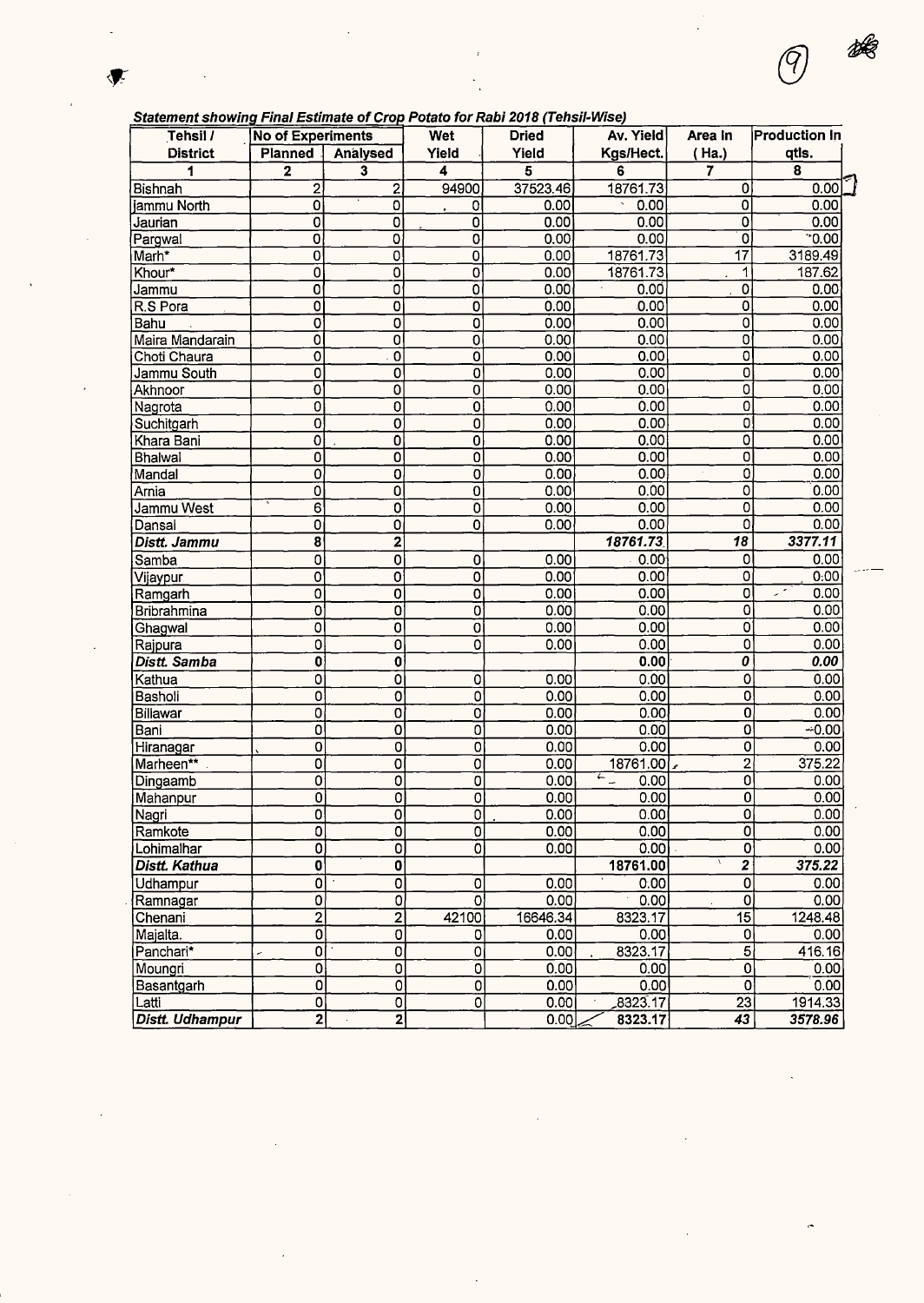| Reasi               | 0                         | 0                         | 0                            | 0.00 | 0.00                         | 0                            | 0.00    |
|---------------------|---------------------------|---------------------------|------------------------------|------|------------------------------|------------------------------|---------|
| Katra               | 0                         | 0                         | 0                            | 0.00 | 0.00                         | O                            | 0.00    |
| Pouni               | 0                         | 0                         | 0                            | 0.00 | 0.00                         | 0                            | 0.00    |
| Bhomag              | 0                         | 0                         | 0                            | 0.00 | 0.00                         | Ō                            | 0.00    |
| Thakrakote          | 0                         | 0                         | 0                            | 0.00 | 0.00                         | 0                            | 0.00    |
| Arnas               | O                         | 0                         | o                            | 0.00 | 0.00                         | 0                            | 0.00    |
| Thuroo              | 0                         | 0                         | 0                            | 0.00 | 0.00                         | 0                            | 0.00    |
| Mahore (G G Garh)   | ō                         | 0                         | 0                            | 0.00 | 0.00                         | 0                            | 0.00    |
| Chassana            | o                         | 0                         | 0                            | 0.00 | 0.00                         | 0                            | 0.00    |
| Distt.Reasi         | 0                         | Ò                         |                              |      | 0.00                         | 0                            | 0.00    |
| Rajouri             | 0                         | 0                         | 0                            | 0.00 | 0.00                         | 0                            | 0.00    |
| Manjakote           | Ó                         | 0                         | 0                            | 0.00 | 0.00                         | 0                            | 0.00    |
| Thanamandi          | 0                         | 0                         | 0                            | 0.00 | 0.00<br>$\ddot{\phantom{a}}$ | 0                            | 0.00    |
| Darhal              | 0                         | o                         | 0                            | 0.00 | 0.00                         | $\overline{\mathbf{0}}$      | 0.00    |
| Kotranka            | 0                         | O                         | 0                            | 0.00 | 0.00                         | 0                            | 0.00    |
| Khawas              | 0                         | 0                         | 0                            | 0.00 | 0.00                         | 0                            | 0.00    |
| Kalakote            | 0                         | 0                         | 0                            | 0.00 | 0.00                         | 0                            | 0.00    |
| Nowshera**          | Ó                         | 0                         | 0                            | 0.00 | 18761.00                     | $\overline{13}$              | 2438.93 |
| Qila Darhal         | 0                         | 0                         | 0                            | 0.00 | 0.00                         | 0                            | 0.00    |
| <b>Beri Pattan</b>  | 0                         | 0                         | 0                            | 0.00 | 0.00                         | 0                            | 0.00    |
| Siot                | Ö                         | O                         | 0                            | 0.00 | 0.00                         | 0                            | 0.00    |
| Sunderbani          | O                         | 0                         | 0                            | 0.00 | 0.00                         | 0                            | 0.00    |
| Taryatth            | 0                         | O                         | 0                            | 0.00 | 0.00                         | Ö                            | 0.00    |
| Laroka              | 0                         | Ó                         | 0                            | 0.00 | 0.00                         | ٥                            | 0.00    |
| Distt.Rajouri       | 0                         | 0                         |                              |      | 18761.00                     | $\overline{13}$              | 2438.93 |
| Haveli              | Ö                         | 0                         | 0                            | 0.00 | 0.00                         | 0                            | 0.00    |
| Surankote           | $\overline{\mathbf{0}}$   | 0                         | $\overline{\mathfrak{o}}$    | 0.00 | .0.00                        | O                            | 0.00    |
| Mendher             | 0                         | 0                         | Ö                            | 0.00 | 0.00                         | 0                            | 0.00    |
| Mandi               | 0                         | 0                         | 0                            | 0.00 | 0.00                         | 0                            | 0.00    |
| Balakote            | 0                         | 0                         | 0                            | 0.00 | 0.00                         | 0                            | 0.00    |
| Mankote             | 0                         | 0                         | Ó                            | 0.00 | 0.00                         | $\overline{0}$               | 0.00    |
| <b>Distt.Poonch</b> | 0                         | $\mathbf 0$               |                              |      | 0.00                         | 0                            | 0.00    |
|                     |                           |                           |                              |      |                              | $\overline{\mathfrak{o}}$    |         |
| Doda                | $\overline{\mathbf{o}}$   | 0                         | 0                            | 0.00 | 0.00                         | õ                            | 0.00    |
| Bhaderwah           | ō                         | 0                         | 0                            | 0.00 | 0.00                         |                              | 0.00    |
| <b>Bhalla</b>       | 0                         | 0                         | 0<br>$\overline{\mathbf{o}}$ | 0.00 | 0.00                         | 0<br>$\overline{\mathbf{0}}$ | 0.00    |
| Mohalla             | 0                         | 0                         |                              | 0.00 | 0.00                         |                              | 0.00    |
| Gundna              | 0                         | 0                         | $\overline{\mathbf{o}}$      | 0.00 | 0.00                         | 0                            | 0.00    |
| Bharath Bagla**     | 0                         | 0                         | 0                            | 0.00 | 18761.00                     | $\overline{a}$               | 375.22  |
| Bhagwah             | 0                         | 0                         | 0                            | 0.00 | 0.00                         | $\overline{\mathfrak{o}}$    | $-0.00$ |
| Marmat              | 0                         | $\overline{0}$            | $\overline{0}$               | 0.00 | 0.00                         | $\overline{0}$               | 0.00    |
| Kashtigarh          | 0                         | $\overline{\mathbf{0}}$   | $\overline{\mathbf{0}}$      | 0.00 | 0.00                         | $\overline{\mathfrak{o}}$    | 0.00    |
| Assar               | ō                         | $\overline{\mathfrak{o}}$ | $\overline{\mathfrak{o}}$    | 0.00 | 0.00                         | $\overline{\mathfrak{o}}$    | 0.00    |
| Gandoh Bhaleesa     | 0                         | $\overline{0}$            | 0                            | 0.00 | 0.00                         | $\mathbf 0$                  | 0.00    |
| Chilly Pingla       | 0                         | 0                         | 0                            | 0.00 | 0.00                         | Ò                            | 0.00    |
| Kahara              | $\overline{\mathfrak{o}}$ | ัด                        | $\overline{\mathbf{0}}$      | 0.00 | 0.00                         | $\overline{\mathfrak{o}}$    | 0.00    |
| Phigsoo             | $\overline{\mathfrak{o}}$ | $\overline{0}$            | $\overline{\mathbf{o}}$      | 0.00 | 0.00                         | $\overline{\mathbf{0}}$      | 0.00    |
| Chiralla            | $\overline{\mathfrak{o}}$ | $\overline{0}$            | $\overline{\mathbf{o}}$      | 0.00 | 0.00                         | $\overline{\mathfrak{o}}$    | 0.00    |
| Thathri             | $\overline{\mathbf{0}}$   | $\overline{0}$            | $\overline{\mathbf{0}}$      | 0.00 | 0.00                         | $\overline{\mathbf{0}}$      | 0.00    |
| Distt.Doda          | $\overline{\mathbf{0}}$   | $\overline{\mathbf{0}}$   |                              |      | 18761.00                     | $\overline{2}$               | 375.22  |
| Banihal             | $\overline{0}$            | O<br>$\sim$               | $\mathbf 0$                  | 0.00 | 0.00                         | $\mathbf 0$                  | 0.00    |
| Ramban              | 0                         | $\overline{0}$            | $\overline{0}$               | 0.00 | 0.00                         | 0                            | 0.00    |
| Khari               | $\overline{0}$            | $\overline{0}$            | ō                            | 0.00 | 0.00                         | 0<br>$\mathbf{v}$            | 0.00    |
| Pogalparistan       | $\overline{\mathfrak{o}}$ | $\overline{0}$            | $\overline{\mathbf{0}}$      | 0.00 | 0.00                         | $\overline{\mathfrak{o}}$    | 0.00    |
| <b>Batote</b>       | $\overline{\mathbf{0}}$   | Ò                         | $\overline{0}$               | 0.00 | 0.00                         | $\overline{0}$               | [0.00]  |
| Rajgarh             | $\overline{\mathbf{0}}$   | $ \vec{0} $               | $\overline{\mathbf{o}}$      | 0.00 | 0.00                         | $\overline{\mathfrak{o}}$    | 0.00    |
| Gool                | $\overline{0}$            | $\overline{\mathbf{o}}$   | $\overline{\mathbf{o}}$      | 0.00 | 0.00                         | $\overline{\mathsf{o}}$      | 0.00    |
| <b>Distt.Ramban</b> | $\mathbf 0$               | $\overline{\mathbf{0}}$   |                              |      | 0.00                         | 0                            | 0.00    |
|                     |                           |                           |                              |      |                              |                              |         |

伊

<sup>B</sup>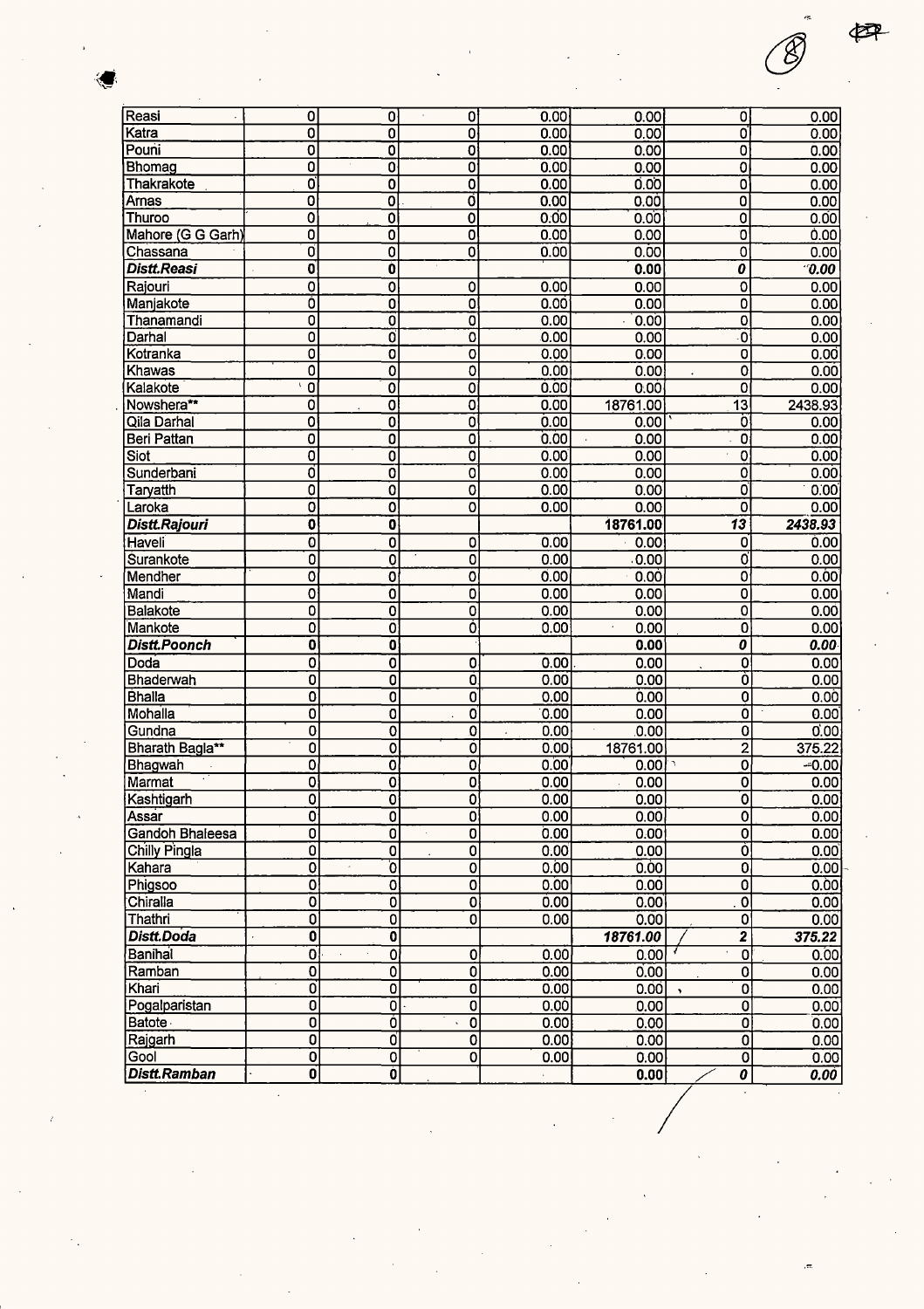$\bar{\beta}$ 

 $\sqrt{2}$ 

| Kishtwar**                       |    |   | 0 | 0.00   | 18761.00 |    | 187.61            |  |  |
|----------------------------------|----|---|---|--------|----------|----|-------------------|--|--|
| Padder(Attoli)                   |    |   |   | 0.00   | 0.00     |    | 0.00              |  |  |
| Chatroo                          |    |   |   | 0.00   | 0.001    |    | 0.00              |  |  |
| Marwah                           |    |   |   | 0.00   | 0.00     |    | 0.00              |  |  |
| Mughal Maidan                    |    |   |   | 0.00   | 0.00     |    | 0.00              |  |  |
| Nagseni                          |    |   |   | 0.00   | 0.00     |    | 0.00              |  |  |
| Machail                          |    |   |   | [0.00] | 0.00     | 0  | 0.00              |  |  |
| Bounjwah                         |    |   |   | 0.00   | 0.001    | n  | $\overline{0.00}$ |  |  |
| Drabshalla                       |    |   |   | 0.00   | 0.00     | n  | 0.00              |  |  |
| Dachan                           |    |   |   | 0.00   | 0.00     |    | 0.00              |  |  |
| Warwan                           |    |   |   | 0.00   | 0.00     | n  | 0.00              |  |  |
| <b>Dis Kishtwar</b>              |    |   |   |        | 18761.00 |    | 157.61            |  |  |
| Jammu Div.                       | 10 | 4 |   |        | 13079.82 | 79 | 10333.05          |  |  |
| * District average yield adopted |    |   |   |        |          |    |                   |  |  |
| **Division average yield adopted |    |   |   |        |          |    |                   |  |  |

 $\ddot{\phantom{a}}$ 

 $\ddot{\phantom{0}}$ 

l,

 $\overline{\phantom{a}}$ 

 $\overline{\phantom{a}}$ 

 $\bar{z}$ 

**\*\*Division average yield adopted** 

 $\sim$ 

 $\ddot{\phantom{a}}$ 

 $\ddot{\phantom{a}}$  $\overline{\phantom{a}}$ 

l,

 $\mathbf{v}$ 

l,

 $\chi^2/\chi$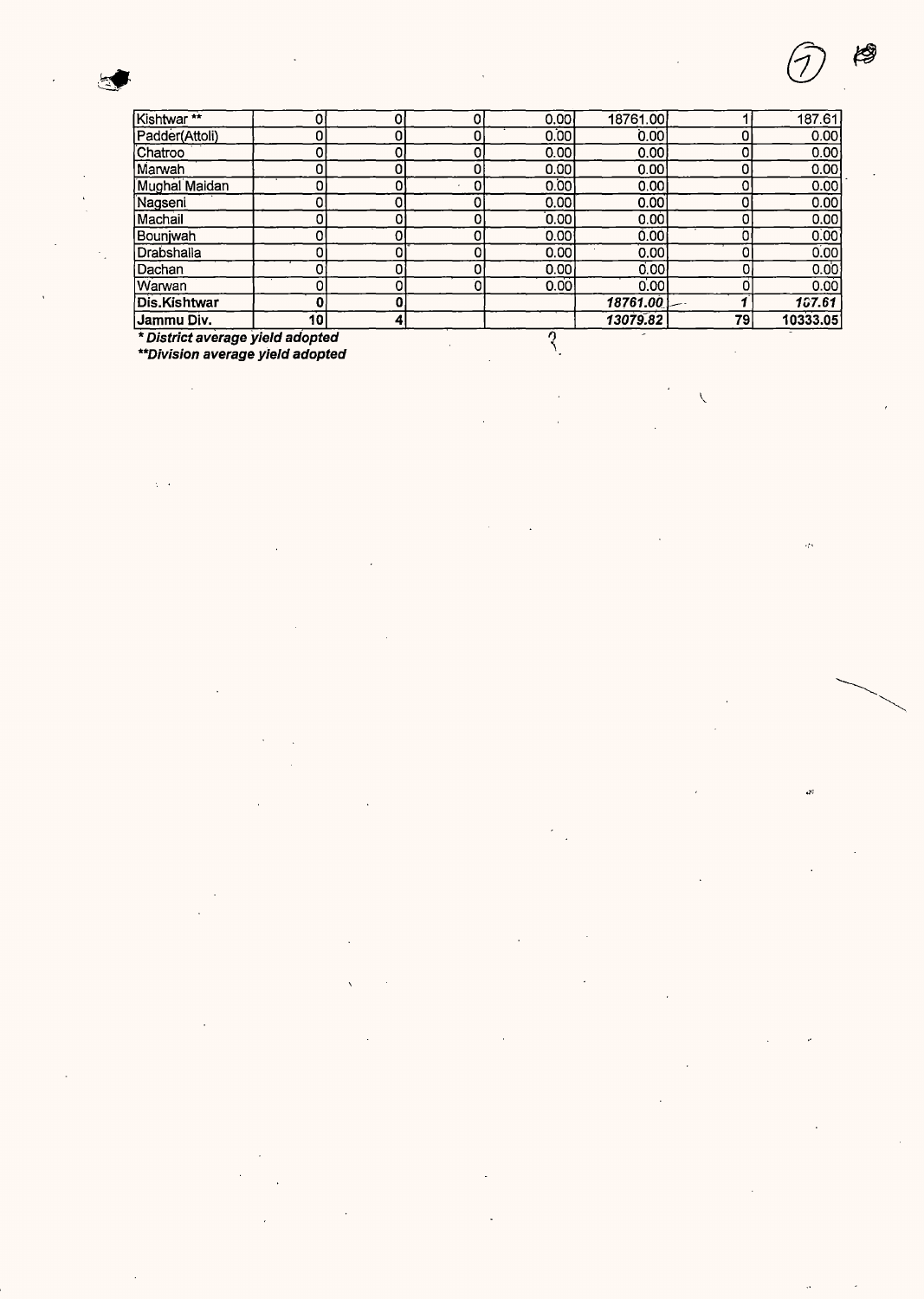|                        | Final Estimates of Average yield, Area and Production. |                               |                         |                  |                |                      |  |  |  |  |
|------------------------|--------------------------------------------------------|-------------------------------|-------------------------|------------------|----------------|----------------------|--|--|--|--|
|                        |                                                        |                               |                         |                  |                |                      |  |  |  |  |
| State: Jammu & Kashmir |                                                        | <b>Season: Rabi</b>           |                         | <b>Year 2018</b> |                | <b>Crop: Linseed</b> |  |  |  |  |
|                        |                                                        |                               |                         |                  |                |                      |  |  |  |  |
| Name of the            |                                                        | <b>No. of Experiments</b>     | <b>Area</b>             | <b>Average</b>   | Production     | %age                 |  |  |  |  |
| <b>District</b>        |                                                        |                               | in                      | <b>Yield in</b>  | in             | <b>Response</b>      |  |  |  |  |
|                        | <b>Planned</b>                                         | <b>Analysed</b>               | Hectts.                 | (Kgs/hectt)      | (Qtls.)        |                      |  |  |  |  |
| Srinagar               | 0                                                      | 0                             | 0                       | 0.00             | 0              | 0.00                 |  |  |  |  |
| Ganderbal              | 0                                                      | 0                             | 0                       | 0.00             | $\overline{0}$ | 0.00                 |  |  |  |  |
| <b>Budgam</b>          | 0                                                      | 0                             | $\bf{0}$                | 0.00             | 0              | 0.00                 |  |  |  |  |
| Anantnag               | 0                                                      | $\mathbf 0$                   | $\bf{0}$                | 0.00             | $\mathbf 0$    | 0.00                 |  |  |  |  |
| Kulgam                 | $\mathbf 0$                                            | $\mathbf 0$<br>$\overline{a}$ | $\mathbf 0$             | 0.00             | 0              | 0.00                 |  |  |  |  |
| Pulwama                | 6                                                      | 6                             | 59                      | 509.07           | 300.35         | 100.00               |  |  |  |  |
| Shopian                | $\mathbf 0$                                            | $\mathbf 0$                   | $\bf{0}$                | 0.00             | $\mathbf 0$    | 0.00 <sub>1</sub>    |  |  |  |  |
| <b>Baramulla</b>       | $\overline{0}$                                         | $\mathbf 0$                   | $\bf{0}$                | 0.00             | $\mathbf 0$    | 0.00                 |  |  |  |  |
| <b>Bandipora</b>       | $\mathbf 0$                                            | $\mathbf 0$                   | $\mathbf 0$             | 0.00             | $\overline{0}$ | 0.00                 |  |  |  |  |
| <b>Kupwara</b>         | Ó                                                      | 0                             | $\overline{0}$          | O                | $\overline{0}$ | 0.00                 |  |  |  |  |
| Kashmir Div.           | 6                                                      | 6                             | $-59$                   | 509.07           | 300.35         | 100.00               |  |  |  |  |
| Jammu                  | 6                                                      | 4                             | 1                       | 650.06           | 6.50           | 66.67                |  |  |  |  |
| Samba                  | $\mathbf 0$                                            | $\mathbf 0$                   | 0                       | 0.00             | 0              | 0.00                 |  |  |  |  |
| Kathua                 | 4                                                      | $\overline{2}$                | $\overline{2}$          | 304.45           | 6.09           | 50.00                |  |  |  |  |
| <b>Udhampur</b>        | 0                                                      | $\mathbf 0$                   | $\mathbf 0$             | 0.00             | 0              | 0.00                 |  |  |  |  |
| Reasi <sup>7</sup>     | 0                                                      | 0                             | $\mathbf 0$             | 0.00             | 0              | 0.00                 |  |  |  |  |
| Rajouri                | 0                                                      | $\mathbf 0$                   | $\overline{0}$          | 0.00             | 0              | 0.00                 |  |  |  |  |
| Poonch                 | 0                                                      | $\mathbf 0$                   | $\mathbf 0$             | 0.00             | $\mathbf 0$    | 0.00                 |  |  |  |  |
| <b>Kashtwar</b>        | 0                                                      | $\mathbf 0$                   | $\mathbf 0$             | 0.00             | 0              | 0.00                 |  |  |  |  |
| Ramban                 | 0                                                      | $\mathbf 0$                   | $\mathbf 0$             | 0.00             | 0              | 0.00                 |  |  |  |  |
| Doda                   | 0                                                      | 0                             | $\overline{0}$          | 0.00             | 0              | 0.00                 |  |  |  |  |
| Jammu Div.             | 10                                                     | 6                             | $\overline{\mathbf{3}}$ | 419.65           | 12.59          | 60.00                |  |  |  |  |
| <b>J&amp;K State</b>   | $\overline{16}$                                        | $\overline{\bf 12}$           | 62                      | 504.74           | 312.94         | 75.00                |  |  |  |  |

# General Crop Estimation Survey

6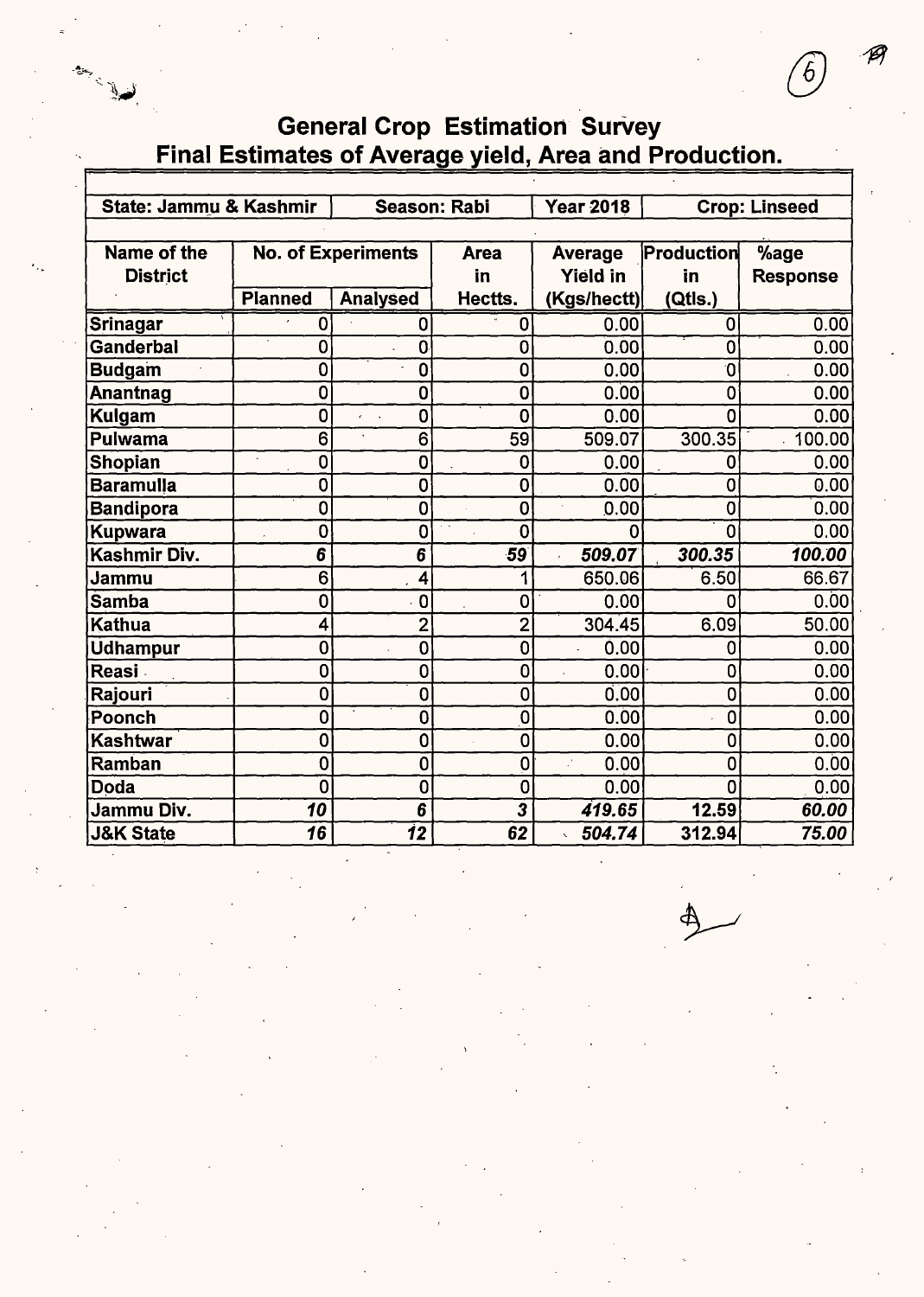22

| Tehsil /               | No. of Experiments        |                           | <b>Dried</b>      | Av. Yield | Area In                       | <b>Production In</b> |
|------------------------|---------------------------|---------------------------|-------------------|-----------|-------------------------------|----------------------|
| <b>District</b>        | Planned                   | Analysed                  | Yield             | Kgs/Hect. | ( Ha.)                        | qtls.                |
| 1                      | $\mathbf{2}$              | 3                         | 4                 | 5         | 6                             | 7                    |
| Srinagar (N)           | 0                         | 0                         | 0.00              | 0.00      | 0<br>$\overline{\phantom{a}}$ | 0.0000               |
| Srinagar (S)           | 0                         | 0                         | 0.00              | 0.00      | 0                             | 0.0000               |
| Eidgah                 | 0                         | 0                         | 0.00              | $-0.00$   | 0                             | 0.0000               |
| Central/Shalteng       | $\overline{0}$            | 0                         | 0.00              | 0.00      | $\mathbf 0$                   | 0.0000               |
| Khanyar                | 0                         | 0                         | 0.00              | 0.00      | 0                             | 0.0000               |
| Chanpora               | 0                         | 0                         | 0.00              | 0.00      | 0                             | 0.0000               |
| Pantha chowk           | $\mathbf 0$               | 0                         | 0.00              | 0.00      | 0                             | 0.0000               |
| <b>Distt.Srinagar</b>  | $\overline{\mathbf{0}}$   | 0                         |                   | 0.00      | 0                             | 0.00                 |
| Kangan                 | ō                         | ō                         | 0.00              | 0.00      | 0                             | 0.0000               |
| Lar                    | $\overline{0}$            | 0                         | 0.00              | 0.00      | $\overline{\mathbf{0}}$       | 0.0000               |
| Ganderbal              | 0                         | 0                         | 0.00              | 0.00      | 0                             | 0.0000               |
| Gund                   | 0                         | 0                         | 0.00              | 0.00      | 0                             | 0.0000               |
| Tulmulla               | 0                         | 0                         | 0.00              | 0.00      | 0                             | 0.0000               |
| Wakura                 | $\overline{0}$            | 0                         | 0.00              | 0.00      | $\overline{\mathbf{0}}$       | 0.0000               |
| <b>Distt.Ganderbal</b> | $\overline{\mathbf{0}}$   | 0                         |                   | 0.00      | 0                             | 0.00                 |
| Budgam                 | $\mathbf 0$               | 0                         | 0.00              | 0.00      | $\overline{0}$                | 0.0000               |
| Khansahib              | $\mathbf 0$               | 0                         | 0.00              | 0.00      | $\overline{0}$                | 0.0000               |
| Beerwah                | $\mathbf 0$               | 0                         | 0.00<br>$\bar{z}$ | 0.00      | $\overline{0}$                | 0.0000               |
| Khag                   | $\mathbf 0$               | 0                         | 0.00              | 0.00      | $\overline{\mathbf{0}}$       | 0.0000               |
| Charisharief           | $\mathbf 0$               | $\mathbf 0$               | 0.00              | 0.00      | $\overline{0}$                | 0.0000               |
| <b>Baghat Kanipora</b> | 0                         | $\mathbf 0$               | 0.00              | 0.00      | 0                             | 0.0000               |
| Chadoora               | $\overline{\mathfrak{o}}$ | $\overline{\mathbf{0}}$   | 0.00              | 0.00      | $\mathbf 0$                   | 0.0000               |
| Magam                  | $\overline{0}$            | $\mathbf{0}$              | 0.00              | 0.00      | $\overline{\mathbf{o}}$       | 0.0000               |
| Narbal                 | $\overline{0}$            | $\overline{\text{o}}$     | 0.00              | 0.00      | $\mathbf 0$                   | 0.0000               |
| Distt. Budgam          | $\mathbf 0$               | $\pmb{0}$                 |                   | 0.00      | 0                             | 0.00                 |
| Anantnag               | $\mathbf 0$               | $\overline{\mathfrak{o}}$ | 0.00              | 0.00      | $\mathbf 0$                   | 0.0000               |
| Shangus                | $\mathbf 0$               | $\overline{\mathbf{0}}$   | 0.00              | 0.00      | $\overline{0}$                | 0.0000               |
| Kokernag               | $\mathbf 0$               | 0                         | 0.00              | 0.00      | $\overline{0}$                | 0.0000               |
| Dooru                  | 0                         | 0                         | 0.00              | 0.00      | 0                             | 0.0000               |
| Pahalgam               | $\overline{0}$            | $\bf{0}$                  | 0.00              | 0.00      | $\mathbf 0$                   | 0.0000               |
| Bijbehara              | $\overline{0}$            | 0                         | 0.00              | 0.00      | $\mathbf 0$                   | 0.0000               |
| Srigufwara             | $\overline{0}$            | $\overline{0}$            | 0.00              | 0.00      | $\overline{\mathbf{o}}$       | 0.0000               |
| Salar                  | $\overline{0}$            | 0                         | 0.00              | 0.00      | $\mathbf 0$                   | 0.0000               |
| Shahbaad Bala          | $\mathbf 0$               | 0                         | 0.00              | 0.00      | $\overline{0}$                | 0.0000               |
| Mattan                 | $\mathbf 0$               | 0                         | 0.00              | 0.00      | $\overline{\mathbf{o}}$       | 0.0000               |
| Larnoo                 | 0                         | 0                         | 0.00              | 0.00      | $\mathbf{0}$                  | 0.0000               |
| l Qaziqund             | $\overline{0}$            | 0                         | 0.00              | 0.001     | οl                            | 0.00001              |
| Distt.Anantnag         | $\mathbf 0$               | $\mathbf 0$               |                   | 0.00      | 0                             | 0.00                 |
| Kulgam                 | $\overline{0}$            | 0                         | 0.00              | 0.00      | 0                             | 0.0000               |
| D.H.Pora               | $\overline{\mathfrak{o}}$ | $\overline{0}$            | 0.00              | 0.00      | $\overline{0}$                | 0.0000               |
| Devsar                 | $\overline{0}$            | 0                         | 0.00              | 0.00      | $\overline{0}$                | 0.0000               |
| Frisal                 | $\overline{0}$            | $\overline{0}$            | 0.00              | 0.00      | $\overline{\mathfrak{o}}$     | 0.0000               |
| Pahool                 | $\overline{\mathfrak{o}}$ | 0                         | 0.00              | 0.00      | $\overline{\mathbf{o}}$       | 0.0000               |
| Yaripora               | $\overline{0}$            | $\overline{\mathbf{0}}$   | 0.00              | 0.00      | ō                             | 0.0000               |
| Quimoh                 | $\overline{0}$            | 0                         | 0.00              | 0.00      | $\mathbf 0$                   | 0.0000               |
| Distt. Kulgam          | 0                         | 0                         |                   | 0.00      | $\mathbf 0$                   | 0.00                 |
| Shopian                | $\overline{0}$            | 0                         | 0.00              | 0.00      | $\mathbf 0$                   | 0.0000               |
| Kellar                 | $\overline{0}$            | 0                         | 0.00              | 0.00      | 0                             | 0.0000               |
| Keegam                 | $\overline{0}$            | 0                         | 0.00              | 0.00      | Ó                             | 0.0000               |
| Zainpora               | $\overline{0}$            | 0                         | 0.00              | 0.00      | $\overline{0}$                | 0.0000               |
| Barbough               | $\overline{0}$            | 0                         | 0.00              | 0.00      | $\overline{0}$                | 0.0000               |
| chitragam              | $\overline{0}$            | $\bf{0}$                  | 0.00              | 0.00      | $\mathbf 0$                   | 0.0000               |
| Herman                 | 0                         | $\overline{0}$            | 0.00              | 0.00      | $\mathbf 0$                   | 0.0000               |
| <b>Distt. Shopian</b>  | 0                         | 0                         |                   | 0.00      | $\mathbf{0}$                  | 0.00                 |
|                        |                           |                           |                   |           |                               |                      |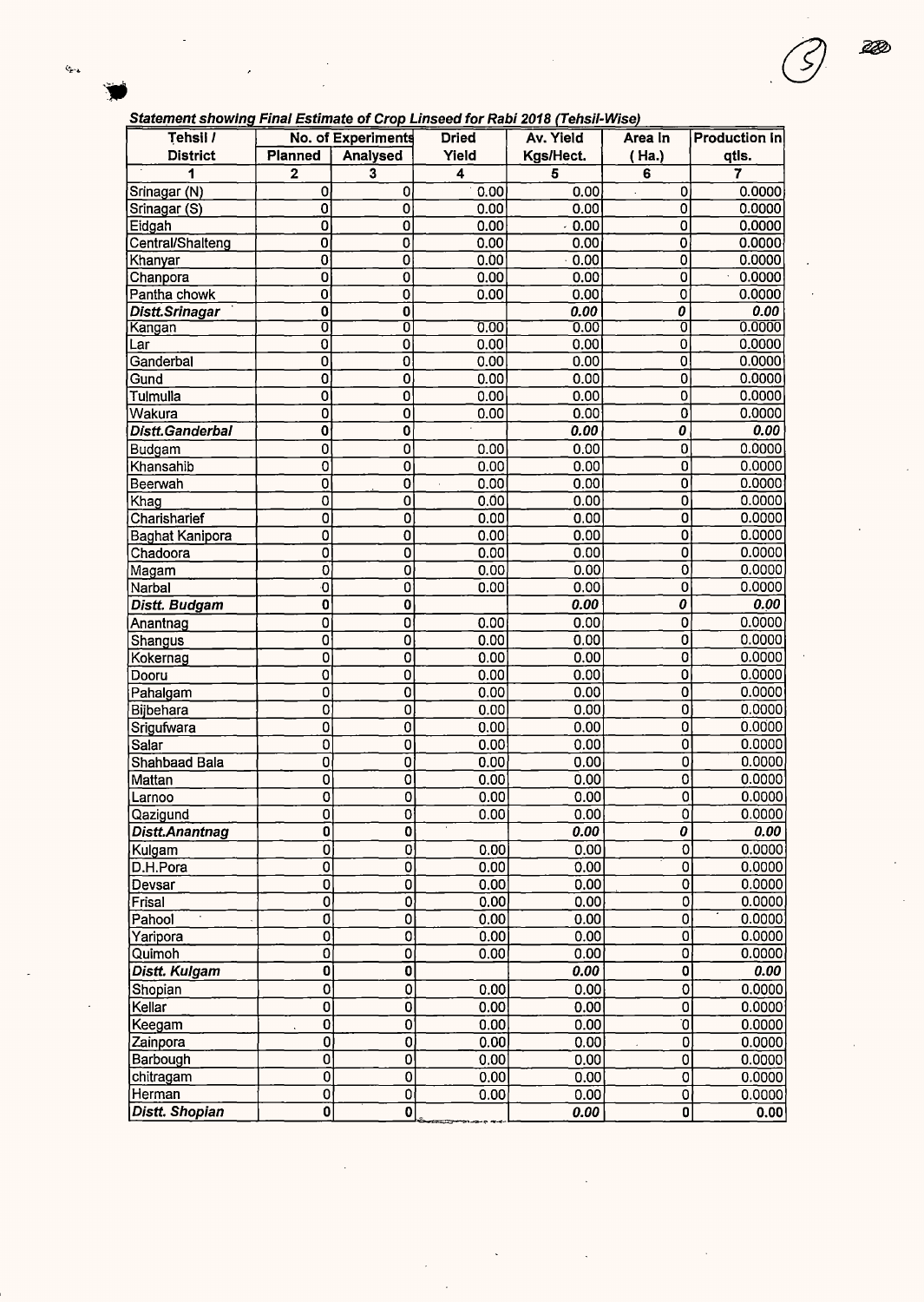| Pulwama               | 0                         | O                         | 0.00                 | 0.00   | 0                   | 0.0000   |
|-----------------------|---------------------------|---------------------------|----------------------|--------|---------------------|----------|
| Awantipora            | $\overline{0}$            | $\overline{0}$            | 0.00                 | 0.00   | $\mathbf 0$         | 0.0000   |
| Rajpura               | $\overline{\mathfrak{o}}$ | $\overline{\mathbf{o}}$   | 0.00                 | 0.00   | $\overline{0}$      | 0.0000   |
| Tral                  | $\mathbf 0$               | 0                         | 0.00                 | 0.00   | $\mathbf 0$         | 0.0000   |
| Pampore               | $\overline{6}$            | $\overline{6}$            | 3054.42              | 509.07 | 59                  | 300.3508 |
| Aripal                | $\mathbf 0$               | $\overline{0}$            | 0.00                 | 0.00   | $\mathbf 0$         | 0.0000   |
| Kakapora              | 0                         | $\overline{0}$            | 0.00                 | 0.00   | 0                   | 0.0000   |
| Shahoora              | 0                         | $\overline{0}$            | 0.00                 | 0.00   | $\overline{0}$      | 0.0000   |
| Distt. Pulwama        | $\overline{6}$            | 6                         |                      | 509.07 | $\overline{59}$     | 300.35   |
| Baramulla             | $\overline{0}$            | $\overline{0}$            | 0.00                 | 0.00   | $\mathbf 0$         | 0.0000   |
| Tangmarg              | $\overline{0}$            | $\overline{0}$            | 0.00                 | 0.00   | $\overline{0}$      | 0.0000   |
| Sopore                | $\overline{0}$            | $\overline{0}$            | 0.00                 | 0.00   | $\overline{0}$      | 0.0000   |
| Rafiabad              | 0                         | $\overline{0}$            | 0.00                 | 0.00   | Ō                   | 0.0000   |
| Boniyar               | $\overline{0}$            | 0                         | 0.00                 | 0.00   | $\mathbf 0$         | 0.0000   |
| Ūri                   | $\mathbf 0$               | 0                         | 0.00                 | 0.00   | 0                   | 0.0000   |
| Pattan                | $\mathbf 0$               | $\overline{0}$            | 0.00                 | 0.00   | $\mathbf 0$         | 0.0000   |
| Kreeri                | $\overline{\mathfrak{o}}$ | $\overline{0}$            | 0.00                 | 0.00   | $\overline{0}$      | 0.0000   |
| Wagoora               | $\overline{\mathbf{0}}$   | Ó                         | 0.00                 | 0.00   | $\overline{0}$      | 0.0000   |
| Kunzar                | 0                         | $\overline{0}$            | 0.00                 | 0.00   | Ó                   | 0.0000   |
| Kawarhama             | $\overline{0}$            | $\overline{0}$            | 0.00                 | 0.00   | $\overline{0}$      | 0.0000   |
| Dangerpora            | $\overline{0}$            | $\overline{0}$            | 0.00                 | 0.00   | 0                   | 0.0000   |
| Khoie                 | 0                         | 0                         | 0.00                 | 0.00   | 0                   | 0.0000   |
| Dangiwacha            | 0                         | 0                         | 0.00                 | 0.00   | 0                   | 0.0000   |
| Watergam              | 0                         | $\overline{0}$            | 0.00                 | 0.00   | ō                   | 0.0000   |
| Zanigeer              | $\overline{0}$            | Ő                         | 0.00                 | 0.00   | $\overline{0}$      | 0.0000   |
| Distt. Baramulla      | $\overline{0}$            | $\overline{0}$            |                      | 0.00   | $\overline{0}$      | 0.00     |
| Bandipora             | $\overline{\mathbf{0}}$   | Ō                         | 0.00                 | 0.00   | $\overline{0}$      | 0.0000   |
| Gureze                | 0                         | $\overline{0}$            | 0.00                 | 0.00   | $\overline{0}$      | 0.0000   |
| Sonawari              | $\mathbf 0$               | $\overline{0}$            | 0.00                 | 0.00   | $\mathbf 0$         | 0.0000   |
| Aloosa                | $\mathbf 0$               | 0                         | 0.00                 | 0.00   | $\mathbf 0$         | 0.0000   |
| Ajas                  | 0                         | $\mathbf 0$               | 0.00                 | 0.00   | $\mathbf 0$         | 0.0000   |
| Hajjan                | 0                         | 0                         | 0.00                 | 0.00   | $\mathbf 0$         | 0.0000   |
| Tulail                | $\overline{0}$            | $\overline{\mathfrak{o}}$ | 0.00                 | 0.00   | $\overline{0}$      | 0.0000   |
| Distt. Bandipora      | $\overline{\mathbf{0}}$   | $\overline{0}$            |                      | 0.00   | $\overline{0}$      | 0.00     |
| Kupwara               | $\mathbf 0$               | $\overline{0}$            | 0.00                 | 0.00   | $\overline{0}$      | 0.0000   |
| Handwara              | $\overline{0}$            | $\overline{0}$            | 0.00                 | 0.00   | $\mathbf 0$         | 0.0000   |
| Karnah                | $\overline{0}$            | $\overline{0}$            | 0.00                 | 0.00   | $\mathbf 0$         | 0.0000   |
| Keran                 | $\overline{0}$            | ō                         | 0.00<br>$\mathbf{r}$ | 0.00   | 0                   | 0.0000   |
| Kralpora              | $\overline{0}$            | Ò                         | 0.00                 | 0.00   | 0                   | 0.0000   |
|                       | 0                         | ٥l                        | 0.00                 | 0.00   | $\overline{0}$      | 0.0000   |
| Trehgam               | $\mathbf 0$               |                           |                      |        | 0                   |          |
| Drugmulla             |                           | 0<br>ō                    | 0.00                 | 0.00   |                     | 0.0000   |
| Ramhal<br>Machil      | 0<br>$\overline{0}$       | Ō                         | 0.00                 | 0.00   | 0<br>$\overline{0}$ | 0.0000   |
|                       |                           |                           | 0.00                 | 0.00   |                     | 0.0000   |
| Qaziabad              | $\overline{0}$            | $\overline{0}$            | 0.00                 | 0.00   | $\pmb{0}$           | 0.0000   |
| Langate               | $\overline{0}$            | $\overline{0}$            | 0.00                 | 0.00   | 0                   | 0.0000   |
| Zachaldar             | $\overline{0}$            | $\overline{0}$            | 0.00                 | 0.00   | $\mathbf 0$         | 0.0000   |
| Lolab                 | $\overline{\mathfrak{o}}$ | $\overline{0}$            | 0.00                 | 0.00   | 0                   | 0.0000   |
| lalpora               | $\mathbf 0$               | $\overline{0}$            | 0.00                 | 0.00   | $\pmb{0}$           | 0.0000   |
| <b>Distt. Kupwara</b> | $\mathbf 0$               | 0                         |                      | 0.00   | 0                   | 0.00     |
| Kashmir Div.          | 6                         | $\overline{6}$            |                      | 509.07 | 59                  | 300.35   |
| <b>J&amp;K State</b>  | 16                        | $\overline{12}$           |                      | 504.74 | 62                  | 312.94   |

l.

**DA** 

 $\overline{1}$ 

Ч

➤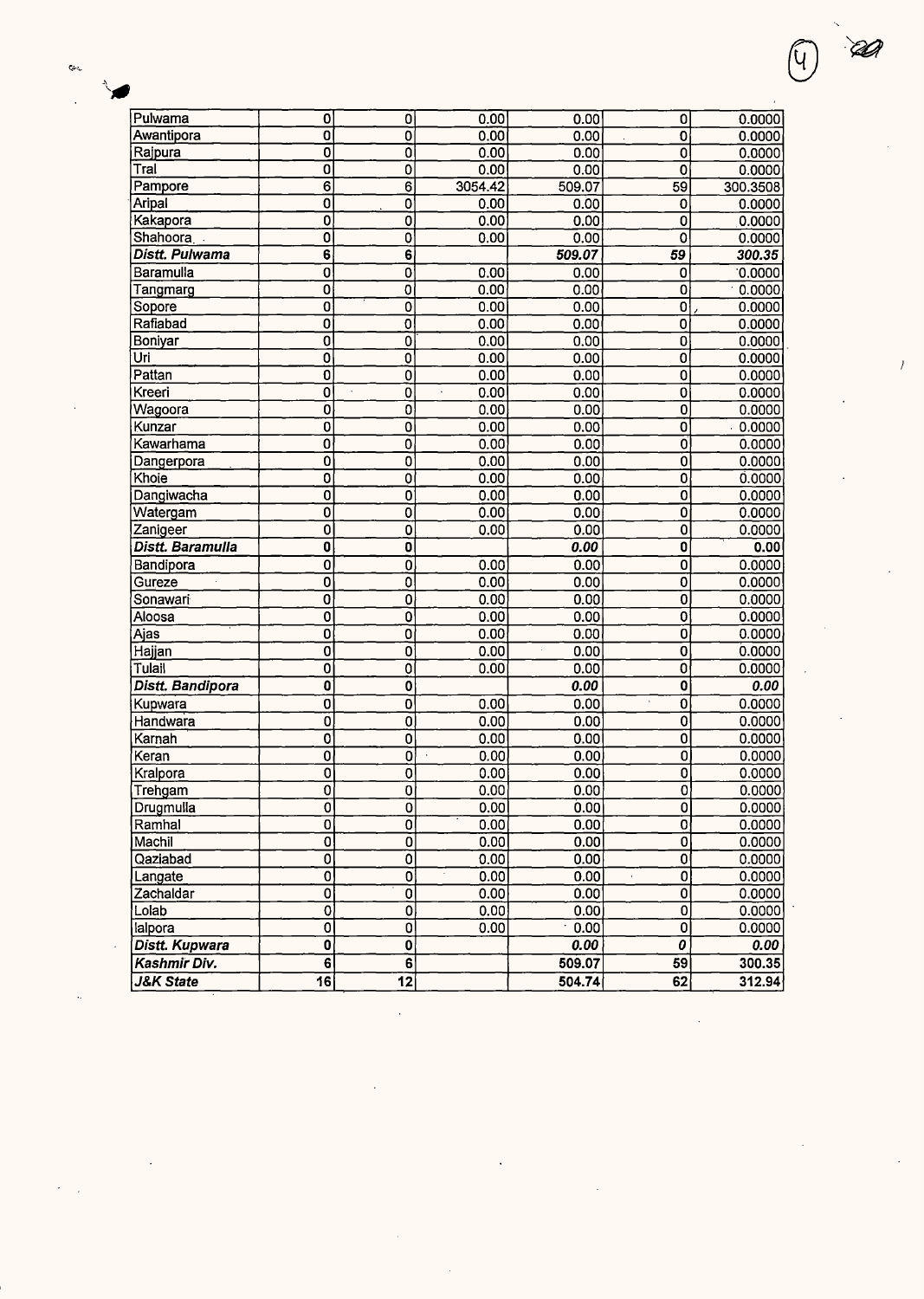### S **tatement s** *h* **owmr. Final Estimate of Croo Linseed for Rabi 2018 (Tehsil-Wise)**

®

| Statement Showing Final Estimate of Grop Emseed for Rabi 2010 (TensiPrise)<br>Tehsil / | No of Experiments                           |                           | <b>Dried</b> | Av. Yield    | Area In                          | Production In     |
|----------------------------------------------------------------------------------------|---------------------------------------------|---------------------------|--------------|--------------|----------------------------------|-------------------|
| <b>District</b>                                                                        | <b>Planned</b>                              | Analysed                  | Yield        | Kgs/Hect.    | (Ha.)                            |                   |
| 1                                                                                      | $\overline{\mathbf{2}}$                     | 3                         | 4            | 5            | 6                                | qtls.<br>7        |
| ∣Bishnah                                                                               |                                             |                           |              |              |                                  |                   |
| jammu North                                                                            | 0<br>$\overline{0}$                         | 0<br>$\overline{0}$       | 0.00<br>0.00 | 0.00<br>0.00 | 0<br>$\mathbf 0$                 | 0.00<br>0.00      |
| Jaurian.                                                                               | 0                                           | $\overline{0}$            | 0.00         | 0.00         | O                                | 0.00              |
| Pargwal                                                                                | $\pmb{0}$                                   | $\overline{0}$            | 0.00         | 0.00         | $\mathbf 0$                      | 0.00              |
| Marh                                                                                   | $\overline{0}$                              | $\overline{\mathfrak{o}}$ | 0.00         | 0.00         | 0                                | 0.00              |
| Khour                                                                                  | $\overline{6}$                              | 4                         | 2600.24      | 650.06       | 1                                | 6.50              |
| Jammu                                                                                  | $\mathbf 0$                                 | ÷,<br>0                   | 0.00         | 0.00         | 0                                | 0.00              |
| R.S Pora                                                                               | $\mathbf 0$                                 | $\overline{0}$            | 0.00         | 0.00         | $\overline{0}$                   | 0.00              |
| Bahu                                                                                   | $\ddot{\mathbf{0}}$                         | $\overline{0}$            | 0.00         | 0.00         | Ó                                | 0.00              |
| Maira Mandarain                                                                        | $\mathbf 0$                                 | 0                         | 0.00         | 0.00         | Ó                                | 0.00 <sub>1</sub> |
| Choti Chaura                                                                           | $\pmb{0}$                                   | 0                         | 0.00         | 0.00         | 0                                | 0.00              |
| Jammu South                                                                            | $\overline{0}$                              | Ó                         | 0.00         | 0.00         | $\overline{0}$                   | 0.00              |
| Akhnoor                                                                                | $\overline{0}$                              | Ō                         | 0.00         | 0.00         | $\overline{0}$                   | 0.00              |
| Nagrota                                                                                | $\overline{0}$                              | O                         | 0.00         | 0.00         | $\overline{0}$                   |                   |
| Suchitgarh                                                                             | $\overline{0}$                              | $\overline{0}$            |              |              |                                  | 0.00<br>0.00      |
| Khara Bani                                                                             | $\overline{0}$                              | $\overline{0}$            | 0.00<br>0.00 | 0.00<br>0.00 | 0<br>$\mathbf 0$                 |                   |
| <b>Bhalwal</b>                                                                         | Ō                                           | ัง                        | 0.00         | 0.00         | $\overline{0}$                   | 0.00              |
| Mandal                                                                                 | $\mathbf 0$                                 | $\mathbf 0$               | 0.00         | 0.00         | 0                                | 0.00<br>0.00      |
| Arnia                                                                                  | $\mathbf 0$                                 | $\overline{0}$            |              | 0.00         |                                  |                   |
| Jammu West                                                                             | $\overline{0}$                              | ō                         | 0.00<br>0.00 | 0.00         | 0<br>$\mathbf 0$                 | 0.00<br>0.00      |
| Dansal                                                                                 | $\overline{\mathbf{o}}$                     | $\overline{0}$            | 0.00         | 0.00         | $\overline{0}$                   |                   |
| Distt. Jammu                                                                           | $\overline{6}$                              | 4                         |              | 650.06       | Ī                                | 0.00<br>6.50      |
|                                                                                        |                                             |                           |              |              | $\ddot{\mathbf{0}}$              |                   |
| Samba                                                                                  | 0                                           | $\ddot{\mathbf{0}}$<br>0  | 0.00<br>0.00 | 0.00<br>0.00 | $\mathbf 0$                      | 0.00              |
| Vijaypur                                                                               | $\mathbf 0$                                 | $\overline{\mathfrak{o}}$ | 0.00         | 0.00         | $\overline{0}$                   | 0.00              |
| Ramgarh<br>Bribrahmina                                                                 | 0<br>$\overline{0}$                         | $\overline{0}$            | 0.00         | 0.00         | $\overline{0}$                   | 0.00<br>0.00      |
| Ghagwal                                                                                | $\mathbf 0$                                 | $\overline{0}$            | 0.00         | 0.00         | 0                                | 0.00              |
| Rajpura                                                                                | $\overline{0}$                              | $\overline{0}$            | 0.00         | 0.00         | $\mathbf 0$                      | 0.00              |
| Distt. Samba                                                                           | $\overline{\mathbf{0}}$                     | $\overline{\mathbf{0}}$   |              | 0.00         | 0                                | 0.00              |
| Kathua                                                                                 |                                             | $\overline{2}$            |              |              |                                  |                   |
|                                                                                        | $\overline{2}$<br>$\overline{\mathfrak{o}}$ | $\overline{\mathbf{o}}$   | 577.68       | 304.45       | $\mathbf 0$<br>$\overline{2}$    | 0.00              |
| Basholi*<br>Billawar                                                                   | $\bf{0}$                                    |                           | 0.00         | 304.45       | $\overline{0}$                   | 6.09              |
| Bani                                                                                   |                                             | 0<br>$\overline{0}$       | 0.00         | 0.00         | $\mathbf 0$                      | 0.00              |
|                                                                                        | $\mathbf 0$<br>$\mathbf 0$                  | Ó                         | 0.00<br>0.00 | 0.00<br>0.00 | $\pmb{0}$                        | 0.00<br>0.00      |
| Hiranagar<br>Marheen                                                                   | 0                                           | 0                         | 0.00         | 0.00         | Ō                                | 0.00              |
| Dingaamb                                                                               | 0                                           | 0                         | 0.00         | 0.00         | 0                                | 0.00              |
| Mahanpur                                                                               | $\overline{0}$                              | 0                         | 0.00         | 0.00         |                                  | 0.00              |
| Nagri                                                                                  | $\overline{0}$                              | ō                         | 0.00         | 0.00         | $\overline{0}$<br>$\overline{0}$ | 0.00              |
| Ramkote*                                                                               | $\overline{2}$                              | Ō                         | 0.00         | 304.45       | $\overline{0}$                   | 0.00              |
| Lohimalhar                                                                             | $\ddot{\mathbf{0}}$                         | Ō                         | 0.00         | 0.00         | $\overline{0}$                   | 0.00              |
| Distt. Kathua                                                                          | 4                                           | $\overline{\mathbf{2}}$   |              | 304.45       | $\overline{2}$                   | 6.09              |
| Udhampur                                                                               |                                             | $\overline{0}$            |              | 0.00         | $\mathbf 0$                      |                   |
|                                                                                        | 0                                           | $\overline{0}$            | 0.00         |              |                                  | 0.00              |
| Ramnagar                                                                               | 0                                           | 0                         | 0.00         | 0.00<br>0.00 | $\overline{0}$<br>$\overline{0}$ | 0.00              |
| Chenani                                                                                | 0                                           | $\overline{0}$            | 0.00         |              |                                  | 0.00              |
| Majalta.                                                                               | 0                                           | $\overline{0}$            | 0.00         | 0.00         | 0                                | 0.00              |
| Panchari                                                                               | 0                                           | $\overline{0}$            | 0.00         | 0.00<br>0.00 | Ò                                | 0.00              |
| Moungri                                                                                | 0                                           | $\overline{\mathbf{0}}$   | 0.00         |              | 0                                | 0.00              |
| Basantgarh                                                                             | $\overline{\mathbf{0}}$                     |                           | 0.00         | 0.00         | $\mathbf{0}$<br>$\overline{0}$   | 0.00              |
| Latti                                                                                  | $\overline{0}$                              | $\overline{0}$            | 0.00         | 0.00         |                                  | 0.00              |
| Distt. Udhampur                                                                        | 0                                           | $\overline{\mathbf{0}}$   |              | 0.00         | 0                                | 0.00              |

 $\hat{\mathbf{r}}$  $\sim$ 

 $\overline{\phantom{a}}$ 

 $\bar{\bar{z}}$ 

 $\bar{\mathcal{A}}$ 

 $\bar{ }$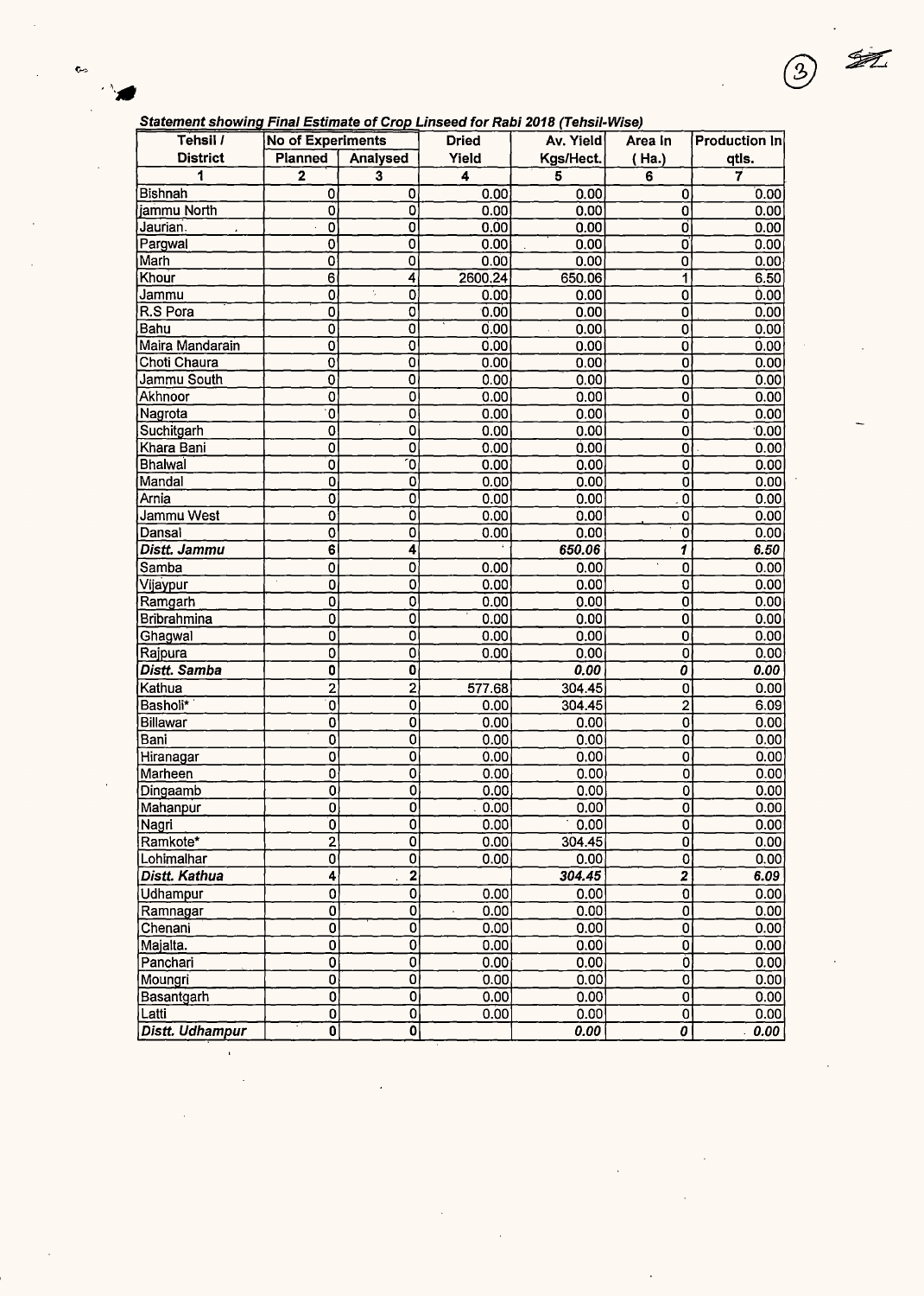| Reasi                    | 0                         | 0                         | 0.00 | 0.00                   |
|--------------------------|---------------------------|---------------------------|------|------------------------|
| Katra                    | ō                         | Ó                         | 0.00 | 0.00                   |
| Pouni                    | 0                         | 0                         | 0.00 | 0.00                   |
| Bhomag                   | 0                         | 0                         | 0.00 | 0.00                   |
| Thakrakote               | 0                         | 0                         | 0.00 | 0.00                   |
| <b>Arnas</b>             | 0                         | 0                         | 0.00 | 0.00                   |
| Thuroo                   | 0                         | 0                         | 0.00 | 0.00                   |
| Mahore (G G Garh)        | $\overline{0}$            | $\overline{\mathfrak{o}}$ | 0.00 | 0.00                   |
| Chassana                 | 0                         | 0                         | 0.00 | 0.00                   |
| Distt.Reasi              | Ò                         | O                         |      | 0.00                   |
| Rajouri                  | Ō                         | 0                         | 0.00 | 0.00                   |
| Manjakote                | $\overline{\mathfrak{o}}$ | $\overline{\mathfrak{o}}$ | 0.00 | 0.00                   |
| Thanamandi               | $\overline{0}$            | $\overline{0}$            | 0.00 | 0.00                   |
| Darhal                   | ō                         | ٠O                        | 0.00 | 0.00                   |
| Kotranka                 | $\overline{0}$            | $\overline{\mathfrak{o}}$ | 0.00 | 0.00                   |
| Khawas                   | 0                         | ō                         | 0.00 | 0.00                   |
| Kalakote                 | 0                         | 0                         | 0.00 | 0.00                   |
| Nowshera                 | 0                         | 0                         | 0.00 | 0.00                   |
| Qila Darhal              | Ō                         | Ō                         | 0.00 | 0.00                   |
| Beri Pattan              | 0                         | $\overline{\mathbf{0}}$   | 0.00 | 0.00                   |
| $\overline{\text{Siot}}$ | ō                         | $\overline{0}$            | 0,00 | 0.00                   |
| Sunderbani               | Ò                         | 0                         | 0.00 | 0.00                   |
| Taryatth                 | 0                         | 0                         | 0.00 | 0.00                   |
| Laroka                   | 0                         | $\overline{\mathfrak{o}}$ | 0.00 | 0.00                   |
| Distt.Rajouri            | 0<br>J.                   | 0                         |      | 0.00                   |
| Haveli                   | $\overline{0}$            | ō                         | 0.00 | 0.00                   |
| Surankote                | $\overline{0}$            | $\mathbf 0$               | 0.00 | 0.00                   |
| Mendher                  | $\overline{0}$            | 0                         | 0.00 | 0.00                   |
| Mandi                    | 0                         | 0                         | 0.00 | 0.00                   |
| <b>Balakote</b>          | 0                         | 0                         | 0.00 | 0.00                   |
| Mankote                  | 0                         | $\overline{0}$            | 0.00 | 0.00                   |
| <b>Distt.Poonch</b>      | $\mathbf 0$               | $\mathbf 0$               |      | $\overline{a}$<br>0.00 |
| Doda                     | $\overline{0}$            | $\overline{0}$            | 0.00 | 0.00                   |
| Bhaderwah                | $\overline{0}$            | $\overline{\mathbf{0}}$   | 0.00 | 0.00                   |
| <b>Bhalla</b>            | 0                         | 0                         | 0.00 | 0.00                   |

| Qila Darhal         | 0                                        | 0                         | 0.00 | 0.00 | 0                                      | 0.00 |
|---------------------|------------------------------------------|---------------------------|------|------|----------------------------------------|------|
| Beri Pattan         | 0                                        | $\overline{\mathbf{0}}$   | 0.00 | 0.00 | $\overline{\mathfrak{o}}$              | 0.00 |
| Siot                | 0                                        | $\overline{0}$            | 0,00 | 0.00 | 0                                      | 0.00 |
| Sunderbani          | o                                        | 0                         | 0.00 | 0.00 | 0                                      | 0.00 |
| Taryatth            | 0                                        | 0                         | 0.00 | 0.00 | 0                                      | 0.00 |
| Laroka              | 0                                        | 0                         | 0.00 | 0.00 | 0                                      | 0.00 |
| Distt.Rajouri       | $\overline{\mathbf{0}}$<br>$\pmb{\cdot}$ | $\overline{\mathbf{o}}$   |      | 0.00 | $\overline{o}$                         | 0.00 |
| Haveli              | $\overline{\mathbf{0}}$                  | o                         | 0.00 | 0.00 | 0                                      | 0.00 |
| Surankote           | $\overline{0}$                           | $\overline{0}$            | 0.00 | 0.00 | $\overline{0}$                         | 0.00 |
| Mendher             | $\overline{0}$                           | 0                         | 0.00 | 0.00 | $\mathbf 0$                            | 0.00 |
| Mandi               | $\mathbf 0$                              | $\overline{0}$            | 0,00 | 0.00 | 0                                      | 0.00 |
| <b>Balakote</b>     | $\overline{0}$                           | 0                         | 0.00 | 0.00 | $\overline{0}$                         | 0.00 |
| Mankote             | 0                                        | 0                         | 0,00 | 0.00 | $\overline{0}$                         | 0.00 |
| <b>Distt.Poonch</b> | 0                                        | 0                         |      | 0.00 | $\overline{\boldsymbol{\mathfrak{o}}}$ | 0.00 |
| Doda                | 0                                        | 0                         | 0.00 | 0.00 | 0                                      | 0.00 |
| Bhaderwah           | $\overline{0}$                           | 0                         | 0.00 | 0.00 | $\overline{0}$                         | 0.00 |
| <b>Bhalla</b>       | $\overline{0}$                           | $\overline{0}$            | 0.00 | 0.00 | $\mathbf 0$                            | 0.00 |
| Mohalla             | $\overline{0}$                           | 0                         | 0.00 | 0.00 | 0                                      | 0.00 |
| Gundna              | $\overline{0}$                           | 0                         | 0.00 | 0.00 | ō                                      | 0.00 |
| Bharath Bagla       | $\overline{0}$                           | 0                         | 0.00 | 0.00 | $\mathbf 0$                            | 0.00 |
| Bhagwah             | $\overline{0}$                           | $\overline{\mathfrak{o}}$ | 0.00 | 0.00 | $\overline{0}$                         | 0.00 |
| Marmat              | $\overline{0}$<br>$\ddot{\phantom{1}}$   | 0                         | 0.00 | 0.00 | $\mathbf 0$                            | 0.00 |
| Kashtigarh          | $\mathbf 0$                              | 0                         | 0.00 | 0.00 | $\overline{0}$                         | 0.00 |
| Assar               | $\overline{0}$                           | O                         | 0.00 | 0.00 | $\overline{0}$                         | 0.00 |
| Gandoh Bhaleesa     | $\overline{0}$                           | 0                         | 0.00 | 0.00 | 0                                      | 0.00 |
| Chilly Pingla       | $\overline{0}$                           | 0                         | 0.00 | 0.00 | $\mathbf 0$                            | 0.00 |
| Kahara              | $\overline{0}$                           | 0                         | 0.00 | 0.00 | $\mathbf 0$                            | 0.00 |
| Phigsoo             | $\overline{0}$                           | 0                         | 0.00 | 0.00 | $\mathbf 0$                            | 0.00 |
| Chiralla            | $\overline{0}$                           | 0                         | 0,00 | 0.00 | $\overline{\mathfrak{o}}$              | 0.00 |
| Thathri             | $\bar{0}$                                | O                         | 0.00 | 0.00 | $\overline{0}$                         | 0.00 |
| Distt.Doda          | $\bf{0}$                                 | $\overline{\mathbf{0}}$   |      | 0.00 | 0                                      | 0.00 |
| Banihal             | $\overline{0}$                           | 0                         | 0.00 | 0.00 | $\mathbf 0$                            | 0.00 |
| Ramban              | $\overline{0}$                           | Ō                         | 0.00 | 0.00 | $\overline{0}$                         | 0.00 |
| Khari               | $\mathbf 0$                              | 0                         | 0.00 | 0.00 | 0                                      | 0.00 |

 $0,00$ 

 $0.00$ 

 $0.00$ 

 $0.00$ 

 $\overline{\mathfrak{o}}$ 

 $\overline{0}$ 

 $\overline{\mathbf{o}}$ 

 $\overline{\mathbf{e}}$ 

 $\overline{\mathbf{0}}$ 

 $\overline{0}$ 

 $\overline{0}$ 

 $\overline{0}$ 

 $\overline{0}$ 

 $|0|$ 

 $0.00$ 

 $0.00$ 

 $0.00$ 

 $0.00$ 

 $0.00$ 

 $\overline{0}$ 

 $\overline{\mathfrak{o}}$ 

 $|0|$ 

 $|0|$ 

 $\boldsymbol{o}$ 

 $0.00$ 

 $0.00$ 

 $0.00$ 

 $0.00$ 

 $0.00$ 

ę.

**Batote** 

|Gool

Rajgarh

Pogalparistan

Distt.Ramban

P

 $\overline{0}$ 

 $\overline{\mathfrak{o}}$ 

 $\overline{\mathfrak{o}}$ 

 $\overline{\mathfrak{o}}$ 

ᅙ

 $\overline{\mathbf{o}}$ 

 $\overline{\mathbf{o}}$ 

 $\overline{\mathfrak{o}}$ 

ō

 $\overline{\boldsymbol{\mathfrak{o}}}$ 

 $\overline{\mathfrak{o}}$ 

 $\overline{\mathfrak{o}}$ 

 $\overline{\mathfrak{o}}$ 

 $\overline{\mathfrak{o}}$ 

이

 $\overline{0}$ 

 $\overline{0}$ 

히

 $0.00$ 

 $0.00$ 

 $0.00$ 

 $0.00$ 

 $0.00$ 

 $0.00$ 

 $0.00$ 

 $0.00$ 

 $0.00$ 

 $0.00$ 

 $0.00$ 

 $0.00$ 

 $0.00$ 

 $0.00$ 

 $0.00$ 

 $0.00$ 

 $0.00$ 

 $0.00$